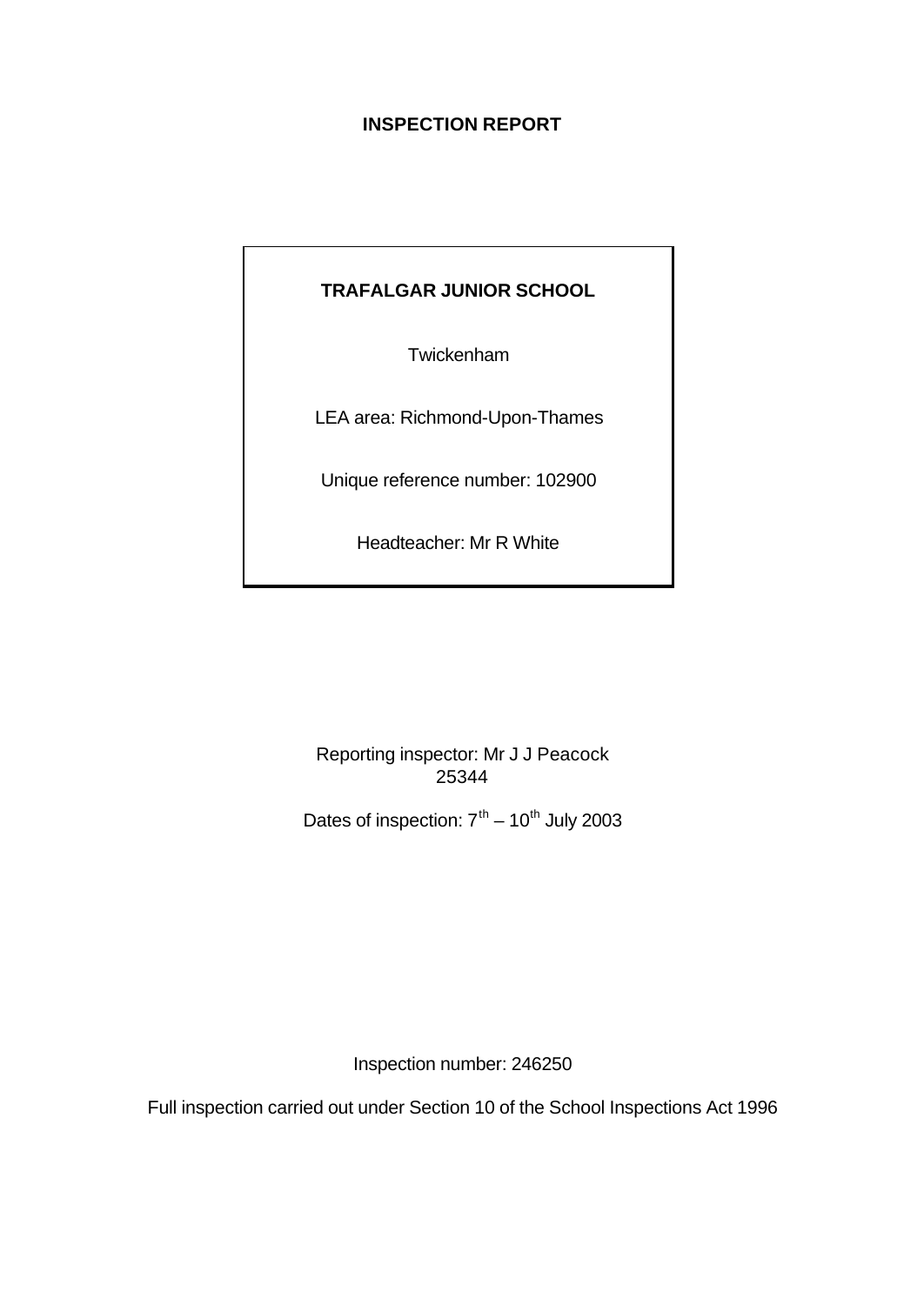# **INFORMATION ABOUT THE SCHOOL**

| Type of school:             | <b>Trafalgar Junior School</b>      |
|-----------------------------|-------------------------------------|
| School category:            | Community                           |
| Age range of pupils:        | 7 to 11 years                       |
| Gender of pupils:           | <b>Mixed</b>                        |
|                             |                                     |
| School address:             | <b>Elmsleigh Road</b><br>Twickenham |
| Postcode:                   | <b>TW2 5EG</b>                      |
| Telephone number:           | 020 8894 1606                       |
| Fax number:                 | 020 8893 3042                       |
|                             |                                     |
| Appropriate authority:      | The governing body                  |
| Name of chair of governors: | Mrs K Oppenheimer                   |

Date of previous inspection: January 1998

© Crown copyright 2003

This report may be reproduced in whole or in part for non-commercial educational purposes, provided that all extracts quoted are reproduced verbatim without adaptation and on condition that the source and date thereof are stated.

Further copies of this report are obtainable from the school. Under the School Inspections Act 1996, the school must provide a copy of this report and/or its summary free of charge to certain categories of people. A charge not exceeding the full cost of reproduction may be made for any other copies supplied.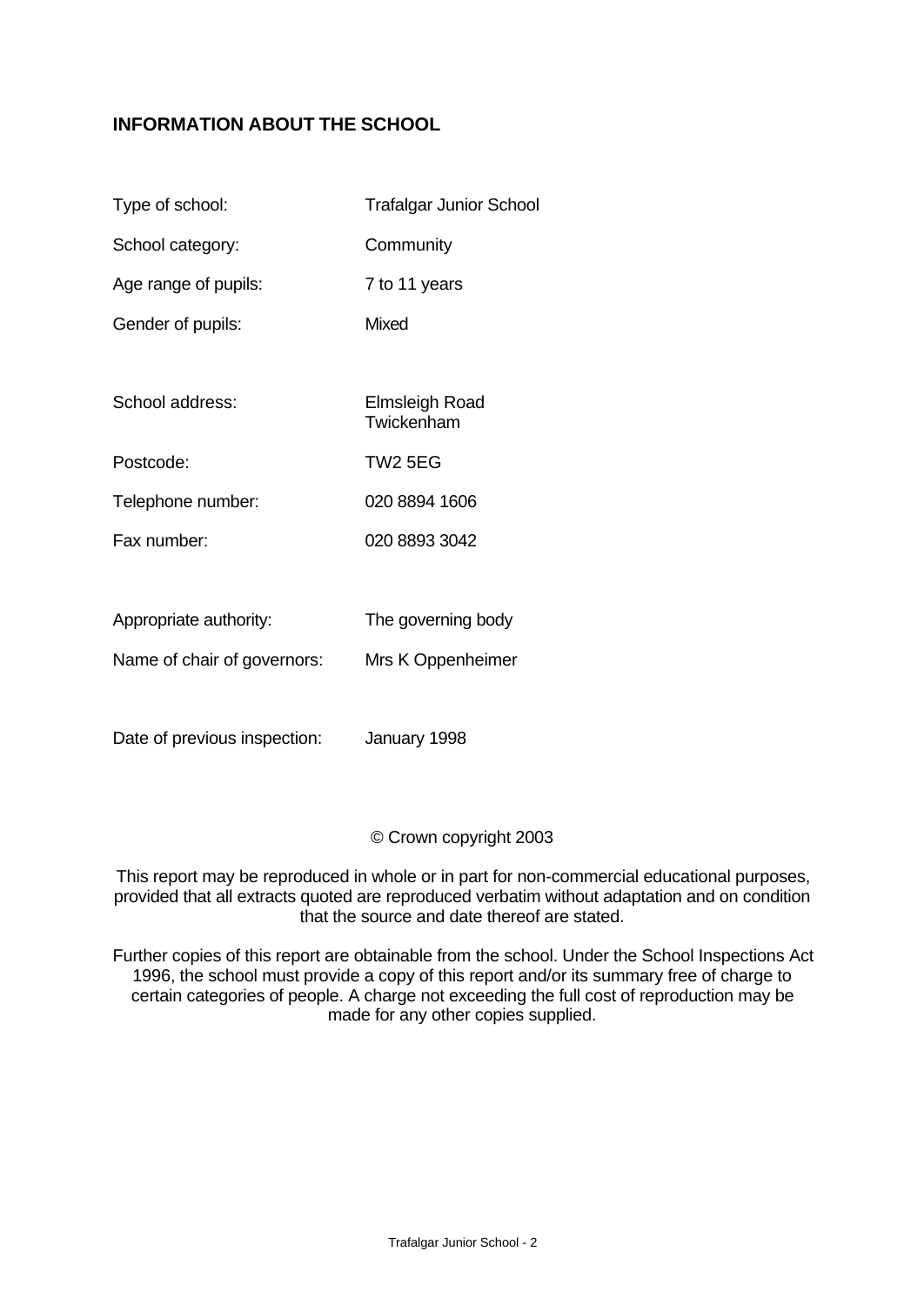# **INFORMATION ABOUT THE INSPECTION TEAM**

| <b>Team members</b> |             |                         | <b>Subject responsibilities</b>                                                                                                             | <b>Aspect responsibilities</b>                                                                                                                                                                                                 |
|---------------------|-------------|-------------------------|---------------------------------------------------------------------------------------------------------------------------------------------|--------------------------------------------------------------------------------------------------------------------------------------------------------------------------------------------------------------------------------|
| 25344               | J J Peacock | Registered<br>inspector | Educational inclusion,<br>including race equality<br>Science<br>Geography<br>Physical education                                             | What sort of school is it?<br>How well are pupils taught?<br>What should the school do to<br>improve further?                                                                                                                  |
| 12682               | J Griffin   | Lay<br>inspector        |                                                                                                                                             | The school's results and<br>pupils' achievements<br>Pupils' attitudes, values and<br>personal development<br>How well does the school care<br>for its pupils?<br>How well does the school work<br>in partnership with parents? |
| 10827               | M Marjoram  | Team<br>inspector       | English as an additional<br>language<br>Information and<br>communication<br>technology<br>Design and technology<br>Modern foreign languages | How well is the school led and<br>managed?                                                                                                                                                                                     |
| 21171               | S Handford  | Team<br>inspector       | Special educational needs<br>English<br>Art and design<br>Music                                                                             | How good are the curricular<br>and other opportunities offered<br>to pupils?                                                                                                                                                   |
| 24891               | J Johnson   | Team<br>inspector       | <b>Mathematics</b><br>History<br>Religious education                                                                                        |                                                                                                                                                                                                                                |

The inspection contractor was:

Bench Marque Limited National Westminster Bank Chambers Victoria Street Burnham-on-Sea Somerset TA8 1AN

Any concerns or complaints about the inspection or the report should be raised with the inspection contractor. Complaints that are not satisfactorily resolved by the contractor should be raised with OFSTED by writing to:

> The Complaints Manager Inspection Quality Division The Office for Standards in Education Alexandra House 33 Kingsway London WC2B 6SE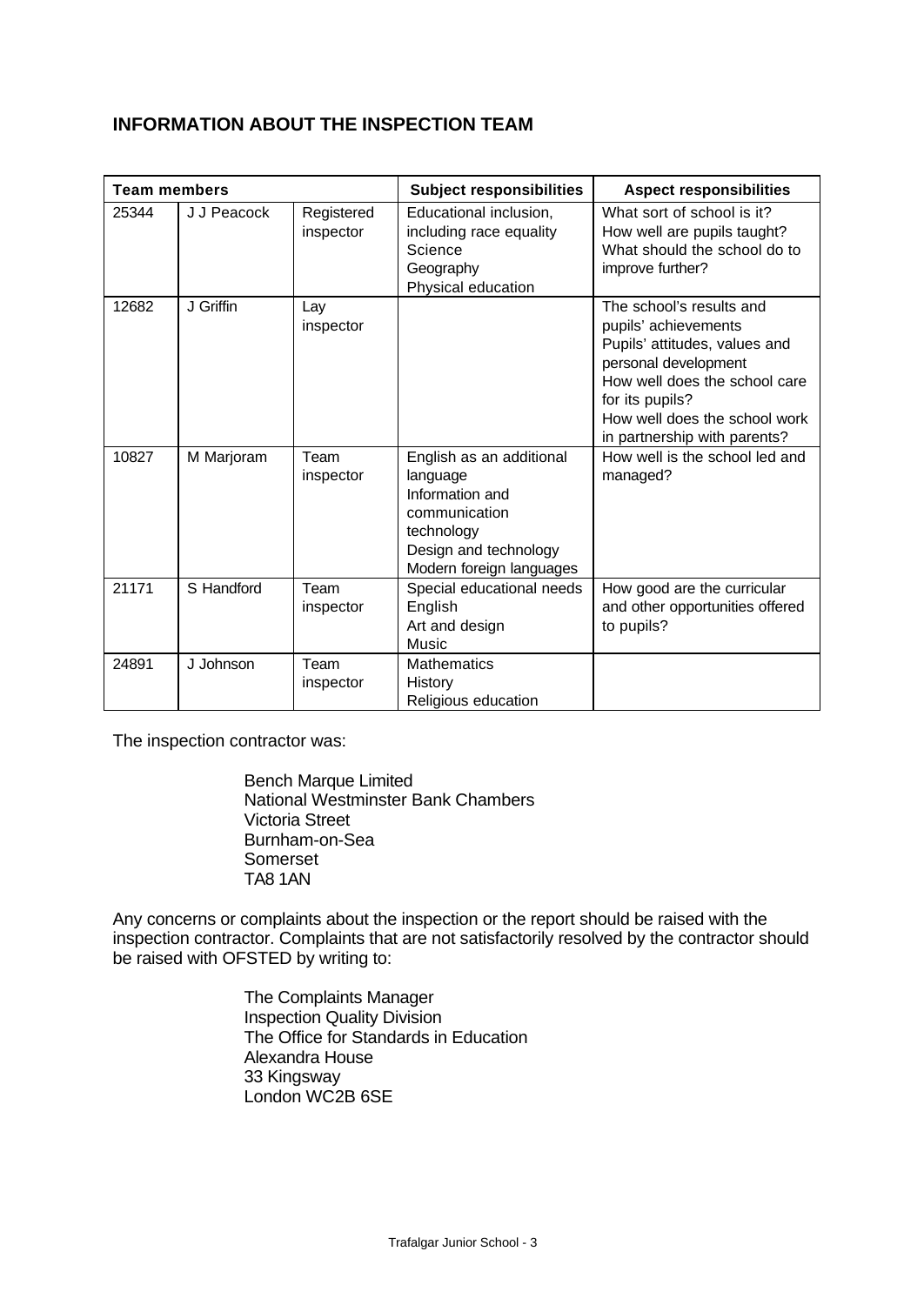# **REPORT CONTENTS**

|                                                                                                                                                                                                                                                                                                                                                                          | Page |
|--------------------------------------------------------------------------------------------------------------------------------------------------------------------------------------------------------------------------------------------------------------------------------------------------------------------------------------------------------------------------|------|
| <b>PART A: SUMMARY OF THE REPORT</b>                                                                                                                                                                                                                                                                                                                                     | 5    |
| Information about the school<br>How good the school is<br>What the school does well<br>What could be improved<br>How the school has improved since its last inspection<br><b>Standards</b><br>Pupils' attitudes and values<br>Teaching and learning<br>Other aspects of the school<br>How well the school is led and managed<br>Parents' and carers' views of the school |      |
| <b>PART B: COMMENTARY</b>                                                                                                                                                                                                                                                                                                                                                |      |
| <b>HOW HIGH ARE STANDARDS?</b>                                                                                                                                                                                                                                                                                                                                           | 9    |
| The school's results and pupils' achievements<br>Pupils' attitudes, values and personal development                                                                                                                                                                                                                                                                      |      |
| <b>HOW WELL ARE PUPILS TAUGHT?</b>                                                                                                                                                                                                                                                                                                                                       | 12   |
| <b>HOW GOOD ARE THE CURRICULAR AND OTHER</b><br><b>OPPORTUNITIES OFFERED TO PUPILS?</b>                                                                                                                                                                                                                                                                                  | 13   |
| <b>HOW WELL DOES THE SCHOOL CARE FOR ITS PUPILS?</b>                                                                                                                                                                                                                                                                                                                     | 16   |
| <b>HOW WELL DOES THE SCHOOL WORK IN</b><br><b>PARTNERSHIP WITH PARENTS?</b>                                                                                                                                                                                                                                                                                              | 19   |
| HOW WELL IS THE SCHOOL LED AND MANAGED?                                                                                                                                                                                                                                                                                                                                  | 20   |
| WHAT SHOULD THE SCHOOL DO TO IMPROVE FURTHER?                                                                                                                                                                                                                                                                                                                            | 22   |
| <b>PART C: SCHOOL DATA AND INDICATORS</b>                                                                                                                                                                                                                                                                                                                                | 24   |
| <b>PART D: THE STANDARDS AND QUALITY OF TEACHING IN</b><br>AREAS OF THE CURRICULUM, SUBJECTS AND COURSES                                                                                                                                                                                                                                                                 | 29   |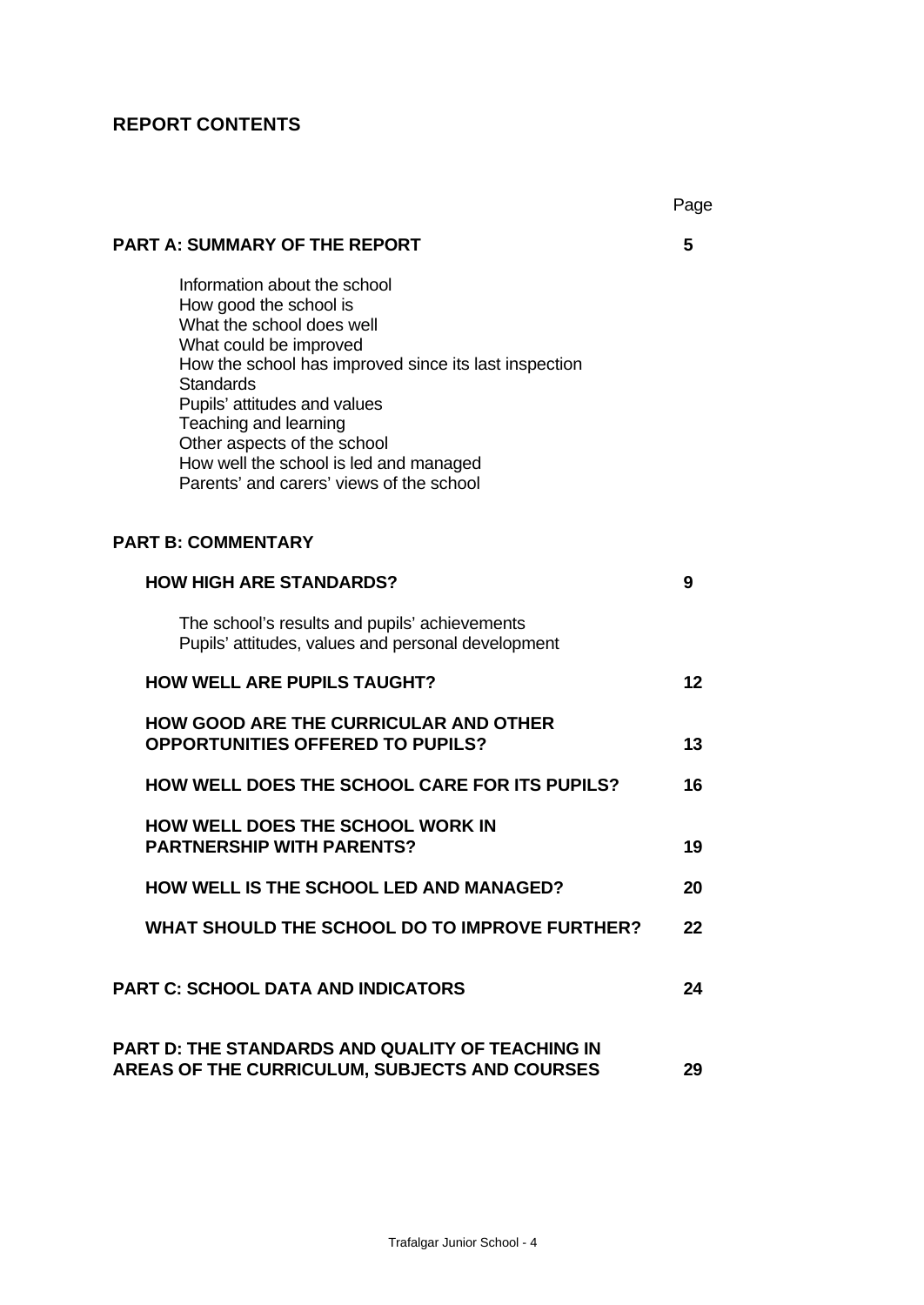# **PART A: SUMMARY OF THE REPORT**

## **INFORMATION ABOUT THE SCHOOL**

This community junior school was awarded Beacon status shortly after the previous inspection for the quality of its work and the standards being achieved by its pupils. It caters for pupils from seven to eleven years of age and is bigger than other schools of its type. There are 279 pupils on roll, 152 boys and 127 girls in 12 relatively small single-age classes. The school serves a varied cultural and social community and 35 pupils travel from other areas. A major renovation programme, made possible through a private funding initiative, has started to improve the dilapidated Edwardian building. Numbers are set to rise when it is completed next year. Although children enter the school with a wide variety of experiences, overall their level of attainment is broadly average when compared to children of a similar age.

About nine per cent of pupils are entitled to free school meals, which is below the national average. The school has 35 pupils with special educational needs and only two of these have a statement of special educational needs. This is below the national average on both counts and represents a significant decrease from the previous inspection. The school provides well for all these pupils and uses outside expertise to support 16 of them. There are 45 pupils from minority ethnic backgrounds. All, except a very small number, speak English confidently. The school supports these pupils from its own resources.

## **HOW GOOD THE SCHOOL IS**

This Beacon school is an effective school with many strengths and few areas of weakness. The very capable headteacher, supported by knowledgeable and deeply committed governors, provides very good leadership and management. There is immense community pride in the school and a strong determination to create a very special learning community where pupils feel happy and can do well. Great care is taken to meet the needs of individual pupils and recognise their achievements. As a result of sustained work over time, relationships between staff and pupils and between pupils are excellent. This helps to create an exceptionally good climate for learning in all classrooms. Together with the substantial amount of good teaching, it ensures that pupils make good progress and attain above average standards in most subjects. When all these factors are taken into account, along with the above average costs per pupil, due mainly to the cost of maintaining smaller than average class sizes, the school provides satisfactory value for money.

#### **What the school does well**

- The expertise, clear vision and very good leadership and management of the headteacher are largely responsible for the high level of staff morale and rising standards.
- Governors are fully committed to developing the school. They are knowledgeable and use their considerable expertise to monitor, evaluate and bring about improvement.
- Pupils attain well above average standards in English, science and music. They also do well in most other subjects, including French, which is taught well to all pupils.
- The substantial amount of good teaching and quality of learning is a strength of the school, ensuring that all pupils make good progress.
- Provision for pupils' spiritual, moral, social and cultural development is very good, overall. This has a major impact on pupils' attitudes to learning and on their behaviour, both of which are very good.
- Equality of opportunity for all is a major strength. As a result, the personal development of pupils and their relationships are excellent.

#### **What could be improved**

- The use of computers to support pupils' learning in all subjects.
- Aspects of subject management, particularly for newly appointed subject co-ordinators.

*The areas for improvement will form the basis of the governors' action plan.*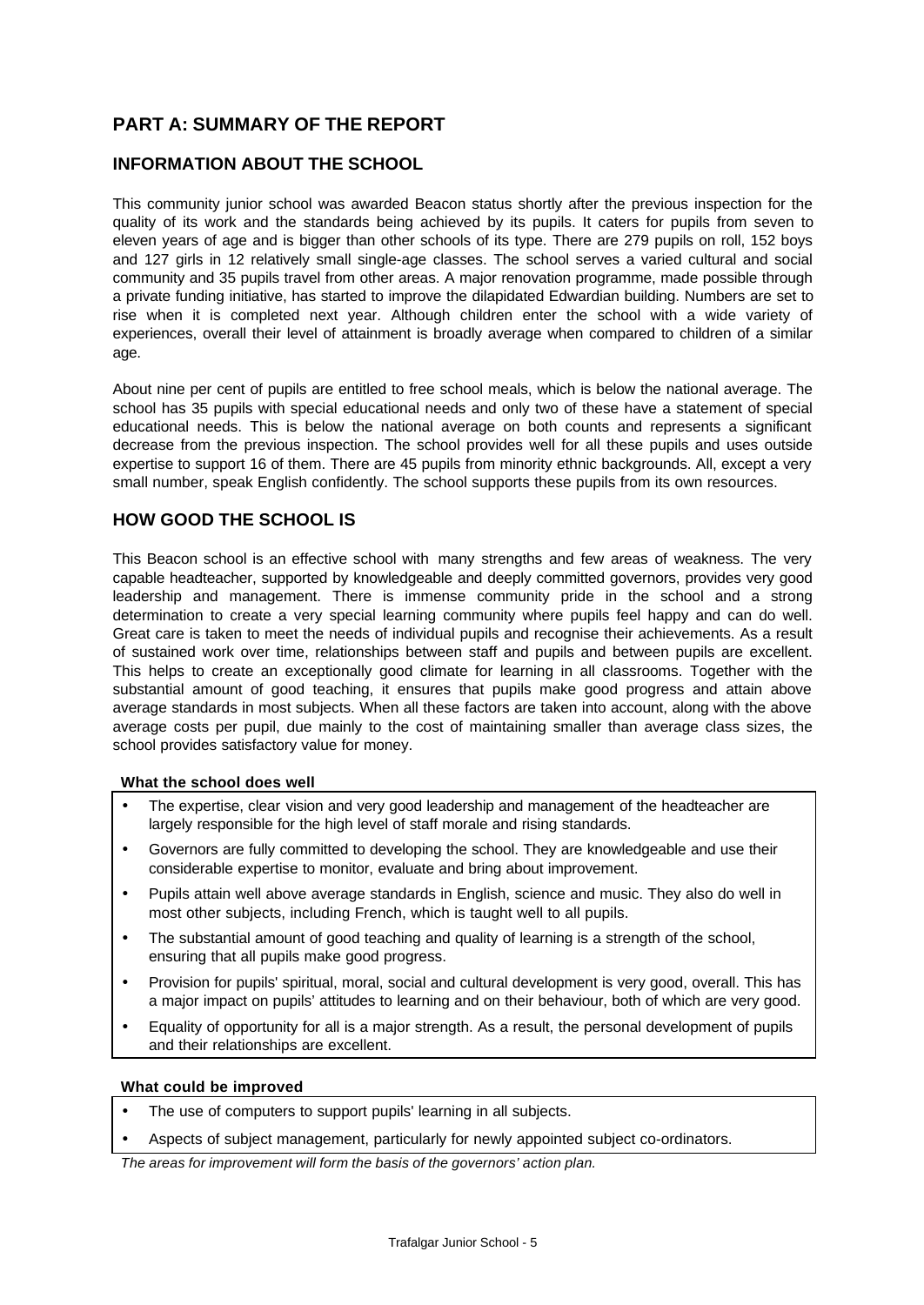#### **HOW THE SCHOOL HAS IMPROVED SINCE ITS LAST INSPECTION**

The school was described as a good school with a positive ethos and commitment to high standards in the previous report. Beacon status was awarded to the school shortly after the inspection in 1998. Many strengths were identified in the previous report, such as the effective partnership between staff, governors and parents, and these have been maintained or further improved. The six key issues raised previously have also been successfully addressed. Standards in information and communication technology (ICT) for example, are now in line with those expected and steadily improving. Although much has been achieved in developing a policy and procedure for monitoring and evaluating each subject area, staff changes have resulted in a number of recently appointed co-ordinators and some of these have not yet had the opportunity to effectively monitor their subject. The overall level of improvement has been good. Pupils really enjoy the wide range of interesting activities provided for them both in and out of the classroom. There has been a substantial improvement in the quality of teaching and as a direct consequence, pupils show a very good attitude towards their learning and behave very well in school.

#### **STANDARDS**

|                 | <b>Compared with</b> |      |      |                    |                                               |
|-----------------|----------------------|------|------|--------------------|-----------------------------------------------|
| Performance in: | all schools          |      |      | similar<br>schools | Key                                           |
|                 | 2000                 | 2001 | 2002 | 2002               |                                               |
| English         | B                    | D    | B    | A                  | Α<br>well above average<br>B<br>above average |
| mathematics     | С                    | С    | С    | С                  | С<br>average<br>below average                 |
| science         | B                    | D    | С    | C                  | Е<br>well below average                       |

The table shows the standards achieved by pupils at the end of Year 6 based on average point scores in National Curriculum tests.

Recent initiatives to improve pupils' writing skills and the very effective way the National Literacy Strategy has been implemented has resulted in the well above average performance of pupils in English. Pupils in Year 6 are on course to achieve the challenging targets set for them in English and mathematics in 2003. Pupils' individual records show all make good gains as they move up through the school. Inspection evidence confirms that standards in Year 6 are well above average in English, science and music and above average in mathematics. Preliminary results in the national tests for eleven-year-olds in 2003 confirm this picture of a continuing trend of improvement in pupils' level of achievement. Standards are above average in most other subjects, except design and technology and ICT where they are in line with those expected. Pupils also do well in French and in religious education, and standards are in line with those expected in the locally agreed syllabus. The trend in the school's average National Curriculum points for all core subjects from 1998 is below the national trend due to the number of pupils in some year groups with special educational needs or the difficulties faced by those with English as an additional language.

| <b>Aspect</b>                          | <b>Comment</b>                                                                                                                       |
|----------------------------------------|--------------------------------------------------------------------------------------------------------------------------------------|
| Attitudes to the school                | Very good. Pupils are keen to come to school and are very enthusiastic<br>in everything they do. They take pride in their work.      |
| Behaviour, in and out of<br>classrooms | Very good. This has a positive effect on pupils' learning. All are<br>extremely friendly and well mannered. There have been only two |

#### **PUPILS' ATTITUDES AND VALUES**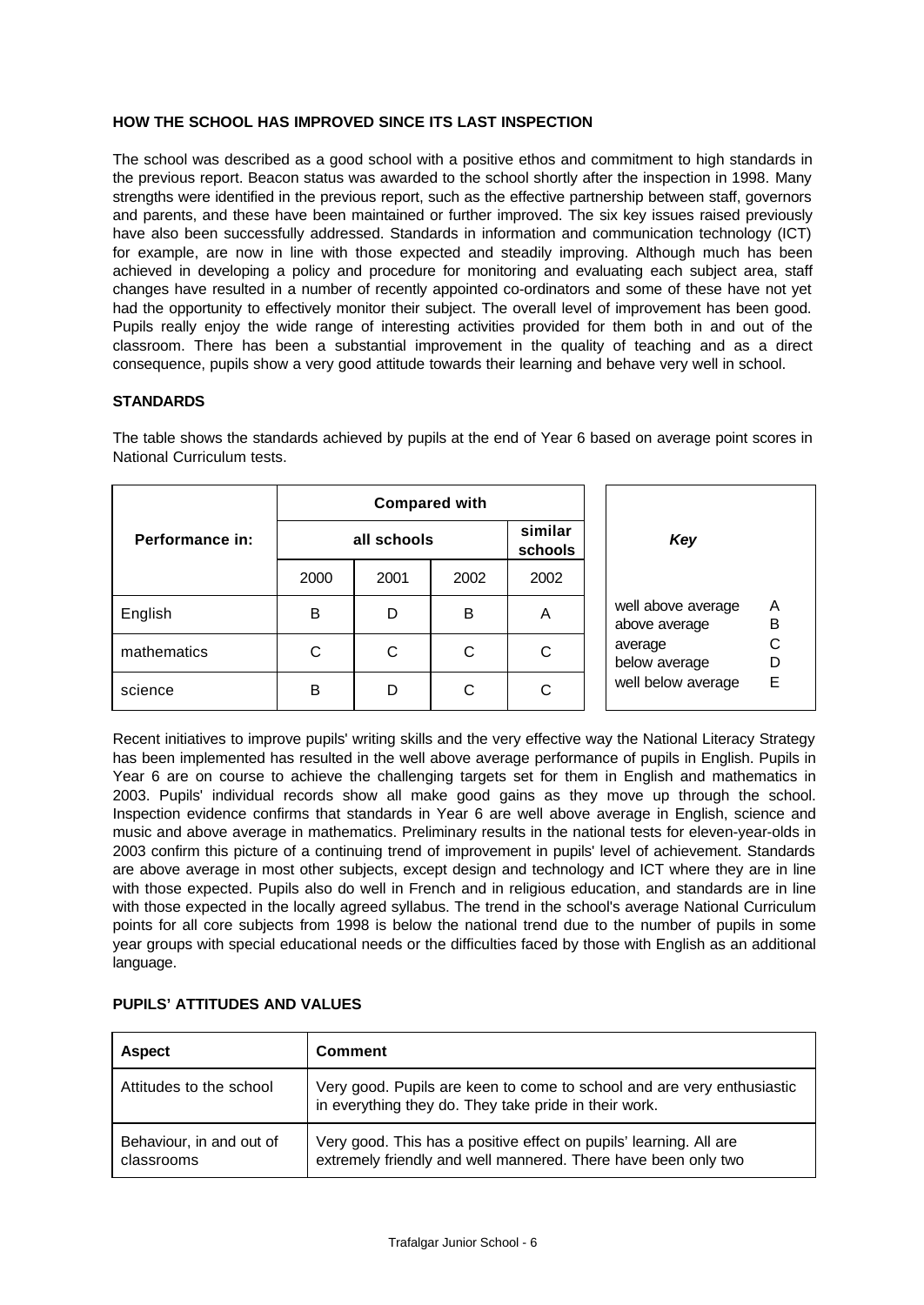|                                           | exclusions in the past two years.                                                                                                                                                                                                   |
|-------------------------------------------|-------------------------------------------------------------------------------------------------------------------------------------------------------------------------------------------------------------------------------------|
| Personal development and<br>relationships | Excellent. Relationships with teachers and other pupils are exceptionally<br>positive. There are many opportunities for pupils to show initiative and<br>responsibility both in and outside of lessons, such as the school council. |
| Attendance                                | Good. Pupils are punctual in spite of many having to travel some<br>distance. Attendance figures are above average.                                                                                                                 |

#### **TEACHING AND LEARNING**

| Teaching of pupils in: | <b>Reception</b> | Years $1 - 2$ | Years $3-6$ |
|------------------------|------------------|---------------|-------------|
| Quality of teaching    | N/a              | N/a           | Good        |

*Inspectors make judgements about teaching in the range: excellent; very good; good; satisfactory; unsatisfactory; poor; very poor. 'Satisfactory' means that the teaching is adequate and strengths outweigh weaknesses.*

The quality of teaching has improved markedly since the previous inspection and meets the needs of all pupils effectively. The substantial amount of good, very good or excellent teaching is beginning to have a significant impact on the standards being achieved. Teaching was unsatisfactory in only one of the 62 lessons seen, a mathematics lesson, where pupils did not fully understand what they were expected to do when converting fractions to decimals. All, including the newly qualified teacher and teaching assistants, show enthusiasm for their work and an excellent commitment to raise standards. The basic skills in English and mathematics are taught very well. Teachers' outstandingly good relationships with their pupils mean that all pupils feel valued and always try to do their best. Targets for learning are usually shared with pupils and they are given lots of opportunities for independence or to take responsibility for their own learning. The overall quality of learning is good. Pupils have a very good knowledge of their learning, show much interest in their work, try extremely hard and produce a copious amount of neatly presented work. All have the maturity to concentrate on their work, even when not directly supervised by their teachers.

The National Literacy and Numeracy Strategies have been carefully and thoughtfully implemented. However, more opportunities could be provided in subjects such as history and geography for pupils to use computers. Pupils with special educational needs are fully included in lessons and receive good support, helping them to achieve their targets. No pupils with special talents were identified, but in all lessons, care was taken to ensure that every pupil was sufficiently challenged.

| <b>Aspect</b>                                                     | <b>Comment</b>                                                                                                                                                                                                                                                                                                                               |
|-------------------------------------------------------------------|----------------------------------------------------------------------------------------------------------------------------------------------------------------------------------------------------------------------------------------------------------------------------------------------------------------------------------------------|
| The quality and range of<br>the curriculum                        | Good. Pupils are offered a curriculum that interests and stimulates them.<br>The commitment to inclusive education is outstanding ensuring equality<br>of opportunity for all. The range of extra-curricular activities is good,<br>despite the limitations imposed by the lack of outdoor space. Links with<br>other schools are very good. |
| Provision for pupils with<br>special educational needs            | Good. Targets for learning are clearly defined and included in teachers'<br>planning. Good support is available from well-trained classroom support<br>assistants.                                                                                                                                                                           |
| Provision for pupils with<br>English as an additional<br>language | Good. Close support is provided for these pupils in lessons and every<br>effort is made to encourage them to improve their spoken English. Very<br>few currently require additional support and the school provides this.                                                                                                                    |
| Provision for pupils'<br>personal, including                      | Very good, overall. This aspect was identified as a strength previously<br>and has improved further. Provision for pupils' social and moral                                                                                                                                                                                                  |

## **OTHER ASPECTS OF THE SCHOOL**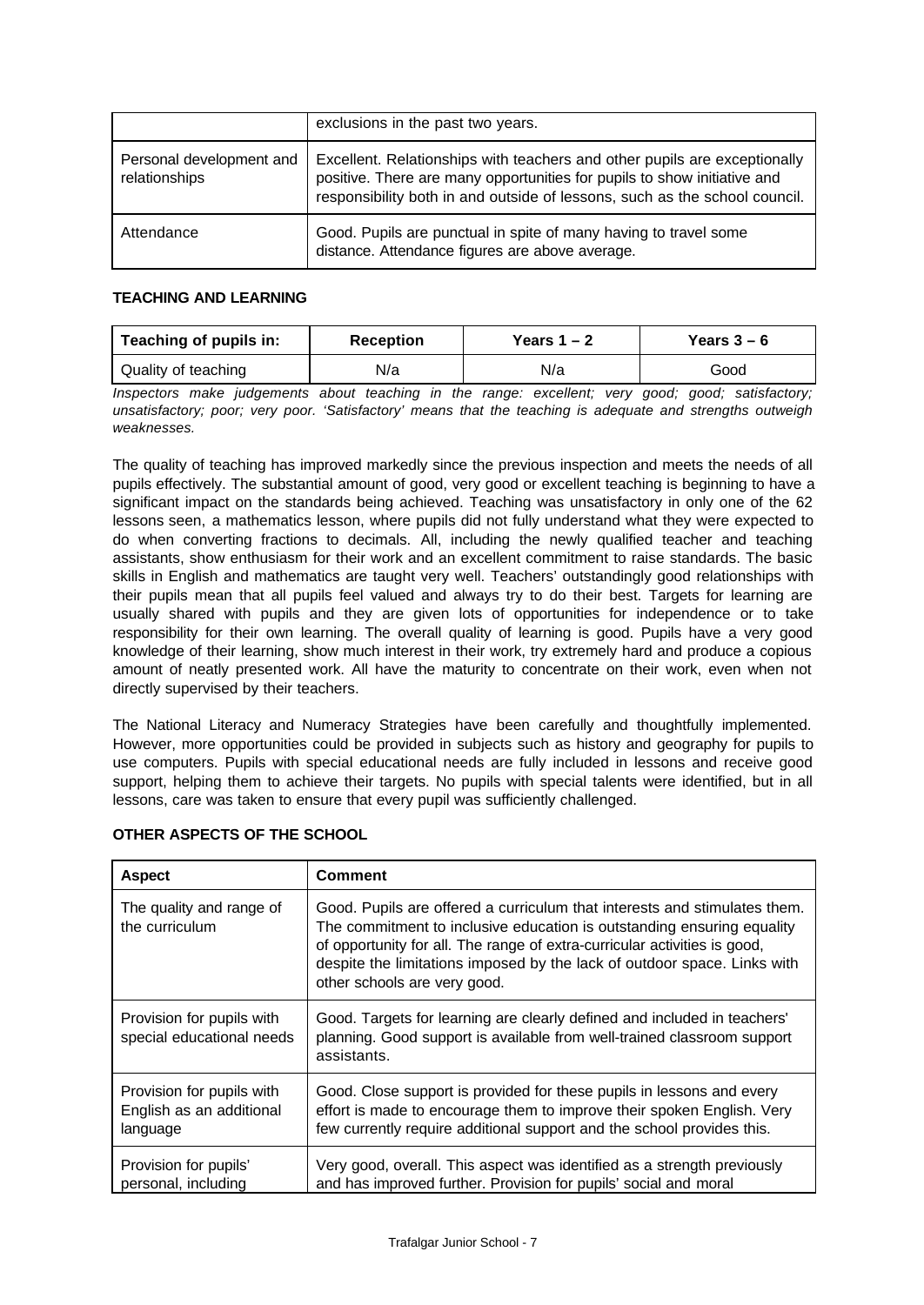| spiritual, moral, social and<br>cultural development | development is excellent. As a result, pupils have many opportunities to<br>show respect and empathy for others. All have a good understanding of<br>the diversity in British society. |
|------------------------------------------------------|----------------------------------------------------------------------------------------------------------------------------------------------------------------------------------------|
| How well the school cares<br>for its pupils          | Very good. The school provides a caring and secure environment for all<br>pupils, making them feel safe and valued. Assessment procedures are<br>good.                                 |

Parents are extremely appreciative of the school and willingly give their full support. The successful partnership considerably enhances pupils' learning.

| <b>Aspect</b>                                                             | <b>Comment</b>                                                                                                                                                                                                                                                                                                                 |  |
|---------------------------------------------------------------------------|--------------------------------------------------------------------------------------------------------------------------------------------------------------------------------------------------------------------------------------------------------------------------------------------------------------------------------|--|
| Leadership and<br>management by the<br>headteacher and other key<br>staff | Very good. The exceptional leadership qualities of the headteacher are<br>evident and result in a high level of staff morale. He provides a clear and<br>stimulating direction for the work of the school, bringing the best out of all<br>staff. However, the role of some subject co-ordinators needs developing<br>further. |  |
| How well the governors<br>fulfil their responsibilities                   | Very well. Governors, led by an experienced and most able chair of<br>governors, are very active, extremely well informed and very supportive.<br>They are firmly committed to building on the school's excellent reputation<br>in the local area.                                                                             |  |
| The school's evaluation of<br>its performance                             | Very good. There are detailed records on pupils' and teachers'<br>performance. However, time should be provided to enable all subject co-<br>ordinators the opportunity to regularly monitor the quality of teaching in<br>their subjects in order to identify strengths and weaknesses.                                       |  |
| The strategic use of<br>resources                                         | Very good. The headteacher, ably supported by the conscientious<br>administration staff, manages the finances very efficiently. Cost<br>effectiveness is sought in all expenditure to secure continuous<br>improvement.                                                                                                        |  |

**HOW WELL THE SCHOOL IS LED AND MANAGED**

Teaching assistants make a valuable contribution to pupils' learning. The overall cleanliness in view of the disruption caused by the builders, is a credit to the hardworking caretaker and his staff. Resources are generally satisfactory. Unfortunately, at present the library cannot be used properly because it also houses the ICT suite.

## **PARENTS' AND CARERS' VIEWS OF THE SCHOOL**

| What pleases parents most |                                                                                                                                                                                                                                                                                                                                                                             | What parents would like to see improved                                                                                                           |  |
|---------------------------|-----------------------------------------------------------------------------------------------------------------------------------------------------------------------------------------------------------------------------------------------------------------------------------------------------------------------------------------------------------------------------|---------------------------------------------------------------------------------------------------------------------------------------------------|--|
|                           | Pupils like school and make good progress.<br>Behaviour is good and the school helps pupils<br>to become more mature and responsible.<br>Teaching is good and pupils are expected to<br>work hard.<br>Parents are well informed about how their<br>children are getting on.<br>The school is well led and managed.<br>Parents feel comfortable about approaching<br>school. | Pupils get the right amount of homework.<br>٠<br>The way school works closely with parents.<br>The range of activities outside normal<br>lessons. |  |

Inspectors agree with parents' positive views about the school. They do not agree with the very small number who wanted to see some aspects improved. The amount and quality of homework are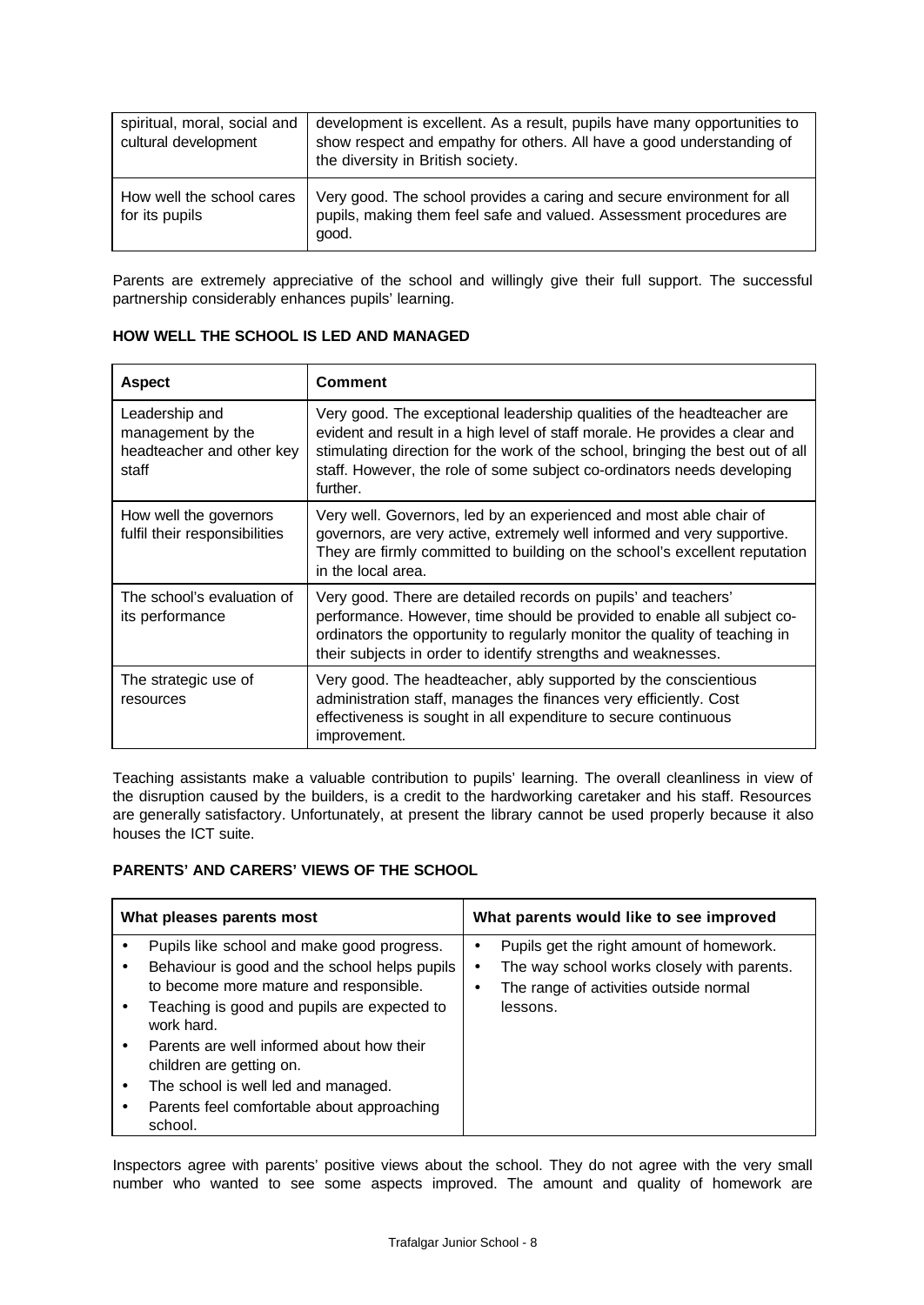satisfactory and the range of activities outside normal lesson time is good. No reason could be found for the disagreement over the way the school works closely with parents. This is a happy school and parents and governors are right to be proud of its achievements.

# **PART B: COMMENTARY**

## **HOW HIGH ARE STANDARDS?**

#### **The school's results and pupils' achievements**

- 1. Nearly all pupils transfer at the age of seven from the adjacent infant school, with academic standards on entry which are broadly in line with those expected nationally. Few pupils join from other schools in Year 3 and pupil mobility during term time is low. Based on inspection judgements for the current Year 6 cohort, standards by the end of Year 6 are well above the national average in English, science and music. Standards are above the national average in mathematics, art and design, geography, history and physical education. They are in line with those expected in design and technology and Information and communication technology (ICT). In religious education, standards were as expected in the locally agreed syllabus. In addition, standards in French were judged to be above what is usually found in those primary schools that teach a modern foreign language. There is no significant difference in the performance of boys and girls, which is a clear indication of the inclusive nature of the school. This represents good overall achievement, reflecting the consistently good teaching and learning seen during the inspection.
- 2. In the National Curriculum tests for Year 6 in 2002, which is the latest year for which there is comparable national data, results were above the national average in English and broadly in line with the national average in mathematics and science. Over the period since the previous inspection, results had remained broadly static and hence showed a decline compared with the rising national trend. Insufficient proportions of pupils were achieving the higher Level 5 in science, and especially in mathematics, to keep pace with the rising national trend. When compared with similar schools, results in English were well above the national average. In mathematics and science, results were broadly in line with the national average. In English and mathematics, 80 per cent of pupils met the nationally expected Level 4, which was above national figures. Pupils' performance overall, at Level 4 or above, was similar to the targets set by the school. These took account of the number of pupils in the year group with special educational needs and any pupils who were having difficulty speaking or understanding English.
- 3. The school's unvalidated results for 2003, show that the percentages of pupils attaining the nationally expected Level 4 or above have increased significantly, compared with 2002, in both English and mathematics. In English, 90 per cent achieved Level 4, which was above the school's target of 85 per cent and the national target of 80 per cent. In mathematics, 85 per cent achieved Level 4, which was identical to the school's target and well above the national target of 75 per cent. Moreover, there has been a major increase in the percentages of pupils achieving the higher Level 5 in all three tested subjects. In English, the percentage at Level 5 was 43 per cent compared with a target of 28 per cent. In mathematics, the percentage at Level 5 was 36 per cent compared with a target of 22 per cent. In science, 61 per cent achieved Level 5. Therefore, results have improved strongly in all three subjects, especially in terms of the proportions achieving the higher Level 5 in mathematics and science. The school has very successfully identified and addressed its key area for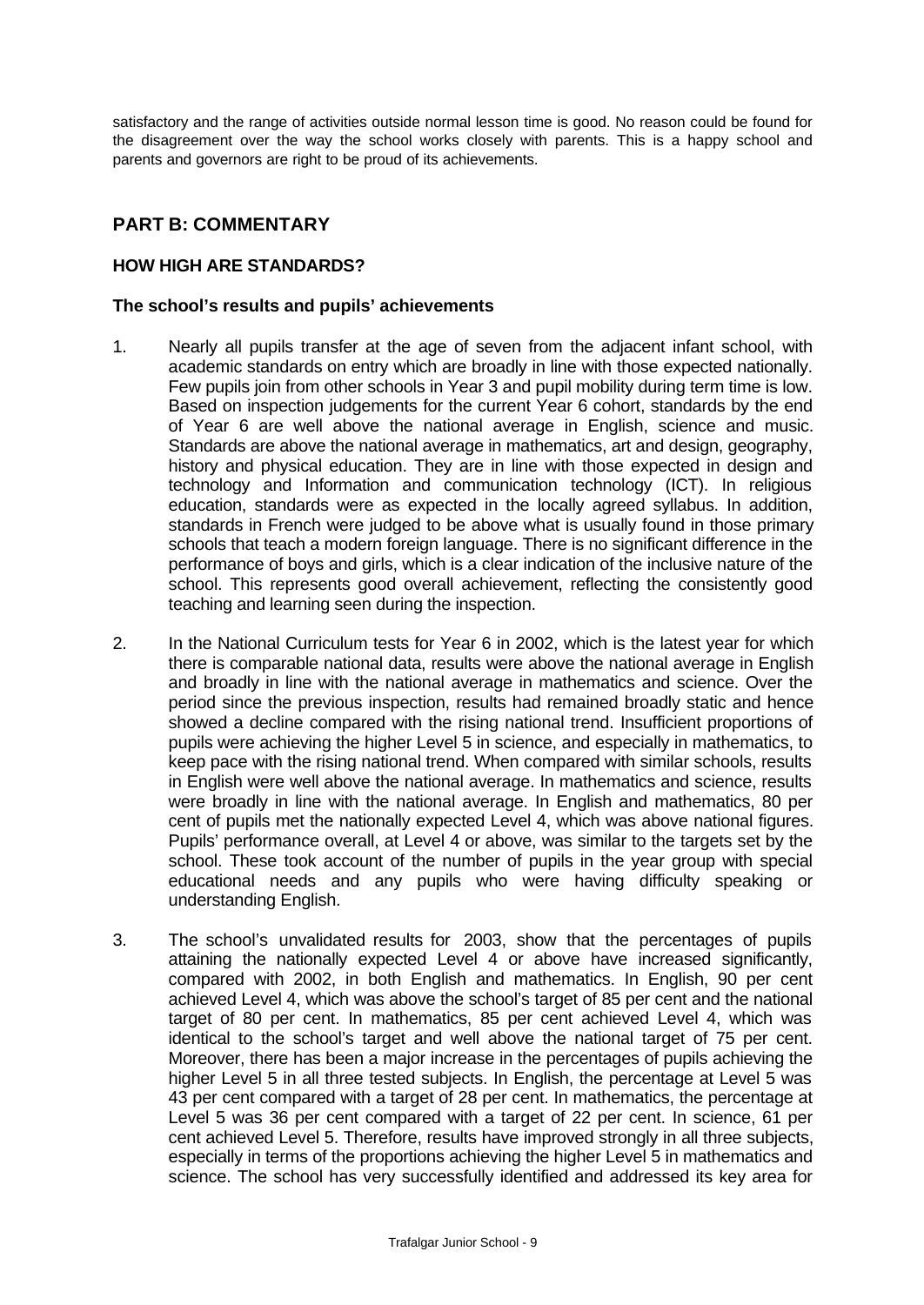improvement, namely increasing the proportions of pupils reaching the higher Level 5. Based on this performance, the current Year 6 pupils are achieving well above the national average in English and science and above the national average in mathematics.

- 4. The inspection team judged pupils' attainment to be well above the national average in English and science and above the national average in mathematics. This fully supports the recent 2003 National Curriculum test results.
- 5. Pupils throughout the school with special educational needs make good progress towards the targets set in their individual education plans. They benefit from their teachers' good knowledge of their needs and the additional effective support provided by teaching assistants. Well-pitched work is set for them in lessons, particularly in English and mathematics. As a result, they are fully included in lessons. More able pupils, and those judged to be gifted and talented, also make good progress, with the extra provision for those talented in music a particularly positive feature. Only one pupil is in the early stages of English language acquisition. All pupils for whom English is a second language make good progress.
- 6. The school is now much more confident and secure in forecasting the results pupils are likely to attain in Year 6 for each year group as well as identifying and targeting individual pupils who need close monitoring. This is an important improvement since the previous inspection.

#### **Pupils' attitudes, values and personal development**

- 7. Pupils show very good attitudes towards school and their work, behave very well, form excellent relationships and their personal development is very good. The good partnership with parents and pupils' personal development at school make significant contributions to these very positive attitudes and values. Pupils' attitudes towards school, behaviour and personal development, have all improved since the previous inspection.
- 8. Pupils' attitudes to school and their work are very good. Pupils are proud of their school, which they like attending. Excellent relationships and success in competitions, such as chess and the borough sports are key reasons why a group of Year 6 pupils are proud of their school. School plays an important part in pupils' lives. Most look forward to returning to school at the end of holidays. For example, a group of Year 6 pupils ranked school ahead of hobbies, level with friends and only behind family in a list of the important things in their lives. They like the way teachers encourage them and make their learning interesting. They value the fact that their views are taken on board by adults and the wide range of trips and visits.
- 9. In nearly all lessons, pupils listen and concentrate very well, are eager to answer teachers' questions and start promptly on their individual work. Pupils' favourite subjects and lessons are those where they are practically involved, such as physical education, art and design and design and technology. The best attitudes and behaviour occur in lessons where expectations are high, work is demanding and pupils are busy and engaged in a variety of activities, which provide the right level of challenge for them. Most special educational needs pupils and those for whom English is a second language, are positive about the extra support they get.
- 10. Behaviour in classrooms, during lunchtime and playtime is very good. The good and reliable behaviour of nearly all pupils is an important element in the prevailing positive atmosphere for learning. In lessons, nearly all pupils are very well behaved. Prior to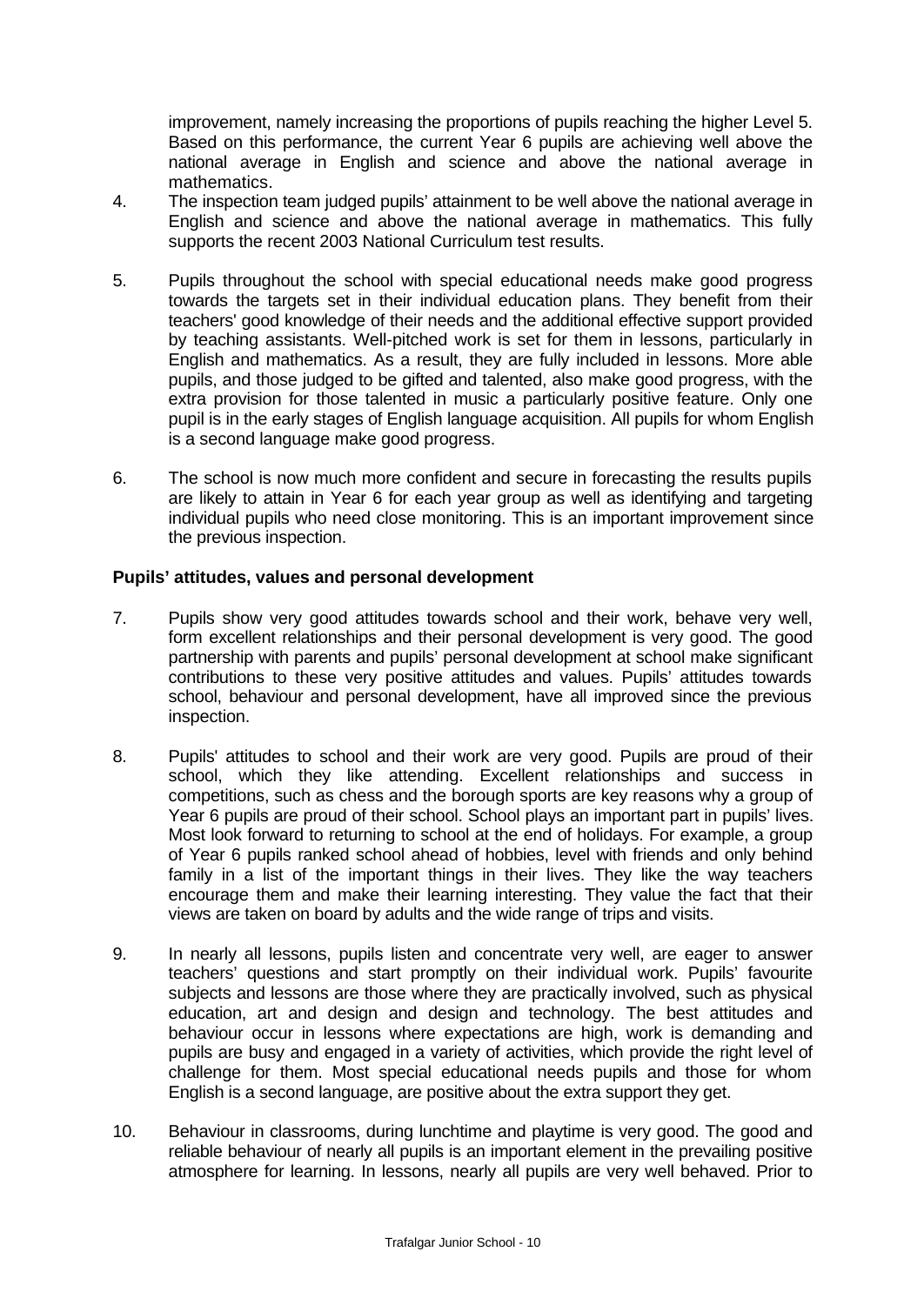moving in groups, pupils form orderly lines and move about in a calm and responsible way. Behaviour of pupils at lunchtime and playtime is very good. A strikingly calm, social atmosphere prevails in the dining hall. Behaviour of nearly all pupils, in the compact playground, is very good. There is no sign of any bullying or other anti-social behaviour. Pupils with special educational needs relate well to those who support them, and mainly try hard to achieve. They work well in groups with adults and their peers. Pupils mainly respond well to strategies for the modification of their behaviour.

- 11. There has been only one permanent exclusion and two fixed-term exclusions since the previous inspection. Parents' questionnaire responses fully support this very positive picture, with nearly all parents positive about pupils' behaviour. Pupils take very good care of property and resources and regularly help keep their school in attractive condition.
- 12. Relationships between adults and pupils and among pupils are exceptionally positive. Adults act as excellent role models. Teachers value pupils' work and very effectively praise effort and good work. For example, pupils in Year 6 spoke positively about the support they get from teachers and the fair way in which they are treated. As a result, for example, in most lessons pupils are comfortable expressing views and asking questions of their teachers. This assists their learning. Exceptionally positive relationships among pupils, including those with special educational needs, is a key feature. For example, as a result, pupils become increasingly able to work well in pairs and small groups, supporting each others' learning with explanations.
- 13. Pupils' personal development is very good overall. The very good provision, particularly for pupils' moral and social development, makes a major contribution. Pupils know and calmly carry out the daily routines expected of them. They enjoy speaking with visitors. When questioned in groups, Year 6 pupils are comfortable listening to different views expressed by others. They show respect for the feelings, values and beliefs of others. For example, in a Year 6 music lesson, pupils cooperated and collaborated exceptionally well when composing a tune and its accompaniment. Later they evaluated each others' work in a constructively critical way, whilst showing real appreciation of others' contributions. Pupils regularly, and without prompting, hold doors open for each other and adults. Parents are very positive about the way school educates the whole child. They justifiably describe the pupils as happy, confident and tolerant as well as comfortable when caring and taking responsibility for themselves and others.
- 14. Members of the active, well-established school council, composed of two elected members from each class, make a significant contribution to school life by getting the views of pupils heard and in some cases adopted. For example, their ideas in relation to bullying have played an important part in the school's work, towards becoming accredited as a Healthy School. Two of the council's pupils are Members of the Pupils' Parliament (MPP), where they have provided pupils' views on the improvements needed in the borough. Nearly all pupils routinely take responsibility for their learning. For example, staff confirm that most pupils regularly complete set homework. Older pupils take responsibility for younger ones. For example, upper junior pupils 'buddy' Year 2 pupils before and after they join school.
- 15. Attendance is good. It has been close to 95 per cent in both the current and previous year. This is above the national average. Whilst the unauthorised absence level is above the national average, it has declined significantly in recent years. Extended holidays and rigorous application of the register closing time are significant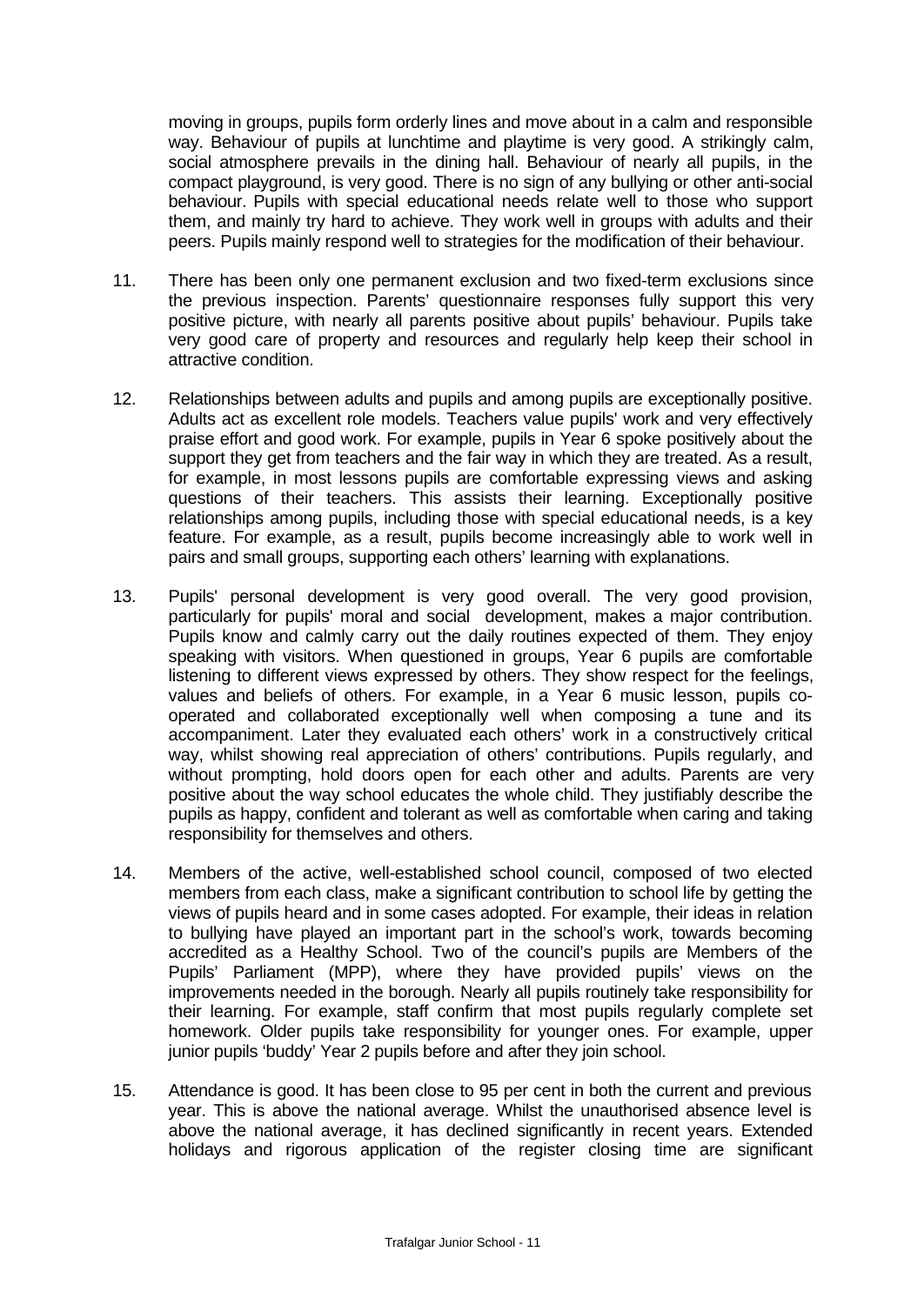contributors to unauthorised absence. Nevertheless, punctuality is good overall. Nearly all pupils come to school on time and settle to their work promptly and calmly.

## **HOW WELL PUPILS ARE TAUGHT?**

- 16. The quality of teaching was identified as a positive feature of the school in the previous inspection. This continues to be the case and the proportion of good, very good and excellent teaching has improved further from eight out of ten lessons in 1998 to nine out of ten now. The amount of very good or excellent teaching has been maintained. The bulk of this outstanding teaching was seen in Years 3 and 6. There has also been a reduction in the amount of unsatisfactory teaching with only one lesson seen during this inspection, a mathematics lesson, where pupils did not fully understand what they were expected to do when converting fractions to decimals. The quality of teaching, overall, is good. As a result, pupils make good progress and achieve well as they move through the school.
- 17. In English, science and music, the overall quality of teaching is very good and all pupils achieve well above average standards in these subjects. The school makes very good use of specialist teachers for music and almost half of all pupils are involved in the school choir or in learning to play a musical instrument. Science was the subject of a thorough review recently and resource levels were improved significantly. This has resulted in a strong performance by pupils in the national tests for eleven-year-olds this year with standards likely to be well above average. In English, the National Literacy Strategy has been very carefully implemented and attention devoted to improving pupils' writing. These factors have obviously had a beneficial effect on the standards being achieved. In all other subjects, including French, the quality of teaching is good. Every teacher in school teaches French to their own class. The co-ordinator has worked extremely hard to introduce this and to give all teachers the necessary confidence to teach French well. In history and religious education, insufficient lessons were seen to make a reliable judgement about the overall quality of teaching. However, in the lessons seen, teaching was at least good.
- 18. A consistent strength throughout the school is the excellent relationships pupils enjoy with their teachers. Other strong features are: teachers' high expectations of pupils; the very good management of pupils; and the use of the talented teaching assistants. The climate for learning is excellent and in all classes pupils behave very well and develop very positive attitudes to their work.
- 19. Teachers have very good subject knowledge, particularly in English, so pupils acquire the skills, knowledge and understanding of the basic skills in the subjects very well. Teachers' planning reflects the national strategies for literacy and numeracy very well so, for all pupils, activities are very well matched to their different abilities and ages. All teachers have very high expectations of pupils so most lessons are very brisk and challenging for pupils of all abilities. This ensures that they concentrate very hard on their work and try their very best to succeed. Teachers use open-ended questions very well in discussions at the start and end of lessons to check pupils' understanding of what they have learnt in the lesson or what they can remember from previous lessons. However, in many subjects, insufficient use is made of computers to support pupils' learning. An audit of available programs is urgently needed for each subject. Throughout all parts of lessons, teaching assistants have clear roles to work with specific pupils or to support groups. Teachers and their assistants respond well to pupils in lessons ensuring equality of opportunity for all.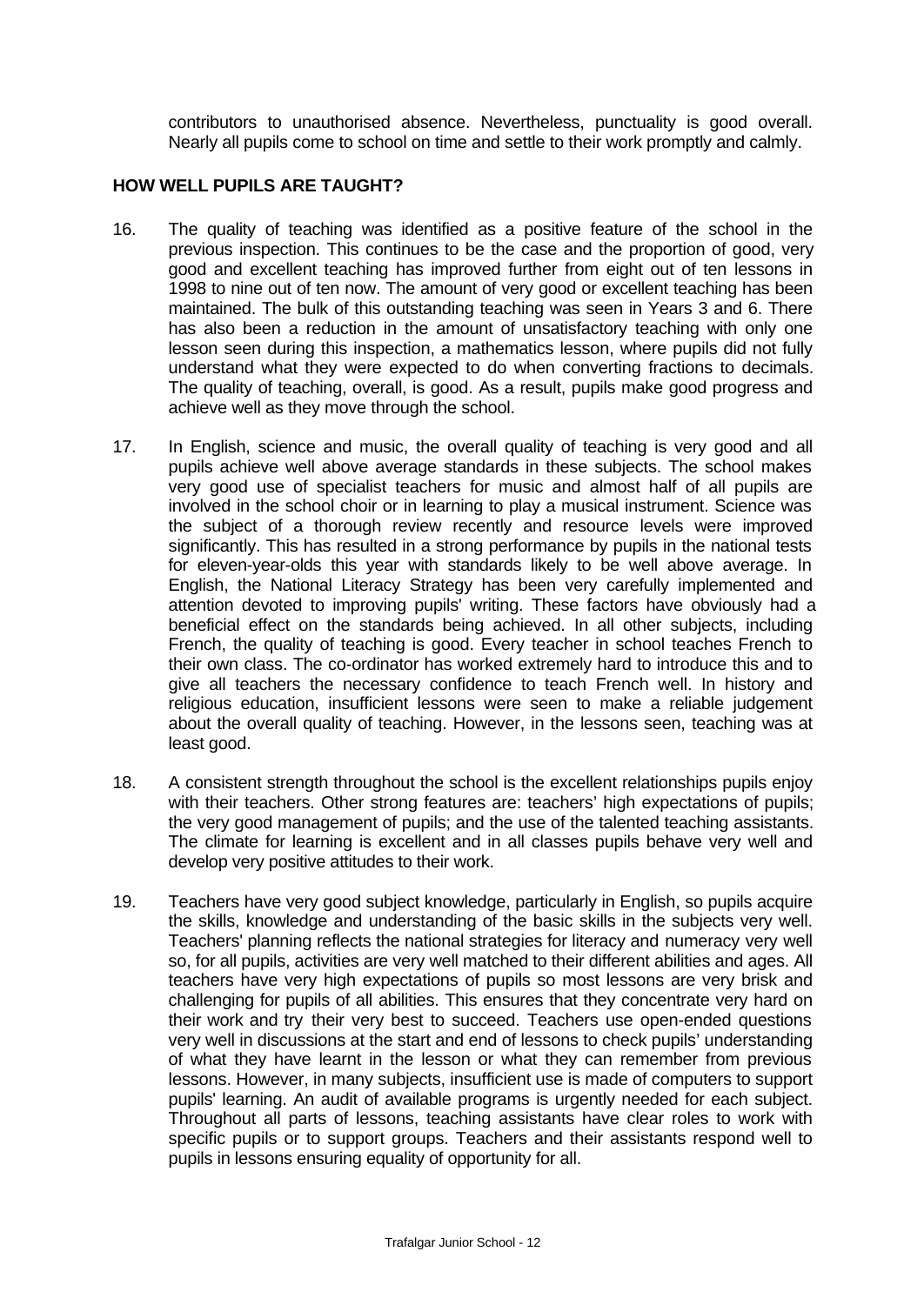- 20. The quality of teachers' marking of pupils' work was identified as a weakness in the previous inspection along with inconsistent practice in setting homework. Both these weaknesses have been corrected. Most teachers now clearly highlight what pupils have done well and helpful comments show pupils how they could further improve their work. For example, in work in English, a teacher had made detailed comments about a piece of story writing. She provided detailed analysis that included suggestions such as 'Pace of piece – plan to be straight with the action' or 'Extend vocabulary to build up tension'. This type of marking helps pupils towards improved performance. Homework is used satisfactorily to support activities in lessons and there is consistent practise between parallel classes.
- 21. The quality of learning is enhanced by pupils' very positive attitudes and their willingness to work really hard in lessons. Teachers, as a matter of course, share the learning objectives for each lesson with pupils and most review how successfully they have met these objectives before the end of lessons. This gives pupils a very good knowledge of what they are expected to learn and adds to their sense of responsibility. All produce very neat and tidy work in their exercise books which is a credit to them.
- 22. Pupils with special educational needs are taught well and make good progress towards the targets in their individual education plans. Teachers work closely with the special educational needs co-ordinator and teaching assistants to promote these pupils' learning. Where statemented, pupils are helped to achieve well by the good support from the teaching assistants who help them. There is a significant minority of pupils who need help to modify their behaviour so that they can benefit from lessons, and teachers manage these pupils consistently well and help them settle to their learning. They have a good awareness of the social, behavioural and emotional needs that the pupils may have. Only one recently admitted pupil currently needs additional support with speaking and understanding English. The school is successfully meeting the needs of this pupil through its own resources.

## **HOW GOOD ARE THE CURRICULAR AND OTHER OPPORTUNITIES OFFERED TO PUPILS?**

- 23. The quality and range of learning opportunities are good. Pupils are offered a curriculum that interests and stimulates them. It is broad, balanced and relevant, with an appropriate emphasis on literacy, numeracy and science. There is a strong commitment to developing pupils' creativity, which is reflected in the high quality of artwork around the school, and pupils' enthusiasm for singing and music. All areas of the statutory curriculum are in place including sex education, drugs education and citizenship, and the school meets the requirements of the locally agreed syllabus for religious education. All pupils are given good opportunities to learn French within the school curriculum. The quality of provision for personal, social and health education is very good, and the school's strong commitment to an inclusive education for all is outstanding. Standards in ICT have risen and are now in line with nationally expected standards. Pupils have regular timetabled weekly lessons in the small computer suite. Staff confidence in teaching the subject has improved; however, this is still a developing area with some gaps in pupils' learning because of the current limitations in hardware and software. There are none of the latest interactive computer-linked whiteboards for example and no recent audit of computer programs for some subjects.
- 24. The school places a strong emphasis on literacy and numeracy. The national strategies are implemented successfully throughout the school. There is a very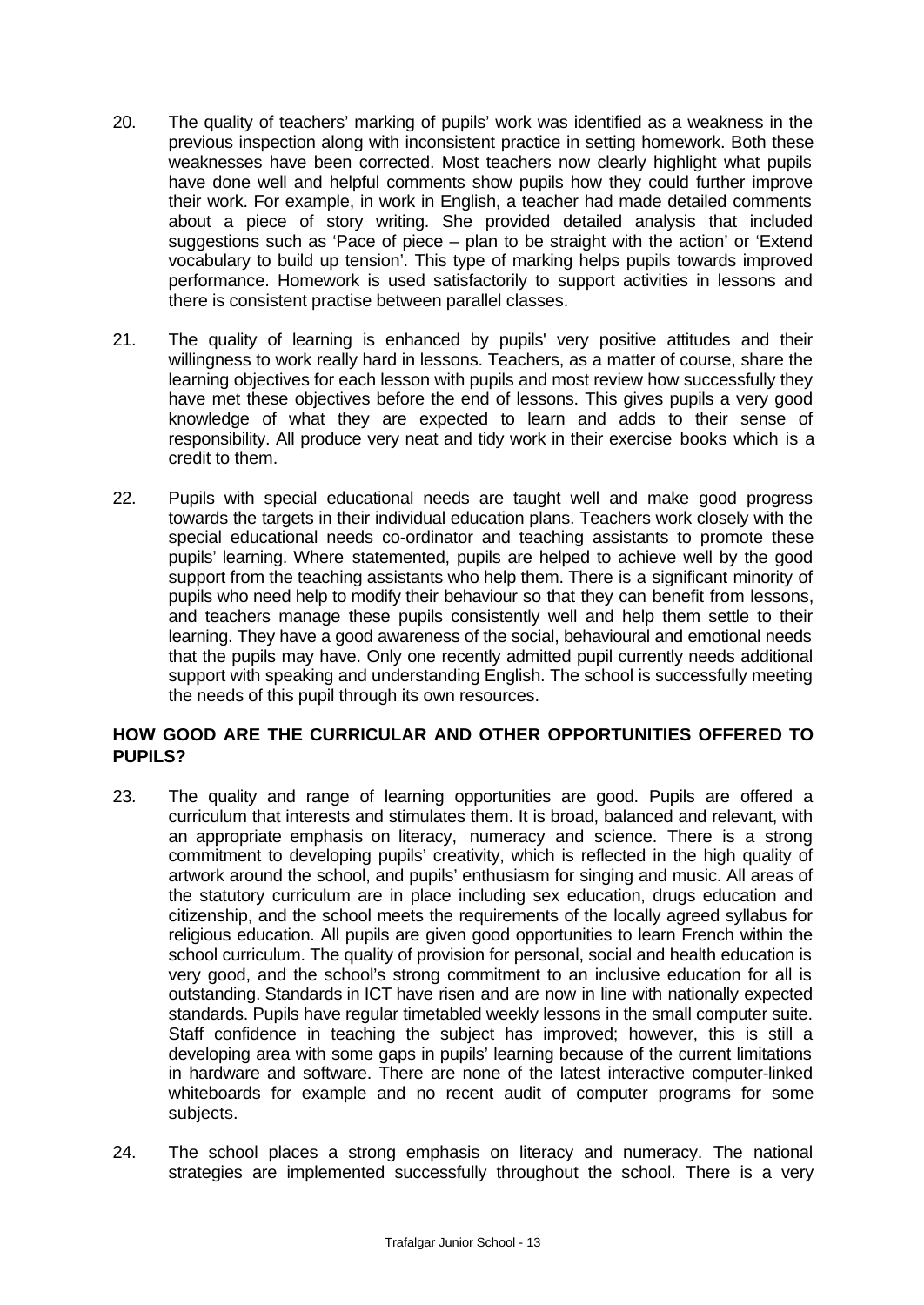strong commitment to the development of literacy. The school actively promotes a love of reading and the written language. There are very good opportunities for pupils to use their literacy skills in other subjects, such as history and religious education. The use of ICT in other subjects, such as mathematics and science, is less well developed.

- 25. Policies are in place for all subjects and good use is made of national guidance to provide schemes of work and to inform planning. Co-ordinators for the core subjects manage their subjects well, and have been successful in identifying areas for development, so that standards in English, mathematics and science have improved over those achieved in the previous two years. The management of other subjects ensures that teachers are supported and confident. However, some recently appointed co-ordinators have not yet been given the opportunity to monitor their subjects in order to identify areas for improvement.
- 26. There are very good opportunities for pupils to become informed about personal, social and health education and citizenship. The school has a well-established policy and scheme of work. Lessons are specifically devoted to these aspects and relevant issues are tackled when they arise and in group sessions where pupils can discuss personal issues and those which effect the school community. Aspects of citizenship are developed through class representation on the school council. Year 6 pupils attend a locally organised Junior Citizen day, and the school contributes to the Pupil Parliament with other borough primary schools, which is held in the council chambers.
- 27. The very good awareness pupils have, of the school as a community and their responsibilities within the wider community, are the key elements in a school which is inclusive of all pupils with an outstanding commitment to equality of opportunity. This is reflected in the maintenance of a broad curriculum to which all have access and an ethos which values each pupil and for which staff are excellent role models. Teachers have guidance on how to provide for pupils who are gifted in certain subjects and those with special aptitude for music, art or sport are encouraged to attend special borough organised classes. There is an excellent programme of visiting specialists who offer coaching in different musical instruments. About one in five pupils take up this opportunity.
- 28. Pupils with special educational needs have a good level of support and full access to the curriculum. They make good progress throughout the school, in line with other pupils and in relation to their prior attainment. Teachers identify their pupils' needs and in liaison with the special educational needs co-ordinator devise individual education plans based on specific needs. Targets are clear and achievable, and regularly reviewed with the involvement of the pupil and parents or carers. Teachers are aware of their pupils' specific needs and plan work accordingly. On occasion, pupils would benefit from a higher level of adult support in the classroom. Teaching assistants provide good support to pupils with statements of special educational needs. The majority of pupils from minority ethnic backgrounds with English as an additional language have a good level of fluency and make the same progress as their classmates. There is good awareness of the special needs of pupils from refugee backgrounds. The local authority ethnic minority achievement support service is available for support and guidance when needed.
- 29. There is a good range of clubs and out-of-school activities which are well attended. There are a small number of clubs for games and other sports. The limitations on outdoor space make it difficult to run a wider range outdoors. Other clubs include a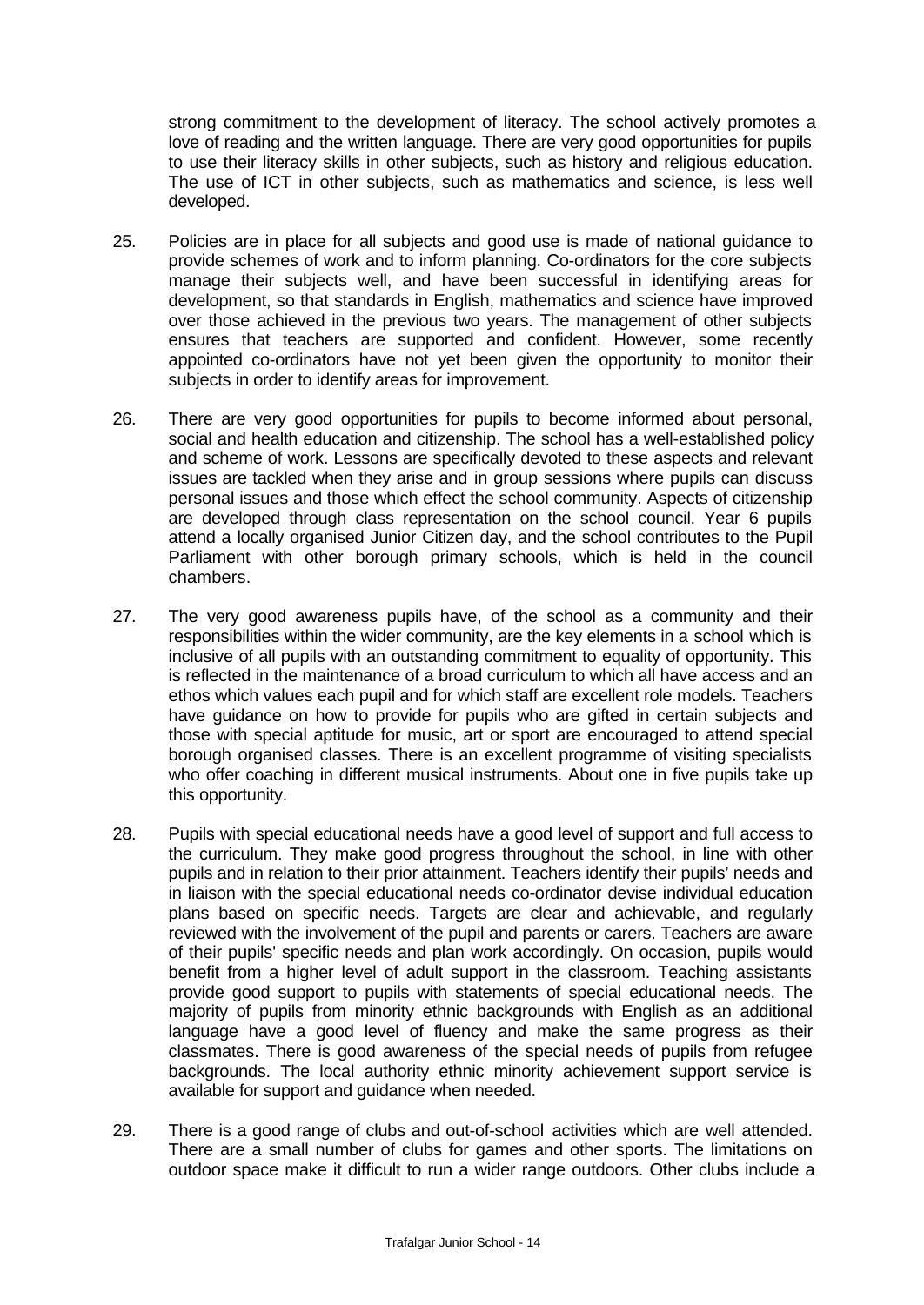well-established chess club, and pupils have the opportunity to develop their musical skills by joining one of the choirs. The school curriculum is considerably enriched in other ways. All pupils have very good opportunities to take part in frequent educational visits which contribute to their enjoyment and understanding of different subjects. For example, pupils visit a number of different places of worship and there are visits to museums and places of historical interest. Pupils in Years 5 and 6 have the chance to participate in residential trips. Visitors to the school enhance the curriculum, such as local artists, storytellers and performers. Authors' evenings, run in conjunction with a local bookshop bring together parents and children where they are entertained by talks and readings by popular children's authors, such as Philip Pullman and Jacqueline Wilson.

- 30. As a Beacon school, the school has very good links with other local schools. Recently, funding was used to set up a conference on education inclusion, which acted as a springboard to talk about common issues, such as dealing with bullying. There are well-established links with the local teacher-training institute for students on teaching practice and with local secondary schools to provide work experience. There are very good links with the local infant school and the two main secondary schools to which pupils transfer.
- 31. The provision for pupils' spiritual, moral, social and cultural development is very good as it was during the previous inspection, and continues to be a strength of the school.
- 32. The provision for pupils' spiritual development is very good. Pupils are given a wide range of opportunities during religious education lessons, personal, social and health education and citizenship lessons, group time sessions, assemblies and curriculum time overall to develop important dimensions of spirituality. In religious education, pupils learn sensitively to understand the similarities and differences between five major world religions. On a smaller scale, pupils in a Year 3 class assembly examined the implications of all people being the same before clearly identifying and valuing their differences. On many occasions throughout each school day, pupils are encouraged to show their respect and empathy for others. In a Year 6 ICT lesson pupils evaluated a PowerPoint presentation given by a small group in a really positive and supportive manner. In a Year 6 physical education lesson, pupils watched with rapt attention in utter silence while a small team of pupils put on an impressive gymnastic display to African music.
- 33. The provision for pupils' moral development is excellent and has improved since the previous inspection. All staff ensure in their day-to-day dealings with the pupils that they are aware of right and wrong behaviour and the impact that their actions can have on others. Staff are excellent role models for this and treat pupils sensitively and with respect, encouraging in them an appreciation of the importance of honesty, fairness and respect for others. A very small minority of pupils who behave in an antisocial way are given time and the opportunity for discussion and guidance. During curriculum time too, incidentally or through planned personal, social and health education lessons, pupils have the opportunity to examine their individual responses to their own behaviour and that of others. The school rules, and individually devised class rules are an integral part of the school day and something in which the pupils feel involvement and commitment.
- 34. The provision for pupils' social development is also excellent and has improved since the previous inspection when it was deemed very good. All classes contain pupils of mixed abilities and they are given many planned opportunities to work collaboratively together. This was evident, for example, in a Year 3 French lesson, where pupils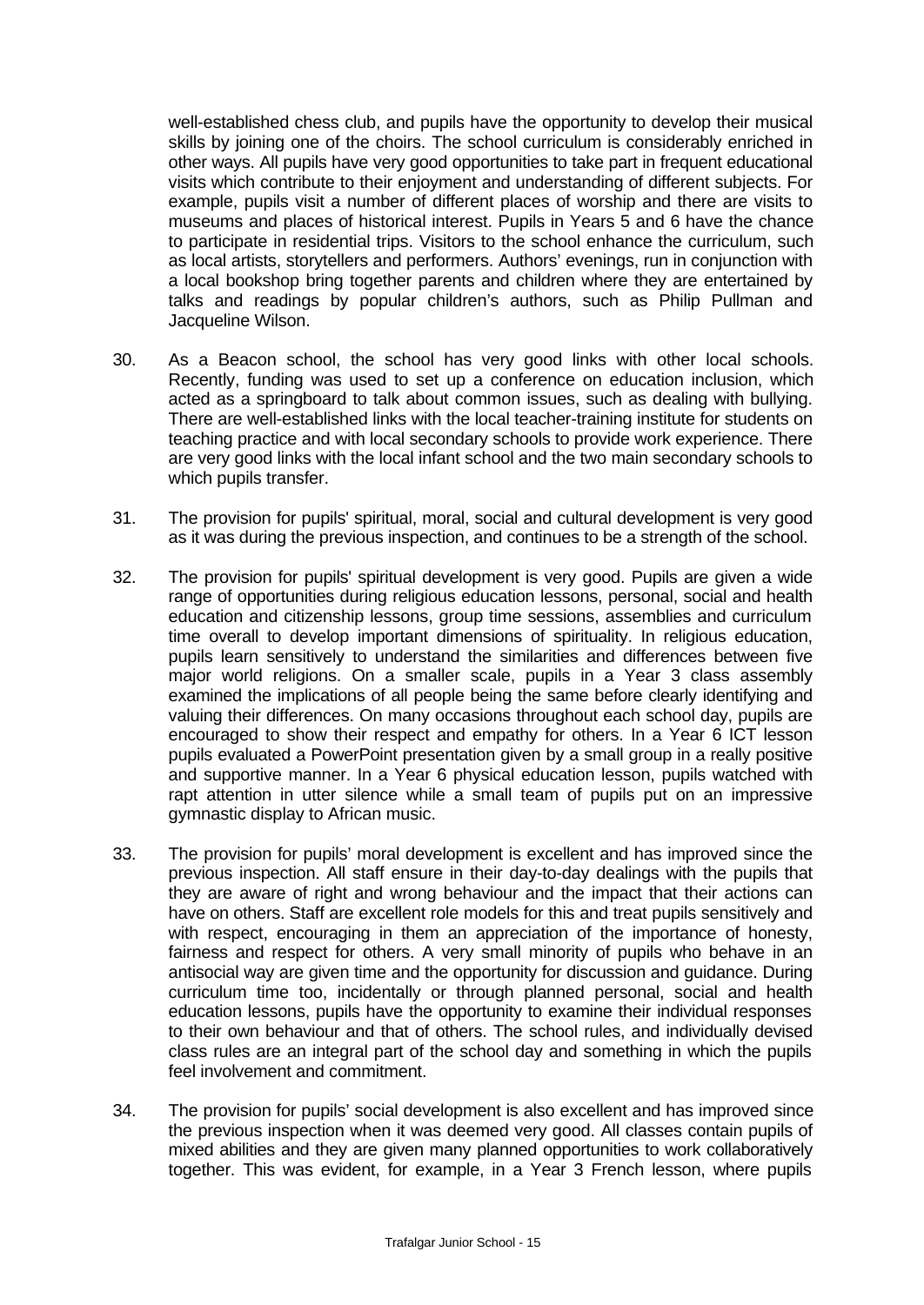asked each other simple questions in French. Pupils of all ages throughout the school are given responsibilities in class and around the school, helping in day-to-day organisation and this fosters well their sense of responsibility to others. A good example of this is seen in the Year 5 buddy system with Year 2 pupils when they visit on their induction day and which continues on into the next academic year. The school council provides pupils with opportunities to express their ideas and views at class level and some at school level. Pupils of all ages are given the opportunity to benefit from a wide variety of, both residential and day visits and to participate in a good range of extra-curricular clubs.

35. Provision for cultural development overall is good and is supported well through literature and other curricular provision. Knowledge of local culture is developed well through studies of the local area to support work in history and geography, for example. In music, workshops, concerts and during assemblies, the pupils are introduced to a wide variety of musical pieces, including those from other countries and in art and design they are introduced to the work of a good variety of artists. A wide range of visitors who share interests and expertise also make significant contributions, for example, a local artist and Indian dancers and storytellers. Visits to museums and art galleries also contribute well to pupils' cultural development. Although satisfactory, the school's emphasis on multicultural perspectives is not quite at the high standard evident in other cultural aspects provided by the school. Overall, the provision for pupils' spiritual, moral, social and cultural development results in the excellent personal development of the pupils, the excellent relationships evident in lessons and underpins the good achievement of the pupils.

## **HOW WELL DOES THE SCHOOL CARE FOR ITS PUPILS?**

- 36. As at the previous inspection, the pastoral care arrangements for pupils are very good overall. In the core subjects of English, mathematics and science, assessment procedures have improved significantly since the previous inspection. They are now very effectively used to track pupils' progress, forecast end-of-year standards and identify the next steps in pupils' learning. Assessment procedures and their use are broadly satisfactory in other subjects.
- 37. Procedures to promote and ensure pupils' wellbeing are very good. The headteacher and staff have clearly identified and work effectively to address difficulties experienced by individuals and groups of pupils. The school has very good arrangements for induction to Year 3. For example, all infant pupils are assigned a buddy well in advance of joining school. The highly inclusive climate that prevails means that pupils have a real voice in relation to individual or group concerns. Transfer arrangements to secondary school are very good, with additional attention given to the needs of pupils with special educational needs. Pupils confirm that they are very well cared for when they are ill or otherwise distressed. There are good links and involvement with outside agencies, such as social and health services. Child protection procedures are good. The procedures to follow and the designated staff member are known by all adults in the school. Pupils are made appropriately aware of this issue as part of their personal and social education.
- 38. Procedures to ensure pupils' health and safety are good overall. Teachers make pupils aware of health and safety issues in lessons, such as in physical education and ICT in relation to e-mails and use of the Internet. An important emphasis is placed on pupils taking responsibility for the safety of themselves and others. This effectively contributes to the development of a safety conscious attitude amongst them. Firealarm testing and the inspection of portable electrical equipment are routinely carried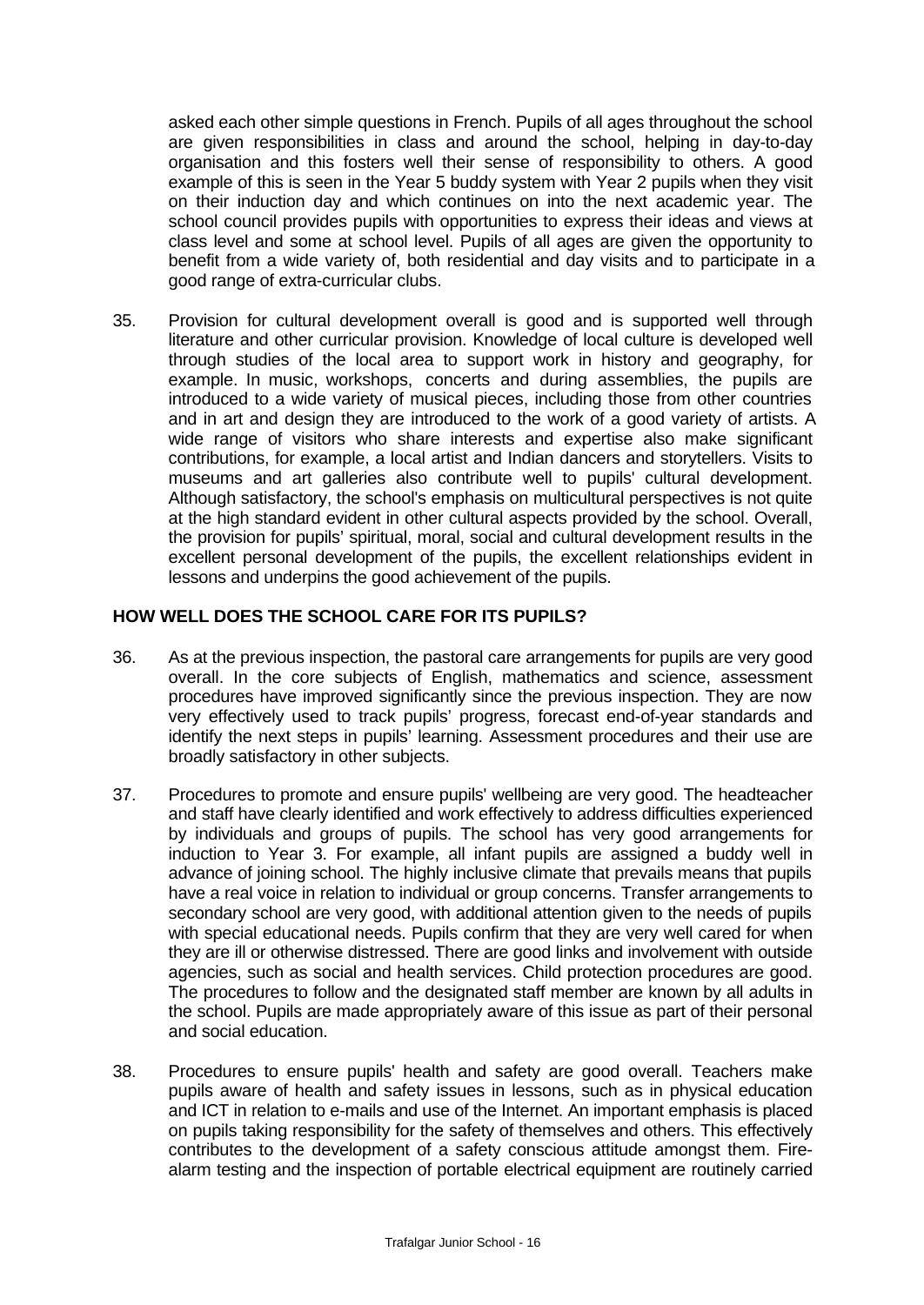out. Fire drills are carried out regularly. First-aid arrangements are well established and appropriate.

- 39. Procedures to monitor and promote good behaviour and discipline are very good. The main emphasis is on recognising good behaviour and nearly all pupils respond positively. In lessons, on-going praise is a consistent feature. In addition to the 'Golden Rules', pupils are very effectively involved in the creation of classroom rules. Parents are effectively informed of pupils' good behaviour through the certificates presented to pupils. Measures to create and maintain discipline are appropriate, proportionate and consistently applied by staff.
- 40. Procedures for monitoring and eliminating oppressive behaviour, including bullying and racism, are very good overall. The small minority of pupils, with significant behaviour difficulties, are clearly identified. Behaviour improvement plans are well used to support these pupils. There is a clear proportionate set of sanctions, in relation to classroom and playground behaviour. Parents are very effectively involved where concerns arise. Pupils confirm that they feel comfortable reporting rare incidents of bullying or other anti-social behaviour. Parents and pupils confirm that the measures taken to resolve such cases are usually effective.
- 41. Procedures to monitor and improve attendance are good. First day of absence contact with home is routine, for absences where no reason has been provided. The educational welfare officer is effectively involved in helping to resolve the small minority of cases where there are persistent attendance difficulties. The school identifies and closely monitors the attendance of a larger cohort of pupils. Recognition of full termly and annual attendance is not part of the measures to promote good attendance, as full attendance is the expectation for all.
- 42. The previous inspection report recognised some strengths in the school's assessment procedures and identified that good use was made of assessment to inform curriculum planning. At that time the school lacked a marking policy and there was inconsistency in marking practice. Subsequently, the school has developed a marking policy that has recently been the focus of review by the whole staff. Some variation in practice remains but the general quality of marking is satisfactory with some very good features. The overall procedures for assessing pupils' achievements are good.
- 43. The assessment arrangements for English, mathematics and science are well established. In addition, teachers also undertake regular assessments of pupils' attainment in some foundation subjects such as geography, history and music. As with science, they accomplish this through on-going evaluation and end-of-unit tests. In other foundation subjects such as design and technology and ICT the subject coordinators have devised assessment systems but these have not as yet been implemented. The school recognises the need to develop further its procedures so that assessment can play its full part in the on-going efforts to raise standards. Strategies to improve assessment in some subjects are identified in the school improvement plan.
- 44. The school effectively analyses the results of the national tests and other tests that it sets to measure performance. Care is taken to examine how all groups of pupils are progressing. The progress of boys and girls, refugees, minority ethnic pupils and those with special educational needs is monitored very effectively. The school ensures the assessment of minority ethnic pupils' language development through using the specialist services of the local education authority. Procedures for pupils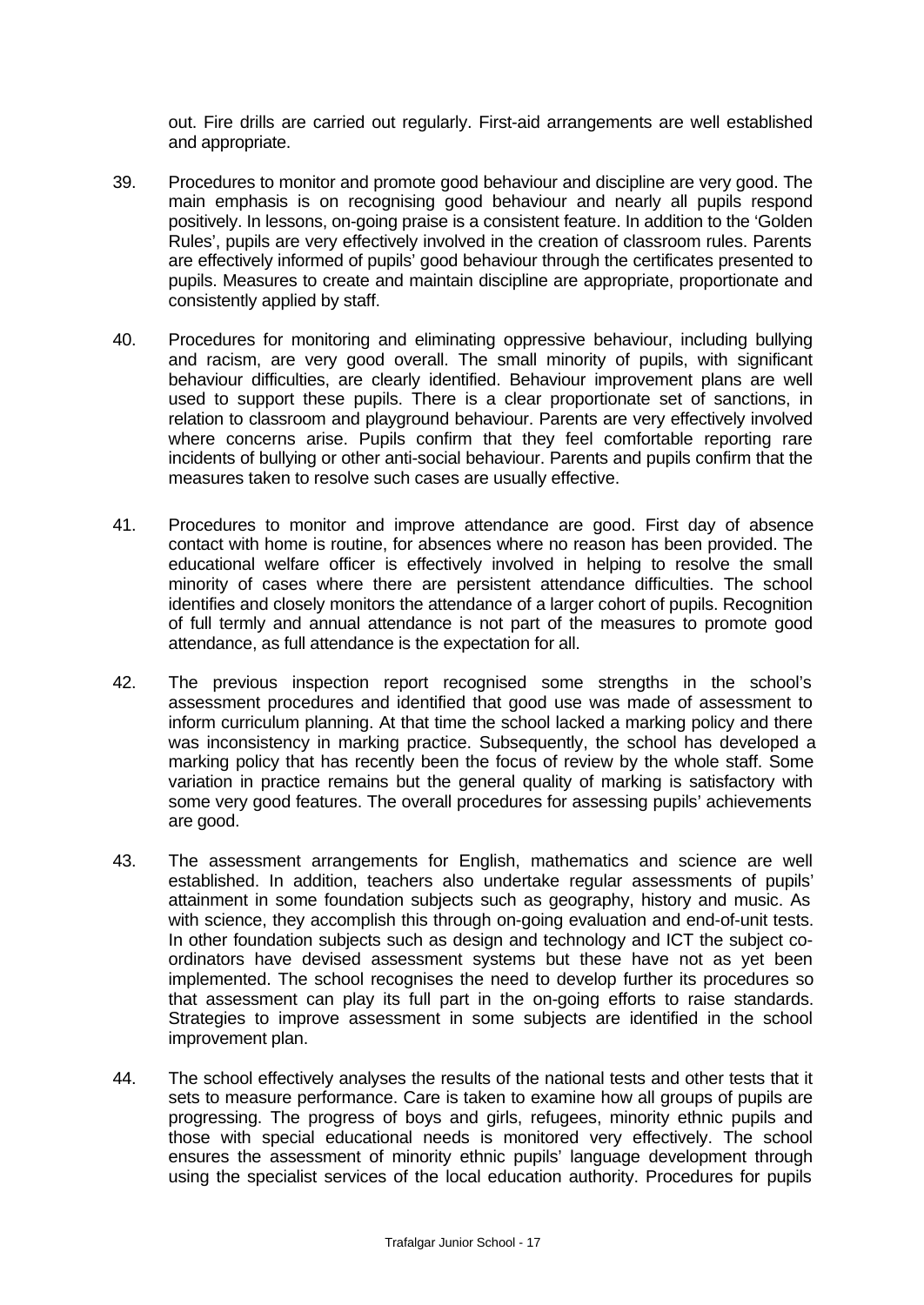with special educational needs are good because teachers use assessment data effectively when preparing or reviewing the individual education plans for these pupils.

- 45. The school makes effective use of the information it gathers through the assessment process and uses it carefully to identify areas of the curriculum where improvement is needed. For example, the school used the results of data analysis related to spelling, reading and writing to guide the formation of booster groups in English. Similar effective use was made of data analysis to form booster groups in mathematics. There are very good and appropriate aims for the support of pupils with special educational needs and a positive ethos in place to provide for their needs. Targets in the individual education plans are regularly reviewed. Teaching assistants who work with the pupils are familiar with the objectives.
- 46. Procedures for monitoring and supporting pupils' academic progress are good. The school has developed systems for target setting and tracking the progress of all individual pupils in English and mathematics and in science in Year 5. The progress that pupils make towards achieving these targets is kept under continuous scrutiny and builds towards a formal review at the end of each term. Teachers maintain detailed summative and formative records of pupils' progress in assessment files. Frequently, the pupils themselves undertake some forms of self-assessment and these are lodged in the same assessment file under the heading of Significant Achievement. These contribute well towards pupils developing a secure knowledge of their levels of work and to a better understanding of how they can improve.
- 47. Procedures to monitor and support pupils' personal development are very good. Pupils and their needs are very well known to staff. Good attitudes and achievements at school, whilst representing school and outside of school, are celebrated very well in weekly assemblies. This recognition provides pupils with public confirmation of what is good in their lives and helps raise their self-esteem. The personal, social and health education programme, together with circle time, when pupils discuss their feelings and concerns, make very good contributions to pupils' personal development. Pupils are given a good range of responsibilities. The school council provides very good personal development opportunities for its members. The good range of extracurricular activities, especially trips, residential experiences as well as music practice and events, provide a large number of opportunities for pupils' development outside of lessons. Parents are very positive about the school's part in helping pupils become mature and responsible. They are justifiably very positive about the fully rounded education provided.

## **HOW WELL DOES THE SCHOOL WORK IN PARTNERSHIP WITH PARENTS?**

- 48. As at the time of the previous inspection, there is a good partnership with parents, which makes a significant contribution to the quality of education provided and the standards achieved. The partnership works well, as school and parents work on the basis that both have key roles in a shared enterprise.
- 49. Overall, parents are positive about what the school provides and achieves. Around a third of parents replied to the questionnaire, with many including additional explanatory comments, and 30 attended the pre-inspection meeting. Nearly all confirm that their pupils like school and make good progress. They consider that the school has high expectations and helps pupils to become more mature and responsible. They are positive about the teaching and nearly all pupils' attitudes and behaviour. Most feel comfortable approaching school with suggestions, questions or concerns. Most are positive about the school's leadership. Inspection findings fully support parents'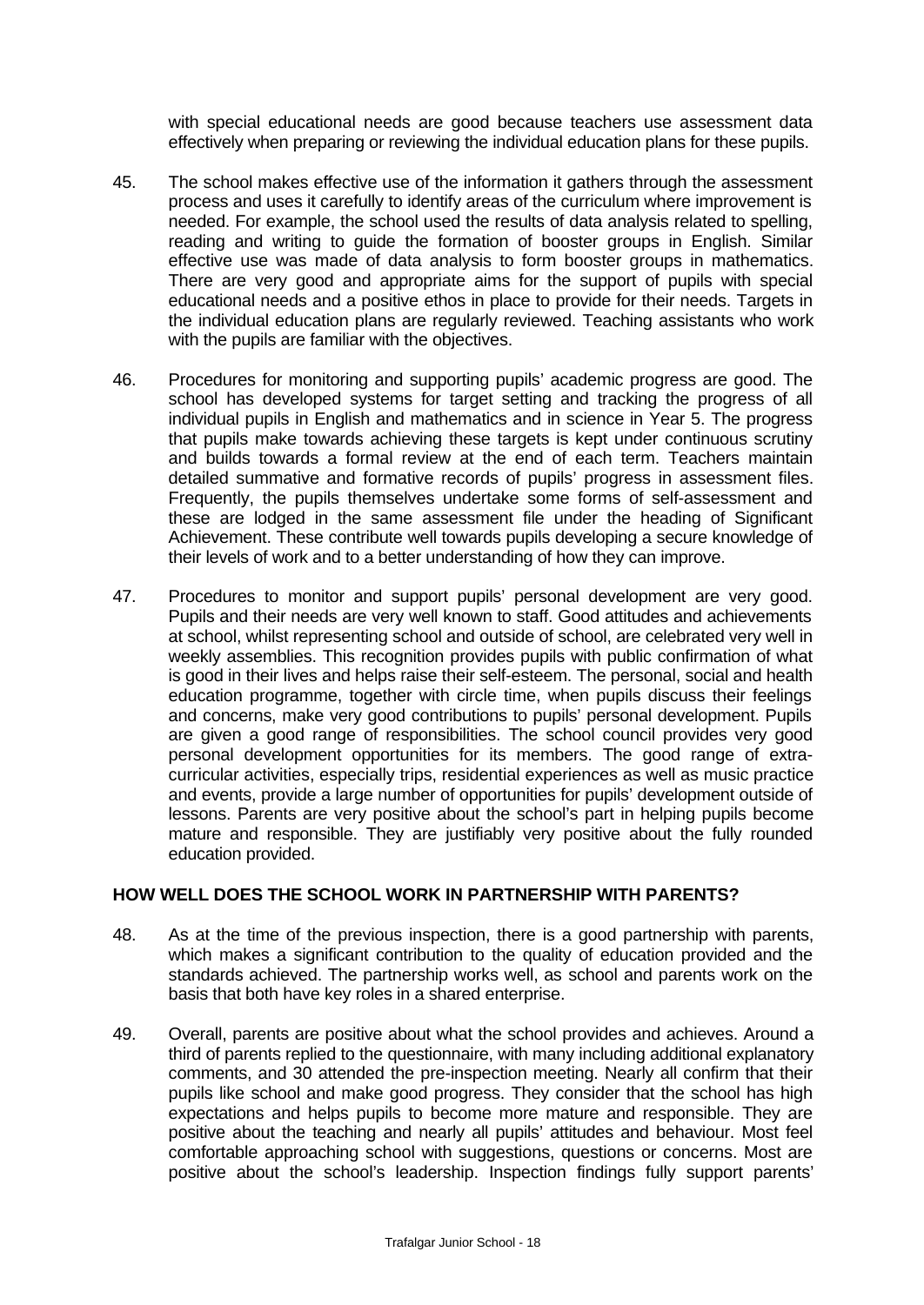positive views. However, a third of the questionnaire respondents do not consider that the school provides an interesting range of activities outside of lessons. Comments attached to the questionnaire indicate that it is the limited sporting opportunities that concern some parents. Inspectors judge the range of extra-curricular activities to be good and better than normally provided when the wide variety of trips and visits are included. Sports clubs are limited, due in part to the lack of an attached grassed area. Around a fifth of parents express some dissatisfaction about homework levels and its arrangements. Insufficiently clear specification of expectations, by better use of the home/school links booklet for example, is a significant part of the issue. Inspectors found that the homework levels are broadly satisfactory but tend to agree that better use of the home/school links booklets to specify requirements more clearly is a possible area for improvement.

- 50. Links with parents make a good contribution to pupils' learning. Parents value the approachability of staff who they find positive, open and committed. The home/ school links booklets make an effective communication medium between school and home. Parents are fully involved where there are concerns about pupils' progress, behaviour or attendance. Whilst parental surveys, initiated by school, are not a well-established feature, one has been carried out recently. Liaison with parents for pupils with special educational needs is good. Parents are made aware of the targets set in the individual education plans and invited to help their children to meet them. Parents are involved in the regular review procedure. There are appropriate procedures in place to involve parents of children with statements of special educational needs.
- 51. The quality of information to support pupils' progress is good overall. Consultation evenings in autumn and spring terms followed by a work display in the summer term, create regular opportunities for updates on progress or concerns. The quality of pupils' written annual reports is good. Reports convey a clear sense of what and how well pupils are doing and give a clear indication of the progress they are making. Areas for improvement are identified in the tested subjects and in attitudes, if appropriate. A simple indication of pupils' attainment by national standards, requested by some parents in questionnaire comments, would further improve the quality of reports by providing parents with a clearer view of how pupils are doing. Termly curriculum information, issued by each year group, provides parents with an effective advance outline of pupils' school work.
- 52. School-related information is of good quality overall. Regular newsletters, supplemented with many other letters and notes, keep parents very well informed on on-going school life. The prospectus gives a clear and accurate outline of the school's expectations and character. The governors' annual report clearly informs parents on the work of governors, but needs to include Year 6 targets for two subsequent years to be fully compliant.
- 53. Parents' involvement with the work of the school makes a good contribution to pupils' learning and the life of the school. Parents are keen for their children to do well and ensure pupils attend school at above average levels. Discussions with Year 6 pupils indicate that nearly all have somebody at home who checks that set homework is completed. Almost all pupils are represented at parents' consultation evenings. Many parents attend and enjoy Christmas performances, special assemblies and musical events. Adult helpers support by listening to readers, in the library, organising sports clubs and on the many trips and visits. The parent teacher association provides very good support by organising a very successful range of social and fundraising events, such as, fairs, quizzes and pupil discos. These activities also help to establish and maintain good informal links between staff, parents and pupils, as all parties are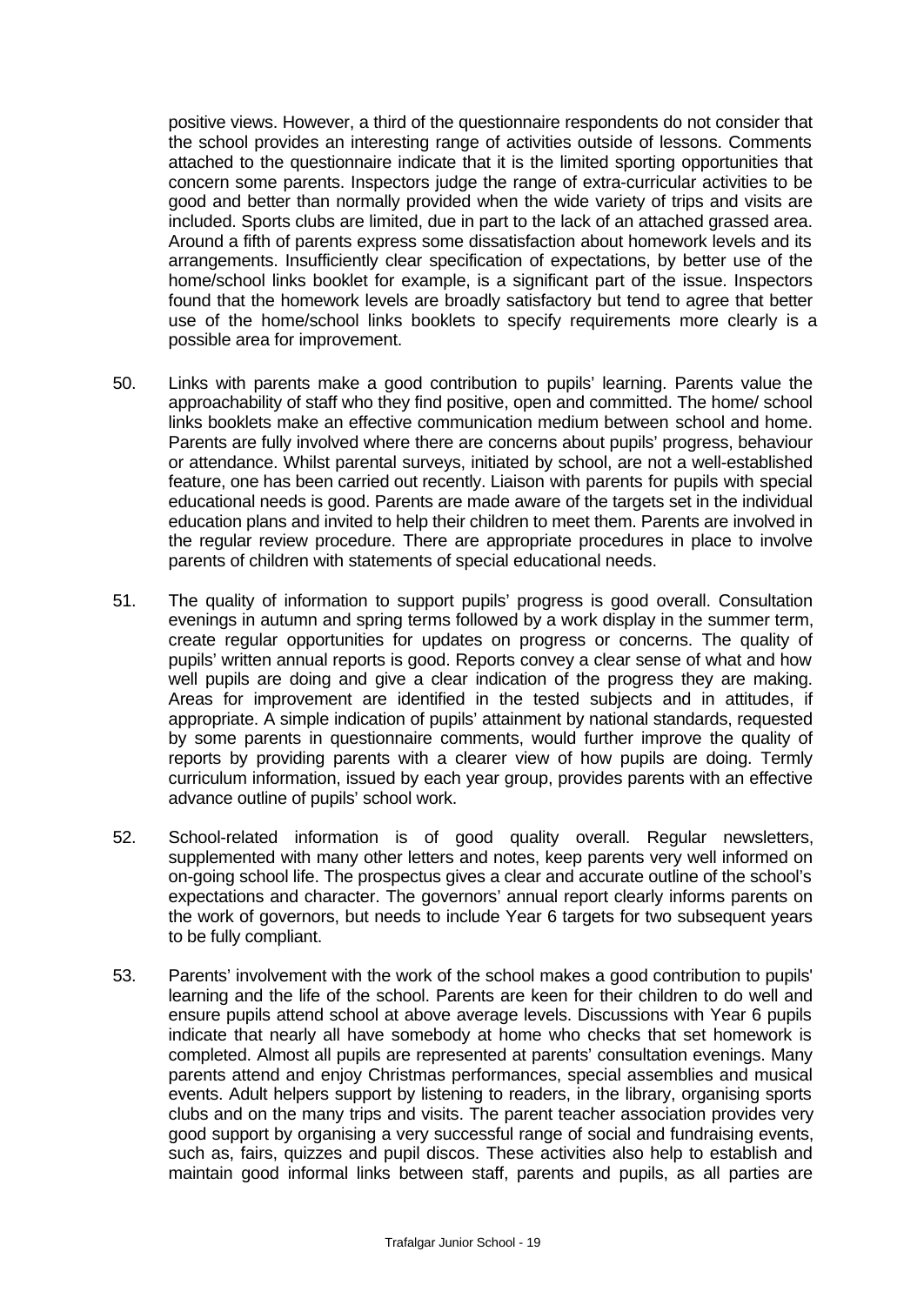involved in many of the events. The events, therefore, also contribute to pupils' wider social and personal development and the positive sense of community that prevails.

## **HOW WELL IS THE SCHOOL LED AND MANAGED?**

- 54. The leadership and management of the school are very good. The headteacher provides a clear and stimulating direction for the work of the school and is very well supported by all staff and governors. Following the previous inspection, the school was awarded the status of a Beacon school. The continuing very good provision has created high levels of staff morale, team spirit and a very strong team commitment from teaching staff and teaching assistants to continuous improvement. The headteacher has brought the best out of all staff to create a stimulating learning environment and a very inclusive approach that is naturally incorporated within the daily life of the school.
- 55. A variety of different working groups make a valuable contribution to school planning. The senior management team (SMT) meets regularly to evaluate the school's performance and take relevant action. Curriculum cluster teams also review practice and progress in subject development, noticeably in the core subjects of English, mathematics and science. These cluster teams include at least one member of the SMT and this guarantees continuity of purpose from them to the SMT itself. In addition, there is the expected range of meetings that involve all staff at general meetings and specific staff at year group meetings. In these ways, teachers are able to contribute to sharing the vision and shaping the direction of the school. Coordinators who are new or fairly new in post could make a greater contribution to whole-school planning if they had improved opportunities for monitoring teaching and learning in their subjects. This is an area that the school has identified for development.
- 56. The governing body has a clear understanding of its strategic role and provides very effective support. The school improvement plan for the period ending July 2004 identifies predominantly short- and medium-term priorities and targets. This is because the school has had to prepare for the implementation of the Private Funding Initiative (PFI) at the same time as managing pressing and intermediate demands. The investment of time, effort and energy in preparing the PFI project has been very significant over the past five years. The potential rewards for the school are considerable. As the project comes to fruition in 2004, it will be necessary for the school to prepare plans that incorporate long-term objectives that are accompanied by detailed costings and success criteria. Overall, staff and governors have a good understanding of the procedures to review the work of the school and share relevant priorities for the future.
- 57. Individual governors attend a range of appropriate training courses and play a very active part in the life of the school. The governing body fulfils its statutory responsibilities very successfully and helps to foster good links with the community. There are good strategies for evaluating the school's effectiveness such as monitoring the school's National Curriculum results and agreeing new targets. The school's stated aims and values are very relevant and effectively communicated to staff and parents, reflecting the positive team commitment among staff, governors and parents. The shared commitment to improvement and capacity to succeed is excellent and a strength of the school.
- 58. The management of the school's arrangements for pupils who have special educational and other needs is very good. The co-ordinator is experienced and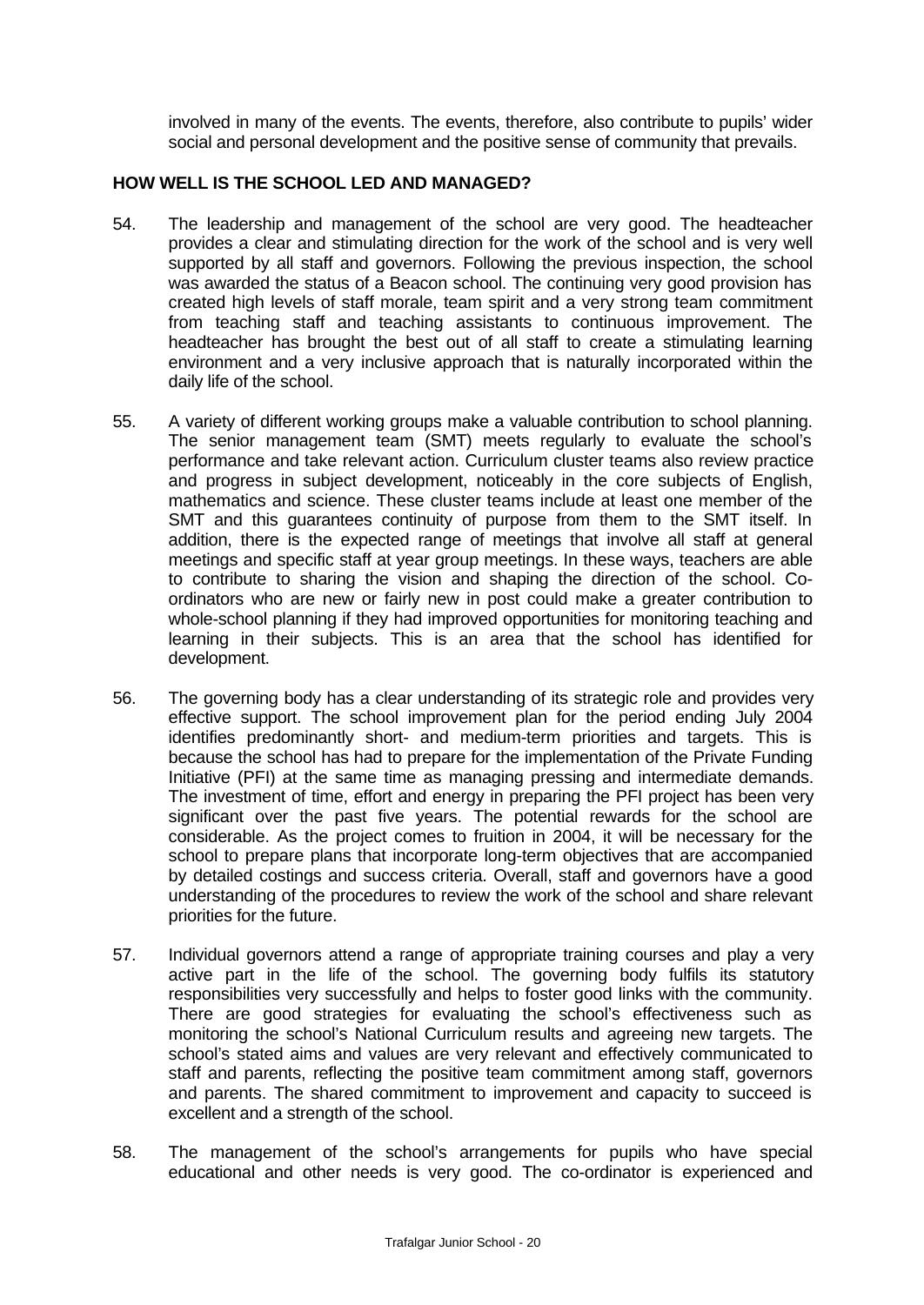knowledgeable. Very good and relevant training is provided for teaching assistants. Record keeping is very good and provides a complete picture of the needs of different pupils, how these needs should be met and what is achieved. The governor with responsibility for special educational needs has a clear understanding of the Code of Practice and the organisation of special educational needs support in the school. There are good and well-established relationships with outside agencies.

- 59. The school has a good number of qualified and experienced teachers to meet the needs of all pupils and cover the full requirements of the National Curriculum and religious education. Single-age year groups have been maintained and class numbers are small. The monitoring of teaching and learning is linked to the school's own appraisal procedures which meet statutory requirements for performance management. The monitoring of teaching and learning is well established in English, mathematics, science and ICT. The school should now extend this good practice to include all other subjects. In addition, there is a need to ensure greater consistency in the target-setting component of performance management so that there are clear links between individual targets for personal professional development and targets for whole-school improvement. Induction procedures are very good and new members of staff, including newly qualified teachers, feel well supported when they join the school, enabling them to settle quickly and successfully into their new roles.
- 60. Teachers are well supported by a small number of well-trained and effective teaching assistants. They make a valuable contribution to the work of the school and in particular to the good progress made by pupils with special educational needs. Following the previous report that identified weaknesses in the provision for ICT, all staff have received computer training and this contributes to the good improvements that have taken place in the teaching and learning of ICT. Teaching assistants and lunchtime staff supervise activities well at playtimes and this adds to pupils' enjoyment as well as encouraging social interaction. The very efficient administrative staff, caretaker and cleaners are valued team members who contribute significantly to the smooth running of the school.
- 61. The school will benefit significantly from the major refurbishment that is planned through the PFI initiative. This is essential, because at present the quality of the accommodation is poor. For example, the library and ICT suite are housed in the same location. There is no alternative, but it is a small room that is poorly ventilated. The library cannot be used effectively to develop the full range of learning such as independent or group study skills, because of the restrictions of space. Similarly, ICT can only be taught to small groups. There are no facilities to teach food technology. There is a chronic lack of acceptable toilet facilities for both pupils and staff. Portaloos were delivered during the inspection for the period of the building work, further cramping the already restricted outdoor space. The outside play area is very small for the number of users and moreover, there is an acute lack of shade. At present there is limited access to a grassed surface and this restricts development in some physical education and games activities. Noise levels from the adjacent building site are frequently very high and particularly intrusive in some classes. In spite of these disadvantages, teachers work very hard and successfully to provide the full statutory curriculum and to create a stimulating learning environment. They mount displays of good quality in classes and public areas that brighten the appearance of the school as well as celebrating effort and achievement.
- 62. Overall resources for subjects are satisfactory. They are very good for science and good for physical education, except for the outdoor facilities. The range and quality of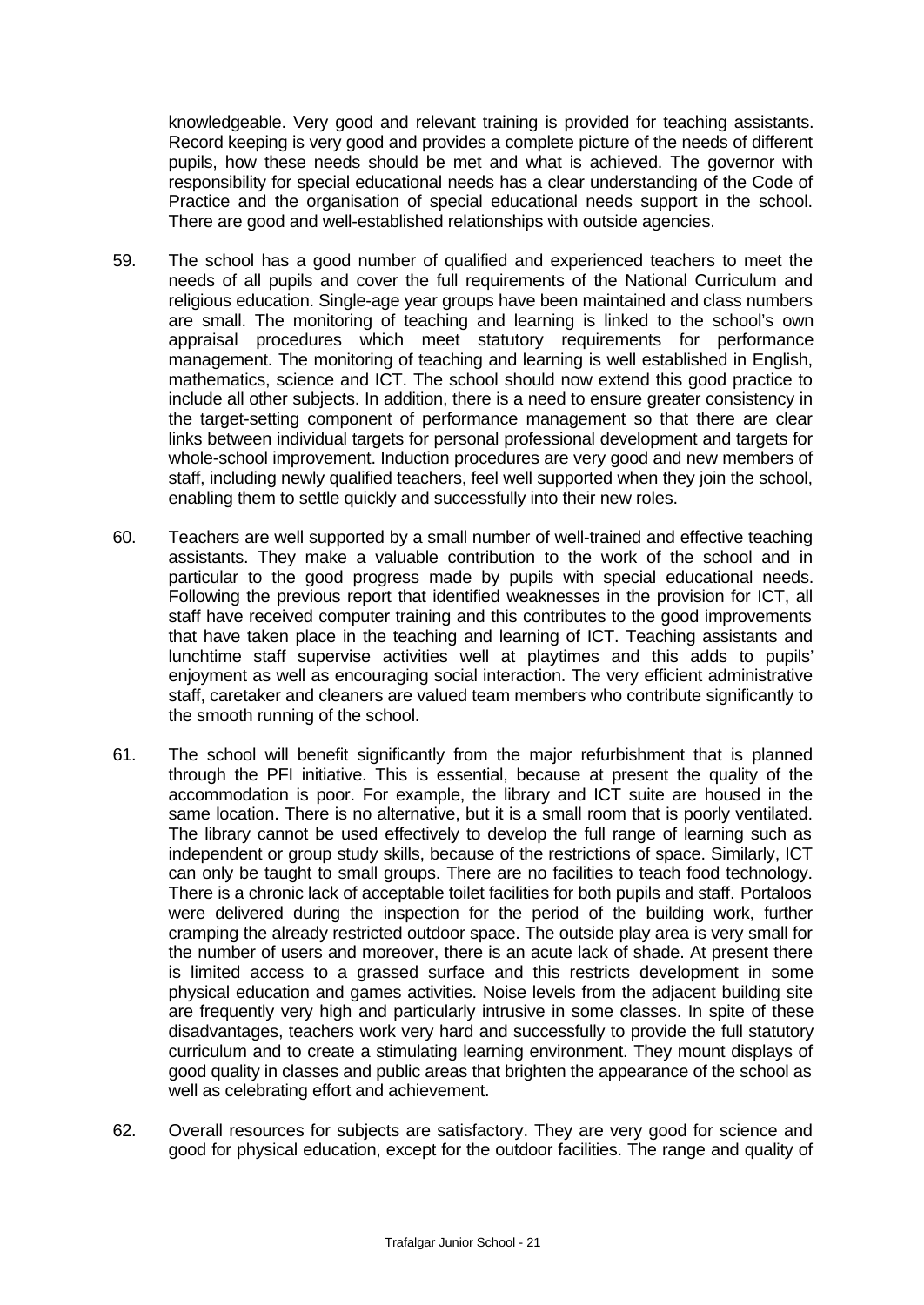books in the library are satisfactory and they are displayed as well as is possible, given the limitation of space.

- 63. The overall efficiency of the school is very good. The headteacher and governors have developed well-structured procedures that effectively support the school's educational priorities. Good use is made of new technology in all aspects of school life to improve efficiency levels and to support the curriculum. Specific funding, such as that for special educational needs, the national funding for ICT or funding for Beacon status, has been used very efficiently. Resources acquired are used effectively to support teaching and learning.
- 64. The school's application of the principles of best value for money is good. It regularly consults and involves those concerned with decision making about spending. Full consideration is given to alternative providers for services and resources in order to acquire cost effectiveness. As a result, money is spent efficiently. The school's dayto-day controls and procedures are very good. This enables the headteacher and governors to monitor closely and evaluate spending decisions, such as the maintenance of teaching posts in spite of declining pupil numbers, or the recent computer suite to raise standards of attainment. The most recent financial audit took place very recently and, apart from a small number of recommendations that the school has addressed, acknowledged the well-managed financial controls.
- 65. Taking into account the average levels of attainment on entry, the very good leadership and management, the good teaching and learning that take place, the good achievement by pupils, but the well above average unit costs, the school is providing satisfactory value for money.

#### **WHAT SHOULD THE SCHOOL DO TO IMPROVE FURTHER?**

- 66. This is an effective school which has many strengths and few weaknesses. In order to raise standards further, the governors, headteacher and staff should:
	- (1) Ensure that computers are used more effectively to support learning in all subjects by:
		- carrying out an audit of programs and Internet sites that are available for each subject or topic;
		- improving further the level of resources; and
		- including opportunities for pupils to use computers and other modern technology, such as digital cameras, in teachers' termly planning.

(Paragraphs 19, 24, 25, 63, 72, 85, 89, 99, 112-118)

(2) Improve the skills of subject co-ordinators, particularly those who have been recently appointed, and provide the opportunity for all co-ordinators to identify strengths and weaknesses in their subjects in order to inform targets for future development.

(Paragraphs 26, 44, 57, 61, 75, 86, 91, 95, 99, 104, 111, 133, 138)

It should be noted that both of these aspects have already been identified for improvement in the current school development planning.

# **ENGLISH AS AN ADITIONAL LANGUAGE (EAL)**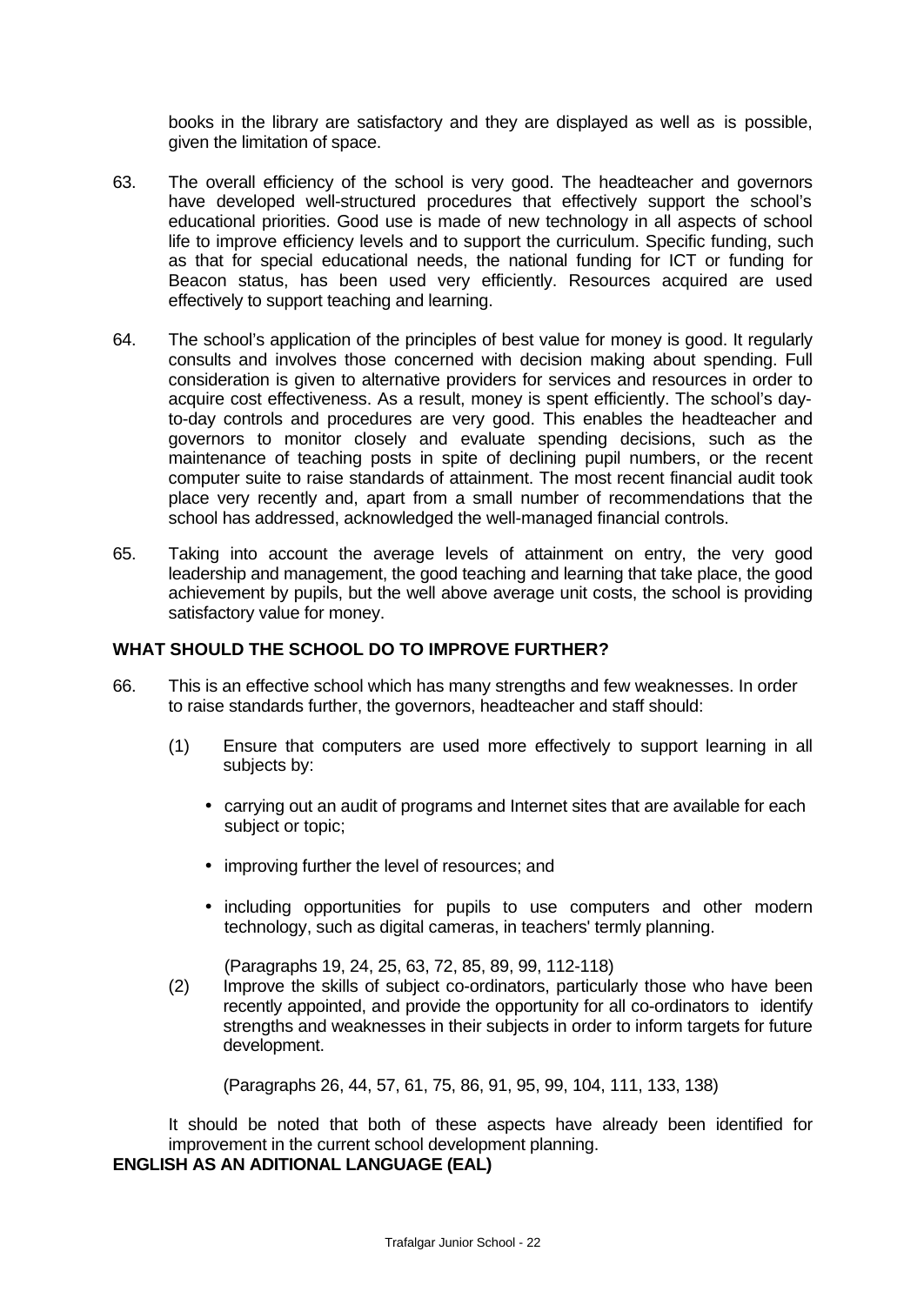67. The provision for pupils with EAL is good. The school ensures that the local education authority assesses the language development of minority ethnic pupils through the use of its specialist services and advises appropriately. The special educational needs co-ordinator manages the arrangements for pupils with EAL within the school. Teaching assistants have had training in their role. Pupils with EAL learn well and make good progress because of the help that they are given.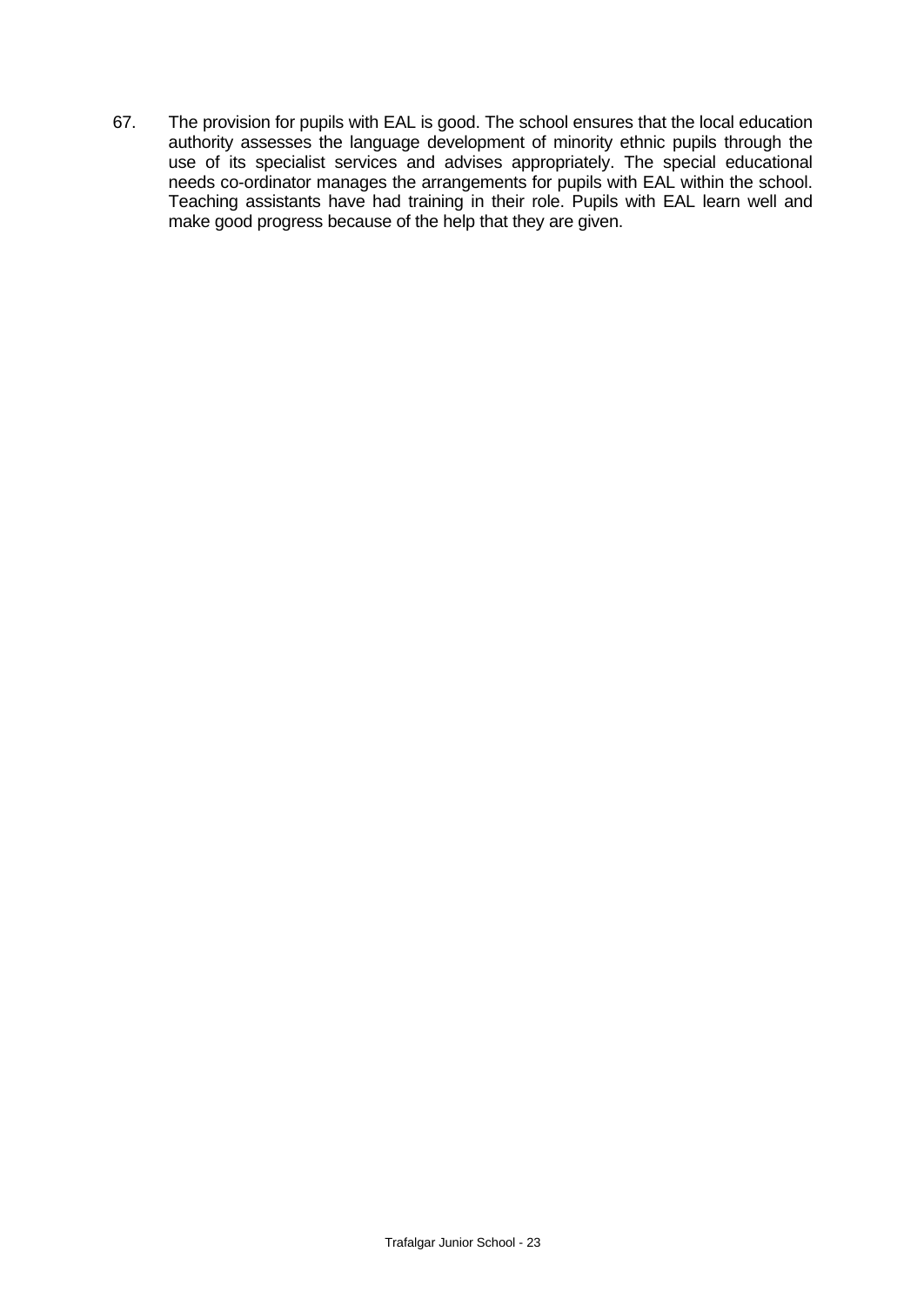# **PART C: SCHOOL DATA AND INDICATORS**

## *Summary of the sources of evidence for the inspection*

Number of lessons observed

Number of discussions with staff, governors, other adults and pupils 47

|  | Summary of teaching observed during the inspection |  |  |
|--|----------------------------------------------------|--|--|
|--|----------------------------------------------------|--|--|

|            | Excellent | Very good | Good | Satisfactory | Unsatisfactor | Poor | Very Poor |
|------------|-----------|-----------|------|--------------|---------------|------|-----------|
| Number     |           | 16        | 33   |              |               |      |           |
| Percentage | 9.7       | 25.8      | 53.2 | 9.7          | 1.6           |      |           |

*The table gives the number and percentage of lessons observed in each of the seven categories used to make judgements about teaching.*

## *Information about the school's pupils*

| Pupils on the school's roll                                           |     |  |  |
|-----------------------------------------------------------------------|-----|--|--|
| Number of pupils on the school's roll (FTE for part-time pupils)      | 279 |  |  |
| Number of full-time pupils known to be eligible for free school meals | 26  |  |  |

*FTE means full-time equivalent.*

| Special educational needs                                           |    |  |  |
|---------------------------------------------------------------------|----|--|--|
| Number of pupils with statements of special educational needs       |    |  |  |
| Number of pupils on the school's special educational needs register | 35 |  |  |

| English as an additional language                       | No of pupils |
|---------------------------------------------------------|--------------|
| Number of pupils with English as an additional language | 36           |

| Pupil mobility in the last school year                                       |   |  |  |  |
|------------------------------------------------------------------------------|---|--|--|--|
| Pupils who joined the school other than at the usual time of first admission |   |  |  |  |
| Pupils who left the school other than at the usual time of leaving           | 9 |  |  |  |

## *Attendance*

#### **Authorised absence Unauthorised absence**

|                           | %   |                           | %   |
|---------------------------|-----|---------------------------|-----|
| School data               | 3.9 | School data               | 1.1 |
| National comparative data | 5.4 | National comparative data | 0.5 |

*Both tables give the percentage of half days (sessions) missed through absence for the latest complete reporting year.*

| 62 |  |
|----|--|
| 47 |  |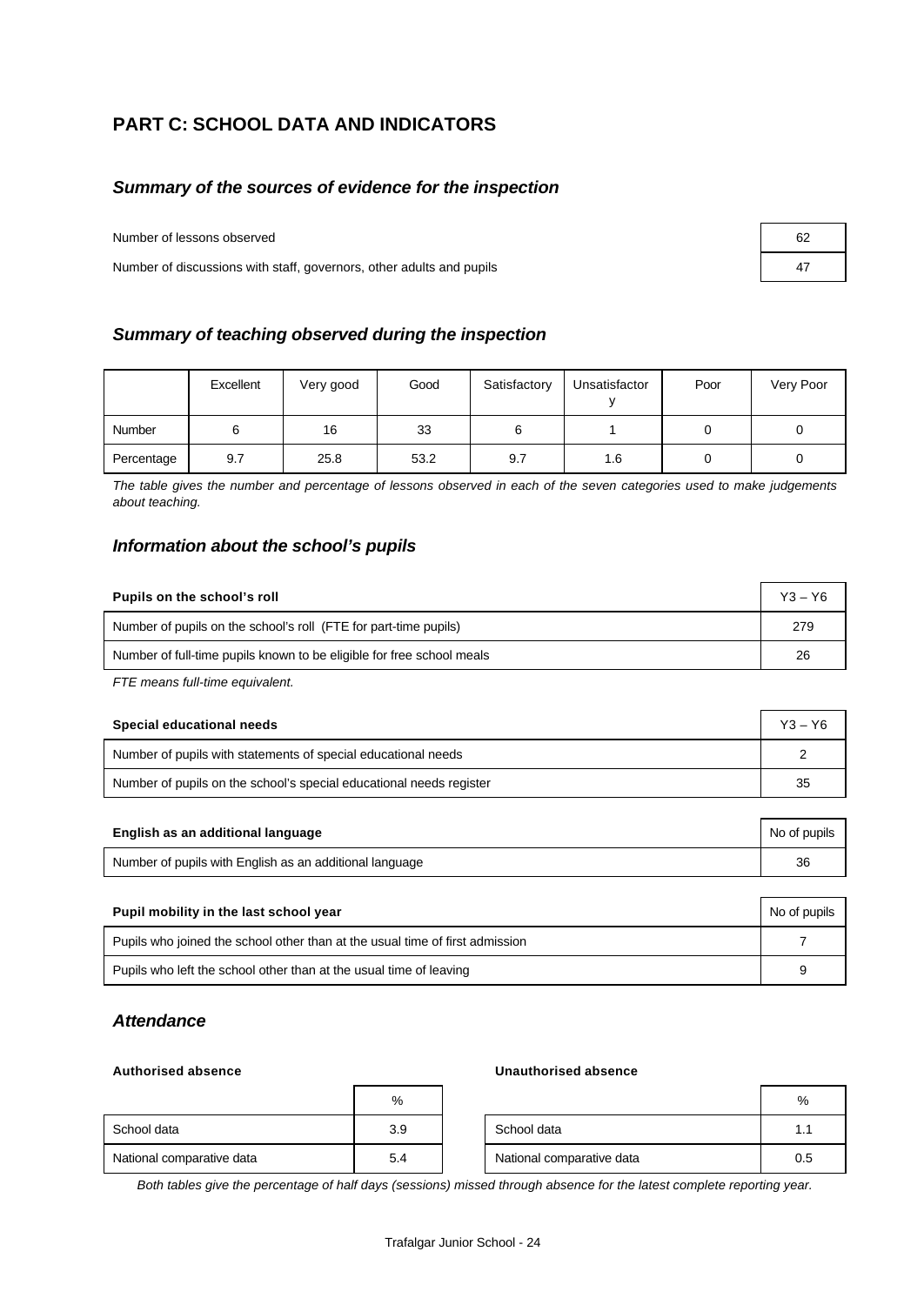|                                                                                        | Year        | <b>Boys</b>    | Girls   | Total              |                |                |
|----------------------------------------------------------------------------------------|-------------|----------------|---------|--------------------|----------------|----------------|
| Number of registered pupils in final year of Key Stage 2 for the latest reporting year | 2002        | 44             | 37      | 81                 |                |                |
|                                                                                        |             |                |         |                    |                |                |
| <b>National Curriculum Test/Task Results</b>                                           |             | <b>English</b> |         | <b>Mathematics</b> | <b>Science</b> |                |
|                                                                                        | <b>Boys</b> | 33             | 36      |                    | 38             |                |
| Numbers of pupils at NC level 4<br>and above                                           | Girls       | 32             | 29      |                    | 33             |                |
|                                                                                        | Total       | 65             | 65      |                    | 71             |                |
| Percentage of pupils                                                                   | School      | 80(77)         | 80 (79) |                    | 88 (87)        |                |
| at NC level 4 or above                                                                 | National    | 75 (75)        | 73 (71) |                    | 86 (87)        |                |
|                                                                                        |             |                |         |                    |                |                |
| <b>Teachers' Assessments</b>                                                           |             | <b>English</b> |         | <b>Mathematics</b> |                | <b>Science</b> |
|                                                                                        | Boys        | 30             | 37      |                    | 37             |                |
| Numbers of pupils at NC level 4<br>and above                                           | Girls       | 29             |         | 28                 |                | 32             |

Percentage of pupils **School** School 73 (80) 80 (81) 85 (88) at NC level 4 or above National 73 (72) 74 (74) 82 (82)

Total 59 65 69

# *Attainment at the end of Key Stage 2 (Year 6)*

*Percentages in brackets refer to the year before the latest reporting year.*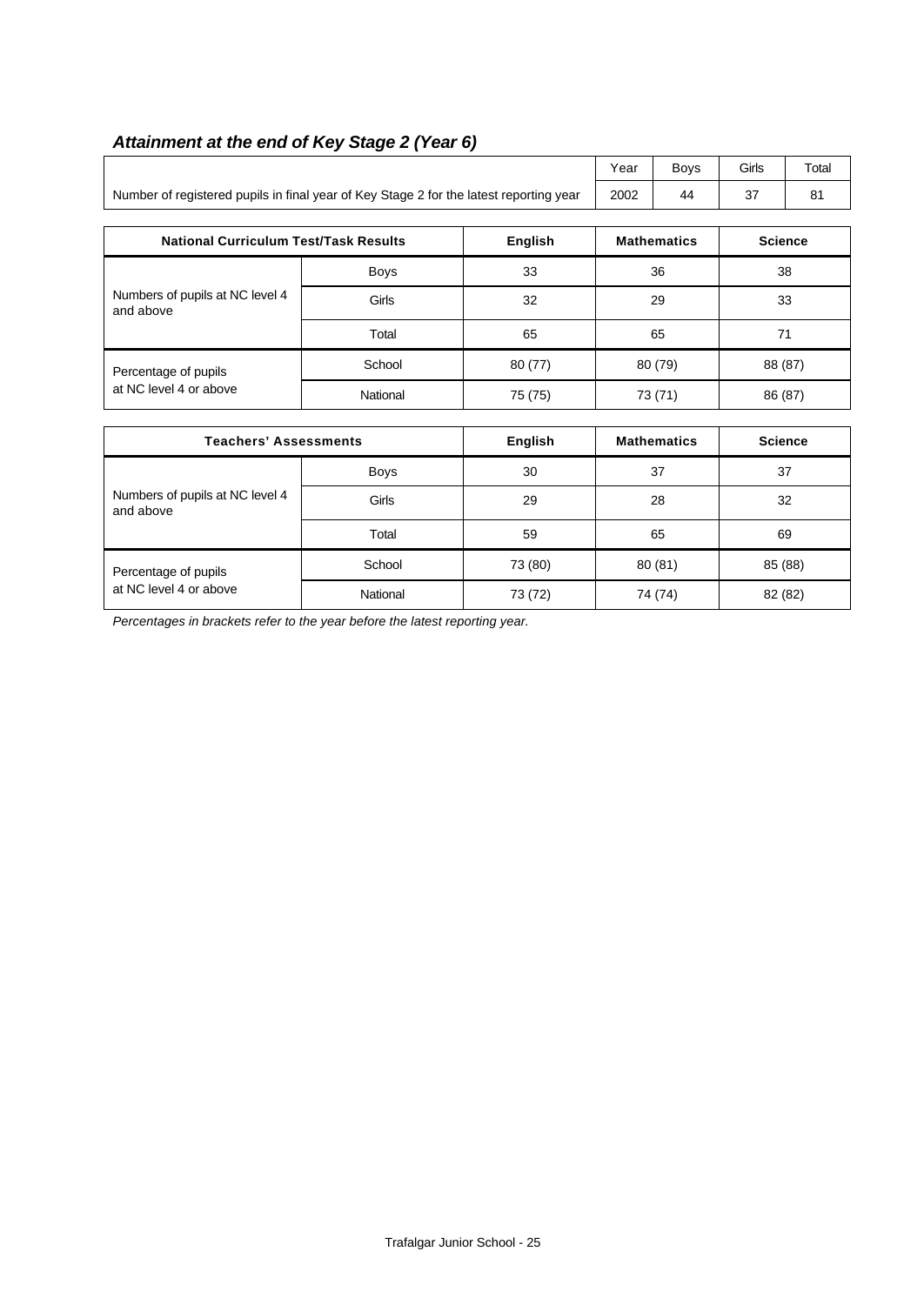# *Ethnic background of pupils Exclusions in the last school year*

| <b>Categories used in the Annual School Census</b>  | No of pupils<br>on roll | Number of<br>fixed period<br>exclusions | Number of<br>permanent<br>exclusions |
|-----------------------------------------------------|-------------------------|-----------------------------------------|--------------------------------------|
| White - British                                     | 202                     | 2                                       | 1                                    |
| White - Irish                                       | 1                       | $\Omega$                                | $\Omega$                             |
| White - any other White background                  | 22                      | $\mathbf 0$                             | $\Omega$                             |
| Mixed - White and Black Caribbean                   | 4                       | $\mathbf 0$                             | $\Omega$                             |
| Mixed - White and Black African                     | 2                       | $\mathbf 0$                             | $\Omega$                             |
| Mixed - White and Asian                             | $\overline{7}$          | $\mathbf 0$                             | $\Omega$                             |
| Mixed - any other mixed background                  | 6                       | $\Omega$                                | $\Omega$                             |
| Asian or Asian British - Indian                     | 9                       | $\mathbf 0$                             | $\Omega$                             |
| Asian or Asian British - Pakistani                  | 1                       | $\mathbf 0$                             | $\mathbf 0$                          |
| Asian or Asian British - Bangladeshi                | 5                       | 0                                       | 0                                    |
| Asian or Asian British - any other Asian background | 5                       | 0                                       | $\Omega$                             |
| Black or Black British - Caribbean                  | 0                       | 0                                       | $\Omega$                             |
| Black or Black British - African                    | 0                       | 0                                       | $\Omega$                             |
| Black or Black British - any other Black background | $\mathbf 0$             | $\Omega$                                | $\Omega$                             |
| Chinese                                             | 1                       | $\Omega$                                | $\Omega$                             |
| Any other ethnic group                              | 5                       | $\mathbf 0$                             | $\Omega$                             |
| No ethnic group recorded                            | 10                      | 0                                       | $\Omega$                             |

*The table refers to pupils of compulsory school age only. It gives the number of exclusions, which may be different from the number of pupils excluded.*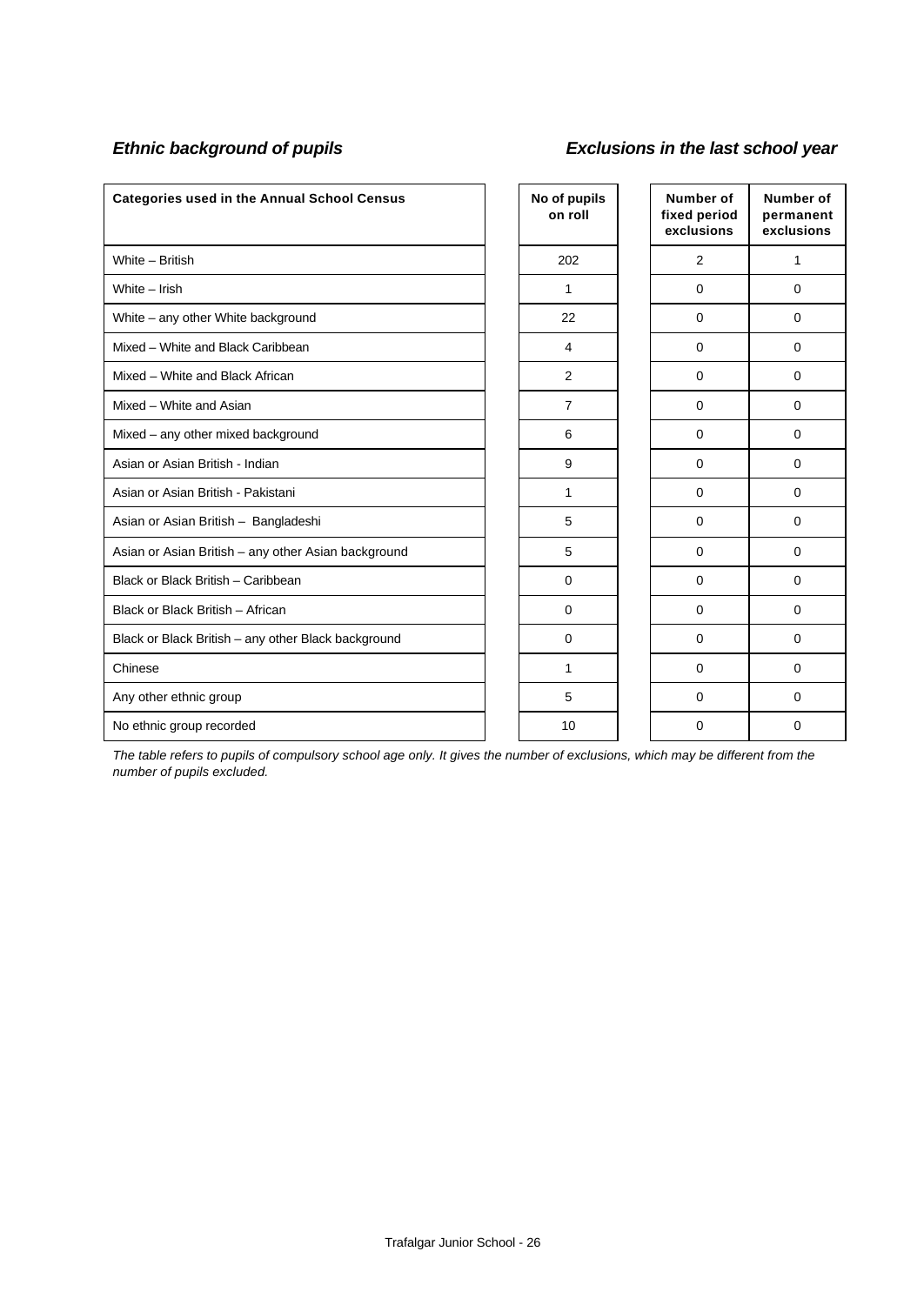# *Teachers and classes Financial information*

#### **Qualified teachers and classes: Y3 – Y6**

| Total number of qualified teachers (FTE) | 14.4 |  | Financial year        | 2002 |
|------------------------------------------|------|--|-----------------------|------|
| Number of pupils per qualified teacher   | 19.4 |  |                       |      |
| Average class size                       | 23   |  |                       | £    |
| Education support staff: Y3 - Y6         |      |  | Total income          | 75   |
| Total number of education support staff  | 5    |  | Total expenditure     | 82   |
| Total aggregate hours worked per week    | 70   |  | Expenditure per pupil |      |
|                                          |      |  |                       |      |

| Total number of qualified teachers (FTE) | 14.4 |  | Financial year                             | 2002/03 |
|------------------------------------------|------|--|--------------------------------------------|---------|
| Number of pupils per qualified teacher   | 19.4 |  |                                            |         |
| Average class size                       | 23   |  |                                            | £       |
| Education support staff: Y3 - Y6         |      |  | Total income                               | 750,406 |
| Total number of education support staff  | 5    |  | Total expenditure                          | 820,504 |
| Total aggregate hours worked per week    | 70   |  | Expenditure per pupil                      | 2,940   |
|                                          |      |  | Balance brought forward from previous year | 92,013  |
|                                          |      |  | Balance carried forward to next year       | 21,915  |

*FTE means full-time equivalent.*

# *Recruitment of teachers*

| Number of teachers who left the school during the last two years                                               |  |
|----------------------------------------------------------------------------------------------------------------|--|
| Number of teachers appointed to the school during the last two years                                           |  |
|                                                                                                                |  |
| Total number of vacant teaching posts (FTE)                                                                    |  |
| Number of vacancies filled by teachers on temporary contract of a term or more (FTE)                           |  |
| Number of unfilled vacancies or vacancies filled by teachers on temporary contract of less than one term (FTE) |  |

*FTE means full-time equivalent.*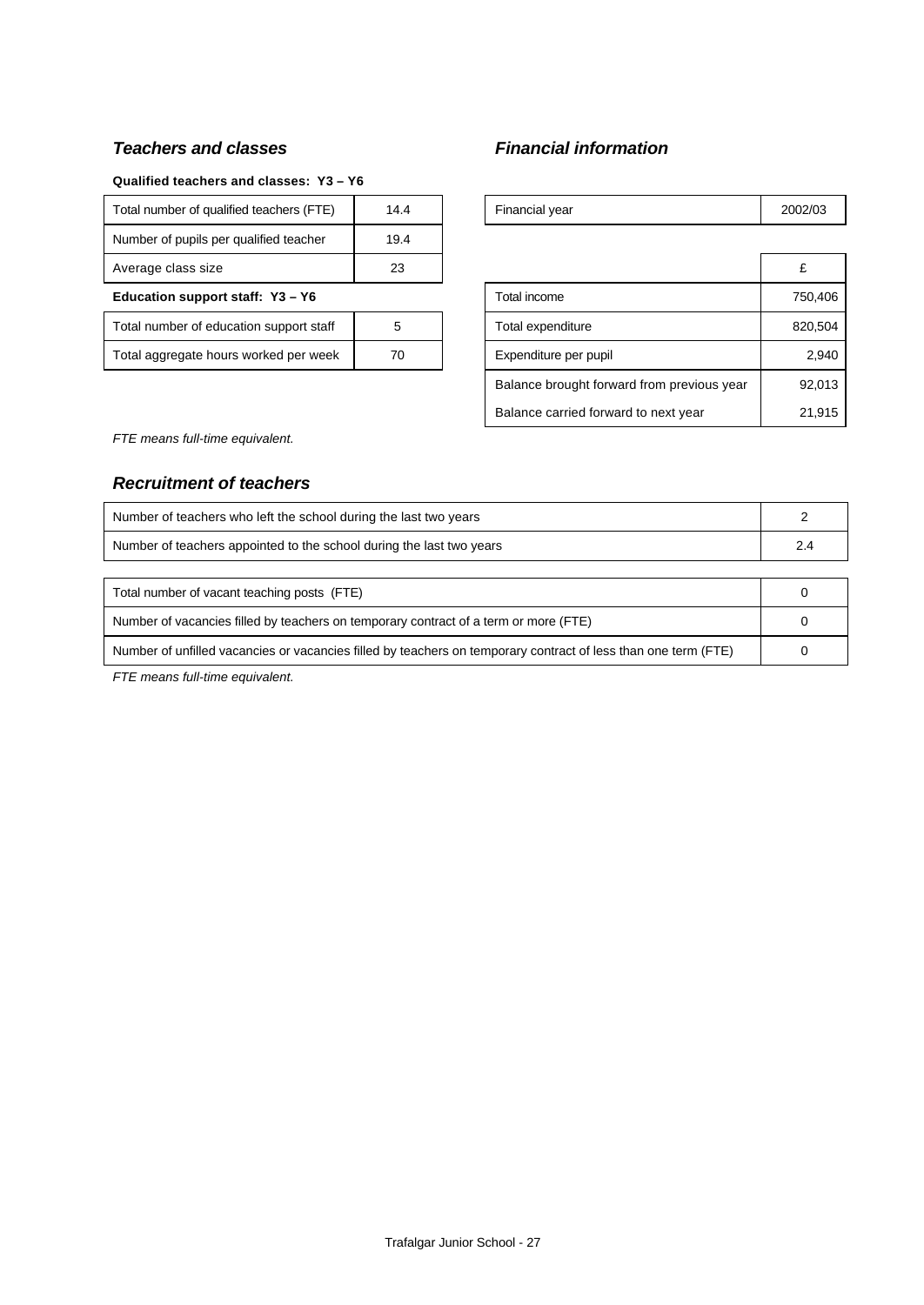## *Results of the survey of parents and carers*

**Questionnaire return rate**

Number of questionnaires sent out | 279

Number of questionnaires returned 90

#### **Percentage of responses in each category**

|                                                                                       | Strongly<br>agree | Tend to<br>agree | Tend to<br>disagree | Strongly<br>disagree | Don't<br>know |
|---------------------------------------------------------------------------------------|-------------------|------------------|---------------------|----------------------|---------------|
| My child likes school.                                                                | 61                | 34               | $\overline{2}$      | 1                    | $\mathbf{1}$  |
| My child is making good progress in school.                                           | 48                | 44               | 4                   | $\overline{2}$       | $\mathbf{1}$  |
| Behaviour in the school is good.                                                      | 31                | 64               | $\overline{2}$      | $\Omega$             | 2             |
| My child gets the right amount of work to do at<br>home.                              | 26                | 54               | 18                  | $\overline{2}$       | $\mathbf 0$   |
| The teaching is good.                                                                 | 56                | 40               | 3                   | 0                    | 1             |
| I am kept well informed about how my child is<br>getting on.                          | 44                | 42               | 10                  | $\mathbf 1$          | 2             |
| I would feel comfortable about approaching the<br>school with questions or a problem. | 61                | 30               | $\overline{4}$      | $\overline{2}$       | 2             |
| The school expects my child to work hard and<br>achieve his or her best.              | 56                | 39               | 3                   | $\mathbf{1}$         | 1             |
| The school works closely with parents.                                                | 41                | 42               | 14                  | 1                    | 1             |
| The school is well led and managed.                                                   | 39                | 49               | 8                   | $\Omega$             | 4             |
| The school is helping my child become mature and<br>responsible.                      | 53                | 38               | 3                   | $\Omega$             | 6             |
| The school provides an interesting range of<br>activities outside lessons.            | 23                | 41               | 27                  | 6                    | 3             |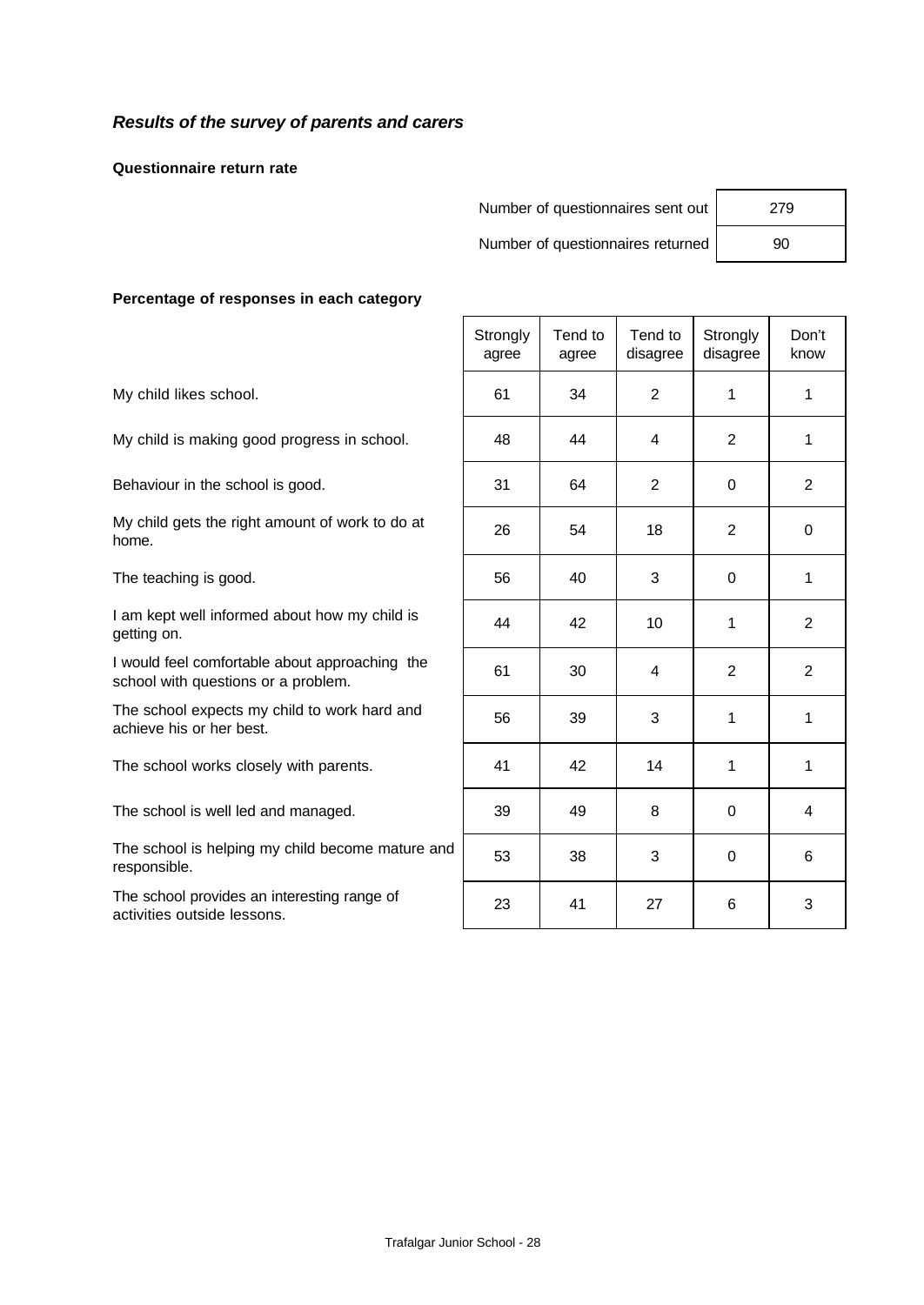# **PART D: THE STANDARDS AND QUALITY OF TEACHING IN AREAS OF THE CURRICULUM, SUBJECTS AND COURSES**

#### **ENGLISH**

- 68. Standards achieved in English by the end of Year 6 are much better than those found nationally. The school has maintained the high standards found in the previous inspection and well exceeded their targets. In 2002, for example, pupils' performance compared to similar schools was well above average with one in five attaining at the higher Level 5. Preliminary results for 2003 show standards have been maintained. There are particularly good opportunities for pupils to develop their speaking and listening skills, and to develop a love of reading. The identification of writing as an area for development and implementation of strategies to improve pupils' attainment is having a positive impact. The good achievement pupils make in English is a result of the very good quality of teaching and learning.
- 69. Attainment in speaking and listening by the end of Year 6 is well above average because of the very good opportunities pupils are given to develop these skills. Pupils are given good opportunities for performance, and lessons during the inspection demonstrated the high quality of teaching. Lessons in which pupils studied poetry enabled them to build up their understanding of the impact of words, the rhythm of the poems and to identify words and lines which needed emphasis. This enabled them to write their own poetry and annotate it so that, when they performed it, they did so with a very good understanding of the effect they could make on an audience. Because teachers ask carefully considered questions, pupils are encouraged to back up their ideas with reasons. A particular strength in lessons in English and other subjects is the opportunity pupils are given to evaluate each other's work. This they do sensitively and supportively, providing good reasons for what they think can be improved.
- 70. Pupils' reading skills are well above average. The strong emphasis on good reading habits and developing pupils love of books found in the previous inspection has been maintained. Texts are chosen to interest and stimulate pupils and there is good attention to meaning and the author's choice of vocabulary, which influences the quality of pupils' writing. There is a good choice of reading material and pupils in discussion enjoyed the books they were reading and expressed an enthusiasm. Pupils with special literacy needs are given additional support by teaching assistants and the special educational needs co-ordinator to help them improve their reading skills. Pupils develop research skills when exploring non-fiction material in English lessons and lessons in other subjects. Pupils said that they used the public library to find out information on topics they were studying, such as the ancient Egyptians or Romans. However, the school library is not well used for research purposes. Pupils tend to use the Internet to research in history and art and design, for example.
- 71. Pupils' writing skills are well above average and many pupils achieve high standards. Although there are some inconsistencies in the quality of handwriting when pupils draft work or make notes, finished work is well presented and neat, and pupils correctly punctuate their work. Teachers very effectively build up pupils' knowledge through a careful analysis of text. There is clear evidence in pupils' writing that they are able to incorporate structure and word work into their writing. An example from a Year 4 book demonstrates how a lesson on personification enables the pupil to write a poem that opens with 'a bruise of wind fists the street'*.* Younger pupils are helped to plan their story writing through using a framework so that they can successfully build up the elements in the story. Pupils develop confidence by using whiteboards to draft their work, which is particularly helpful to those pupils of lower ability or with special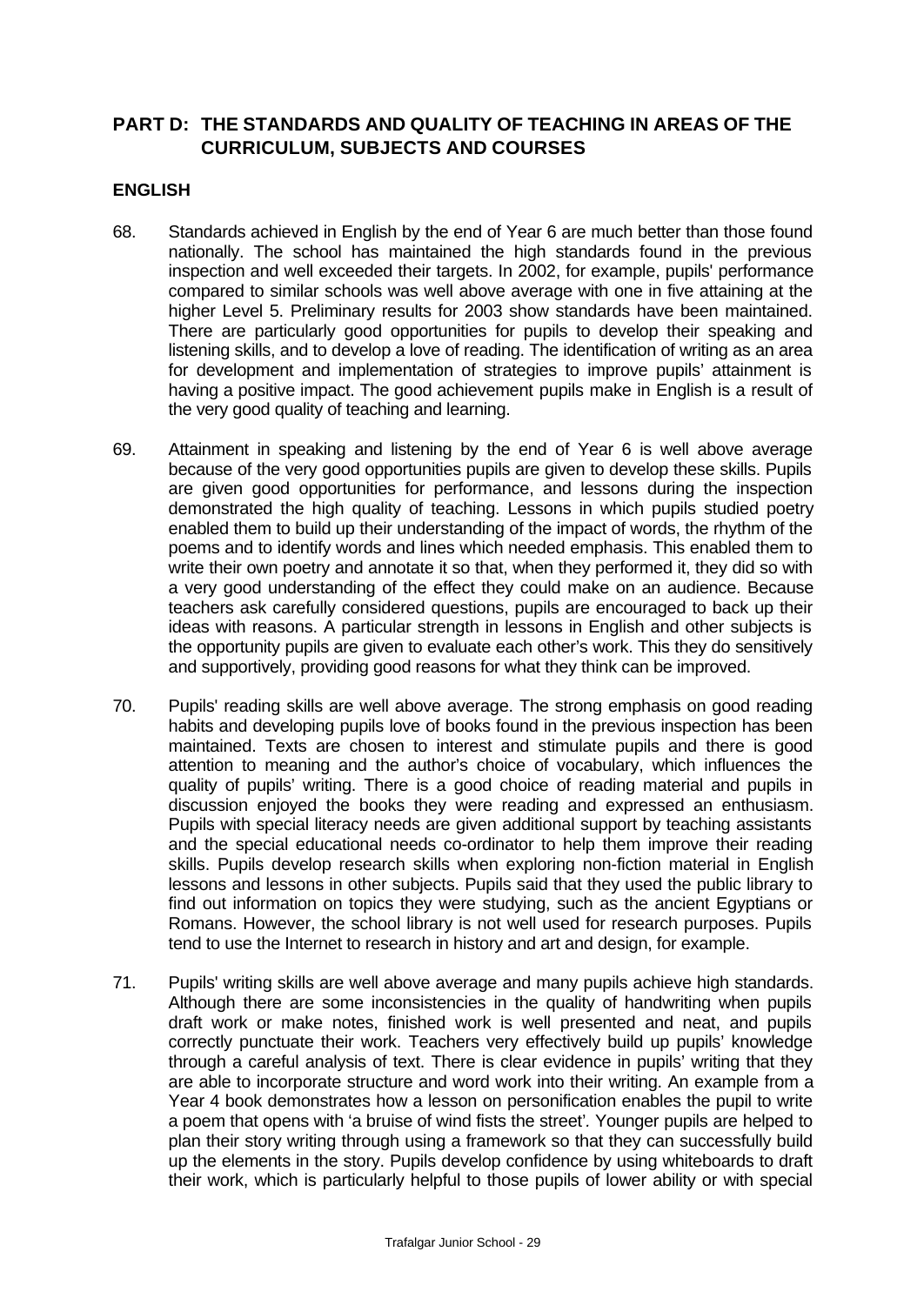educational needs. However, computers are not effectively used in lessons, and there were few examples in the scrutiny of work of pupils producing work using computers. In classes where higher ability pupils work with those of lower ability, there is a good level of collaboration and lower ability pupils are helped to achieve well. On occasion, where there is no additional adult support, pupils, particularly those who find it difficult to concentrate, do not achieve as much as they might.

- 72. The quality of teaching is very good with some outstanding teaching being seen which ensures pupils learn very effectively. This is a key element in the very good progress pupils make. Teachers have a very good understanding of the National Literacy Strategy and lessons are planned well. They are careful to build on what pupils know by using the introductory session of the lesson to establish how well pupils have remembered previous learning. Pupils' involvement in lessons is very good and teachers are careful to engage pupils through their choice of material and through their energetic approach to the lessons; this ensures pupils' enthusiasm and interest. For example, in an excellent Year 6 lesson, the teacher motivates pupils to write poetry based on their history topic of the ancient Egyptians. She uses the scarab motif to get pupils to think about ideas for 'Messages from the Heart Scarab to the Heart'. So that they can organise their ideas, pupils first play a 'Truth, Lie Fantasy' game, which helps them to produce poems with lines such as, 'Don't tell I tipped two spoonfuls of chilli powder in my mum's tea' and 'Don't tell I stole the only star'.
- 73. Relationships are very good and teachers are sensitive to the needs of the pupils with special educational needs and help them to engage with the lesson. The success of pupils sitting in mixed-ability groups is evident in the quality of work lower ability and special educational needs pupils produce, and their improved concentration. In classes where this is not the case, some of the lower ability pupils struggle to complete work where there is no additional adult support. There is a very good emphasis on teaching pupils correct terminology, so that pupils in a Year 3 lesson can identify 'compound' words and 'prefix', as well as understanding that a story needs a 'resolution'. Pupils in a Year 6 lesson are able to analyse poetry identifying 'personification', 'imagery', 'assonance' and 'onomatopoeia'. Teachers are assiduous in discussing work with pupils during the lesson to help them improve their work. However, marking in books is not always used consistently to help pupils know what they need to do to improve.
- 74. The subject is very well led and managed. The co-ordinator has ensured that the high standards are maintained. Procedures for assessment are good and the information gained is used well to plan future learning. The co-ordinator has identified areas for improvement, such as more effective use of computers, and provided training for teachers, for example to make lessons interesting. The outcomes of these initiatives are evident in the quality of teaching and learning. The co-ordinator's personal enthusiasm for the subject is reflected in the enthusiasm teachers bring to their classes. There is satisfactory monitoring of the subject that informs the subject development plan. However, this contains insufficient detail of the ways in which targets for improvement can be achieved.

## **MATHEMATICS**

75. National Curriculum test results for pupils at the end of Year 6 have been improving in line with the national trend over the last five years and preliminary results for the Year 2003 appear to show that standards are above the national average. This is confirmed by the standard of pupils' work observed during the inspection. The standard of attainment was above national averages at the time of the previous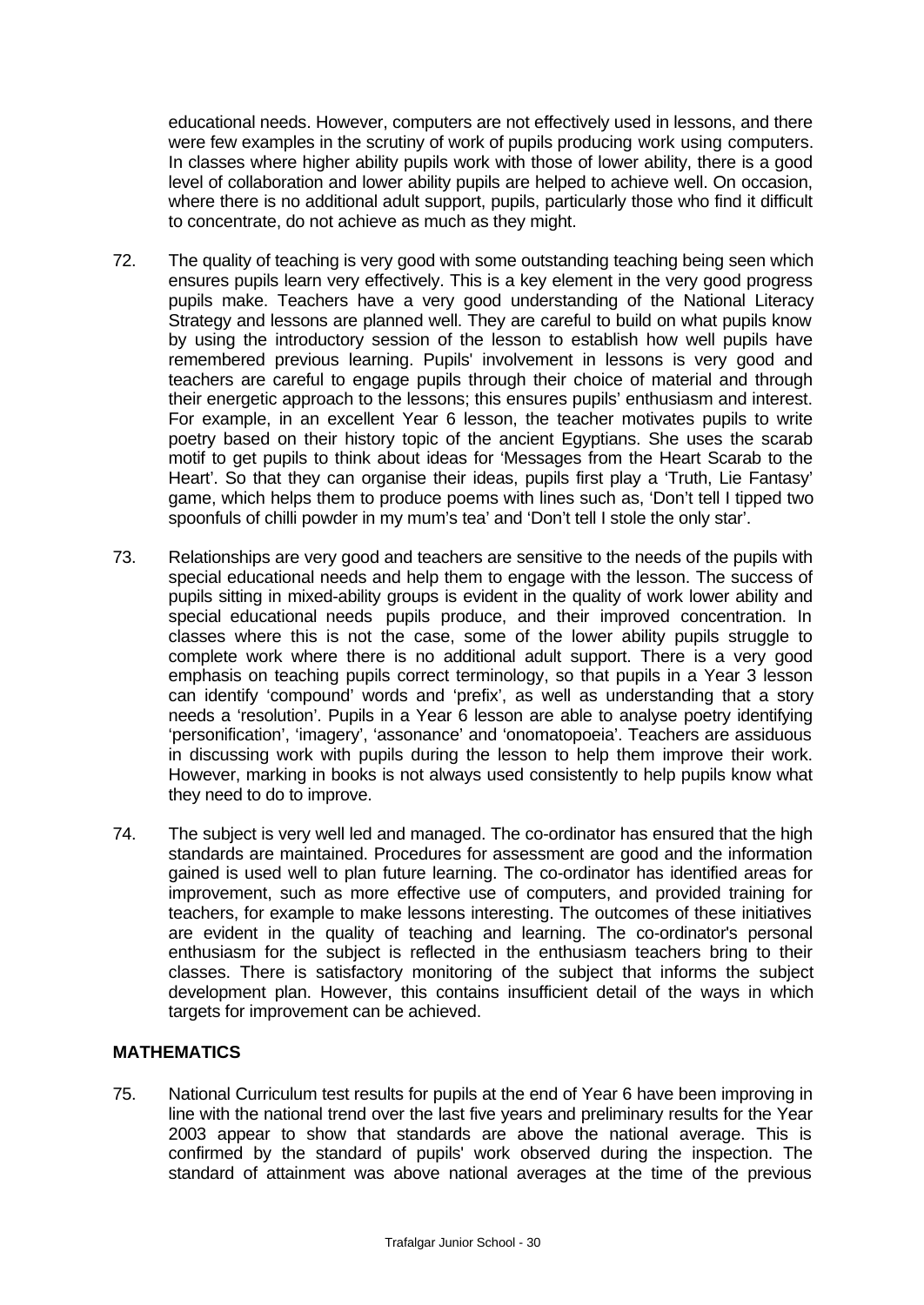inspection. Overall pupils, including those with special educational needs and those with English as a second language, achieve well over time.

- 76. By Year 6, pupils of average ability have a sound understanding of number and the four operations and work accurately when multiplying two-digit numbers together using a grid method. Their understanding of decimals is secure but their use of percentages is less accurate. They plot co-ordinates in the four quadrants correctly and understand simple probability. Higher attaining pupils do long multiplication and accurately simplify algebraic expressions. They understand congruence and calculate angles on parallel lines and at a point competently. Lower attaining pupils do not order decimals accurately but understand equivalent fractions and can represent numbers that include tenths as decimals. Investigative work and problem-solving activities were evident in the work of all pupils but are not as strongly represented as other areas of mathematics.
- 77. The pupils' competence in mathematics is used well in other curriculum areas through measuring long jump distances in physical education, the use of computergenerated graphs on methods of transport in geography and the construction of Rangoli patterns in religious education, for example. However, some teachers do miss opportunities to support and extend pupils' mathematical development through work in other curriculum areas.
- 78. The quality of teaching and learning is good, maintaining the quality noted during the previous inspection. Teachers have good knowledge and understanding of the key skills required and teach these well. Effective questioning on the part of teachers and encouragement of pupils in discussion of different methods supports this effectively. This was particularly evident in a Year 4 lesson based on equivalent fractions.
- 79. In the majority of lessons, teachers adapt the National Numeracy Strategy appropriately to match pupils' needs and have high expectations of pupils. In another Year 4 lesson on fractions, for example, the majority of pupils identified decimals less than three on a number line as part of their individual task. Higher attaining pupils worked with more challenging numbers, while lower attaining pupils represented decimal fractions by shading appropriate areas of diagrams. This provided all pupils with work of good challenge, and good learning took place in the lesson. Extension work for higher attaining pupils has improved since the previous inspection. In a minority of lessons, however, planning for the range of pupils was not totally appropriate, resulting in groups within classes being under or over-challenged and this had a detrimental effect on learning in these lessons.
- 80. In effective lessons, the learning objectives are made clear to the pupils at the start of the lesson, displayed for the lesson and referred to again in the review session at the end. Key words or phrases often accompany these. A good example of this was a middle set Year 6 lesson based on shape, where the teacher explained the objectives clearly, used prepared cards to highlight these and referred to a relevant vocabulary list at appropriate times during the whole-class session. This enabled the pupils to have a clear understanding of what they had achieved. However, the emphasis teachers place on this part of the lesson is variable across the school.
- 81. Teachers manage pupils well and very good relationships exist within the classroom between the pupils and the pupils and adults. Consequently pupils respond positively in lessons and feel secure when offering answers in whole-class sessions. This was particularly evident in the top set in Year 6, where pupils were asked to visualise different shapes in turn, mentally adjust them in a variety of ways and describe to the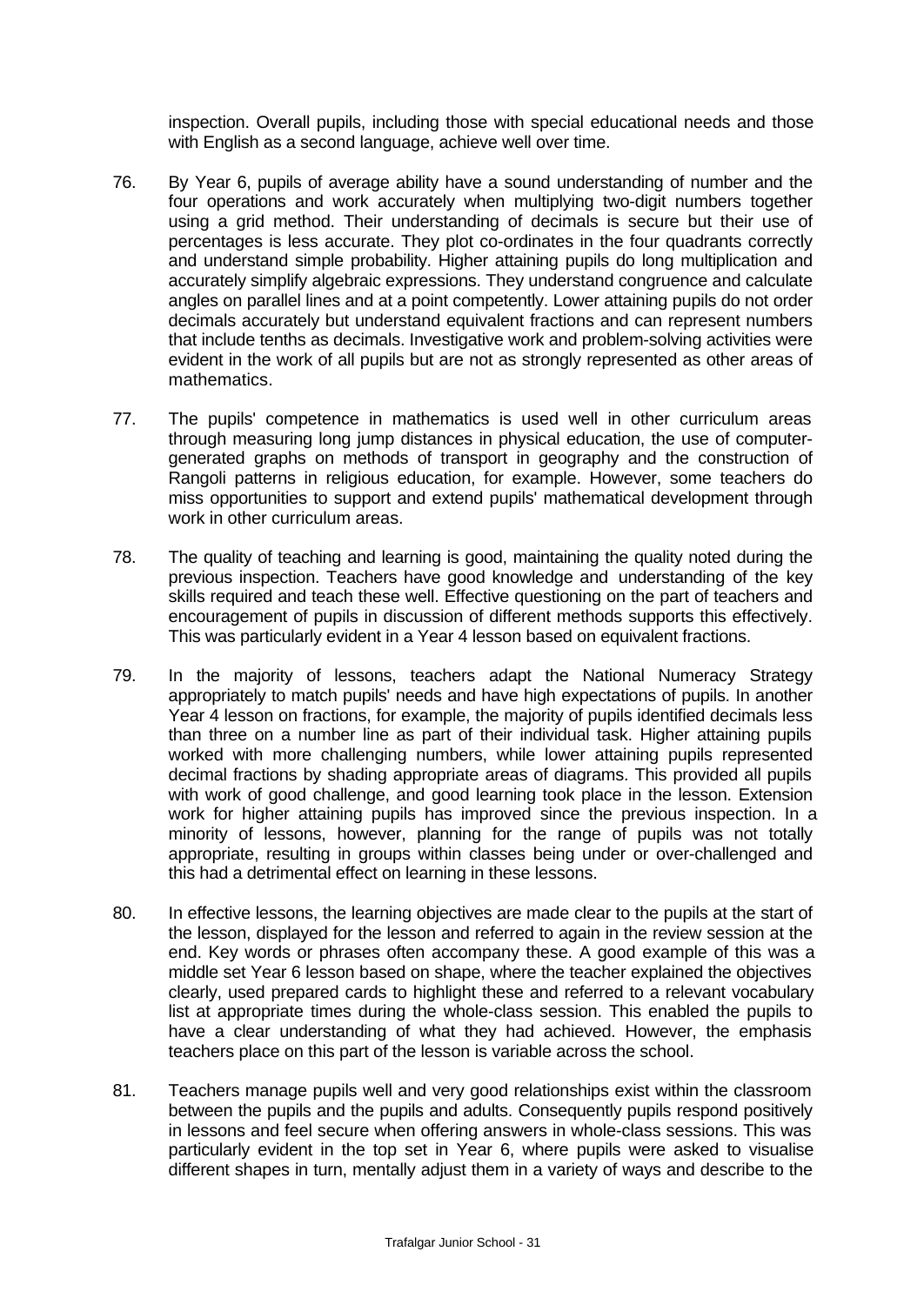teacher the end results. A pleasant working atmosphere was a feature of the majority of lessons observed and contributed well to the good achievement of the pupils. Pupils also work collaboratively together and this contributes well to their social development.

- 82. Learning support assistants are used effectively and make positive contributions to the pupils' learning by their competent reinforcement of the teacher's objectives. However, they are sometimes under-utilised in whole-class question and answer sessions and are not used, for example, to make notes on individual pupils' responses to one-to-one questions.
- 83. Lessons are organised well, with resources and instruction/task sheets ready to hand so that minimum time is spent during lessons on unnecessary organisation. However, in some lessons the pupils spend too long in whole-class sessions, which involve a substantial amount of one-to-one questioning. These do not engage the consistent attention of all the pupils or allow pupils sufficient time in the lessons to practise and reinforce individual skills.
- 84. Generally pupils' written work is marked appropriately and, in examples of best practice, includes helpful comments for learners. There is clearly a whole-school expectation that pupils present their work clearly and methodically and improvement in this in the work of pupils in Years 3 to 6 is evident. Homework, related to class topics, supports learning satisfactorily and is now more appropriately matched to the needs of the pupils. The support of the subject by ICT, however, is not yet well developed and few examples of its use were observed during the week of the inspection. This is an area for future development.
- 85. The co-ordination of the subject is effective and the monitoring of teaching and learning has improved since the previous inspection. However, this is still not yet part of a consistent and regular monitoring structure. Assessment procedures are good and are now used well to track and monitor pupils' progress. This has contributed well to the good achievement of the pupils. However, the results of analysis are not yet translated into the co-ordinated planning of a whole-school response to raise standards in particular areas of the curriculum. The use of assessment in curricular planning is therefore satisfactory. Overall, the school has made good improvement in this area since the time of the previous inspection.

## **SCIENCE**

86. The well above average standards, reported in the previous inspection, have been maintained. Over the past four years, about nine out of ten pupils have consistently achieved the nationally expected level with an increasing number attaining at the higher Level 5. For example, the preliminary results in the national tests for elevenyear-olds in 2003 show 94 per cent achieving the expected level and 61 per cent achieving Level 5. The very good quality of teaching, effective subject leadership and the very good attitudes and behaviour of pupils in lessons are the key strengths responsible for the high standards. However, other strong features include: the relatively small numbers in each class ensuring that all pupils enjoy an excellent relationship with their teachers and benefit from their close attention; the clear guidance from the detailed scheme of work; a good range of resources and sufficient emphasis on investigative work. There is also good support for lower attaining pupils and those with special educational needs. This is not only provided by teaching assistants and teachers but also by other pupils as most teachers seat pupils in mixed-ability groups. Equality of opportunity for all is excellent.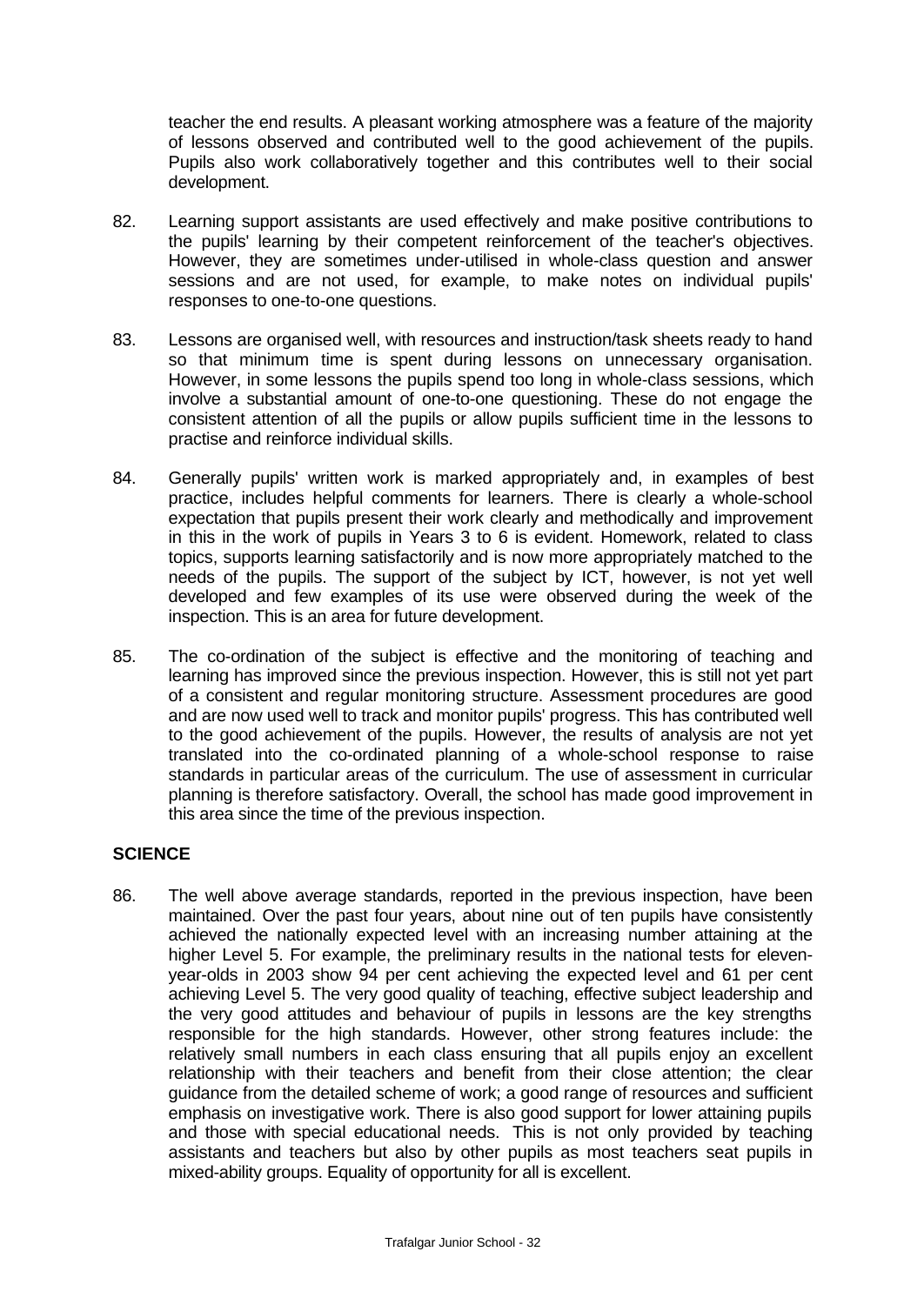- 87. Standards of work seen in lessons and in the scrutiny of completed work confirms the well above average standards. Pupils take an obvious pride in the presentation of their work, producing neat work of a high standard. Tracking individual pupils' performance shows that every pupil made very good progress throughout the junior classes. In Year 6, pupils show a very mature attitude towards science. This is due to the very good quality of teaching and exciting way science is taught. In one excellent lesson, for example, the challenging questions posed by their teacher about setting up an investigation to decide which of three consistencies of Natron, a naturally occurring substance found near Cairo, would be best to use for the mummification of the Egyptian Pharoah Amenhotop, enabled all to show a very good knowledge of scientific procedures. The investigation also called on pupils to use literacy skills as they had to write up their findings for Queen Tiy, his wife. Computers are used satisfactorily to support pupils' learning in some but not all classes. In the scrutiny of work, for example, there were few examples of data being processed using computers or of sensors linked to computers being used to record temperature. In Year 4, pupils worked in pairs to investigate different habitats of insects on a program and Year 5 used the Internet to research facts about the human heart. Pupils of all ages appreciate the need for hygiene and a healthy lifestyle. Their completed work shows that a wide range of scientific topics is covered. Year 3, for example, are studying plant growth and have just planted cress seeds. As they progress through the school, pupils also learn about electricity, materials and their properties, forces, light, sound and magnetism.
- 88. The quality of teaching and learning is very good. Teachers invariably prepare their lessons very well, making good use of the resources to give pupils first-hand experiences whenever possible. However, better use needs to be made of computers to support pupils' learning. The organisation of lessons and management of pupils are very good. Pupils are quite simply too interested, too busy and too engrossed in lessons to think about wasting time. All teachers insist on pupils using scientific vocabulary and most set challenging questions for pupils, encouraging them to find out the answers for themselves. Good links are made with other subject areas. When separating different materials, for example, reference is made to the grit in the flour that made the bread for Pharoah Amenhotop. This led to his demise as it wore down his teeth and ultimately caused his death with a severe infection from his damaged teeth. In a Year 4 lesson, design and technology skills were employed as pupils made pop-ups of a log or leaf to place different creatures under as part of their habitat studies. Pupils also use their literacy and numeracy skills well, recording their findings and taking measurements. Pupils measure the length of shadows to monitor the movement of the sun, for example, or measure the temperature of cooling liquids. All competently record data and can produce graphs to illustrate their results. There were few examples of these being produced using computer programs.
- 89. Teachers ensure that pupils fully understand how to conduct a scientific experiment and make any testing accurate. This provides very good opportunities for pupils to develop their independence and organisational skills by working in groups to investigate, record results and reach conclusions. Good support is always readily available for pupils with special educational needs. This ensures that all are fully included in lessons and the rate of learning and progress by all these pupils is also very good. The marking of pupils' work by teachers is thorough. An analysis of pupils' books indicates that pupils cover all aspects of the science curriculum, meeting statutory requirements. Very good procedures exist to assess pupils learning at the end of each teaching unit and the results are used well to identify areas which need further development.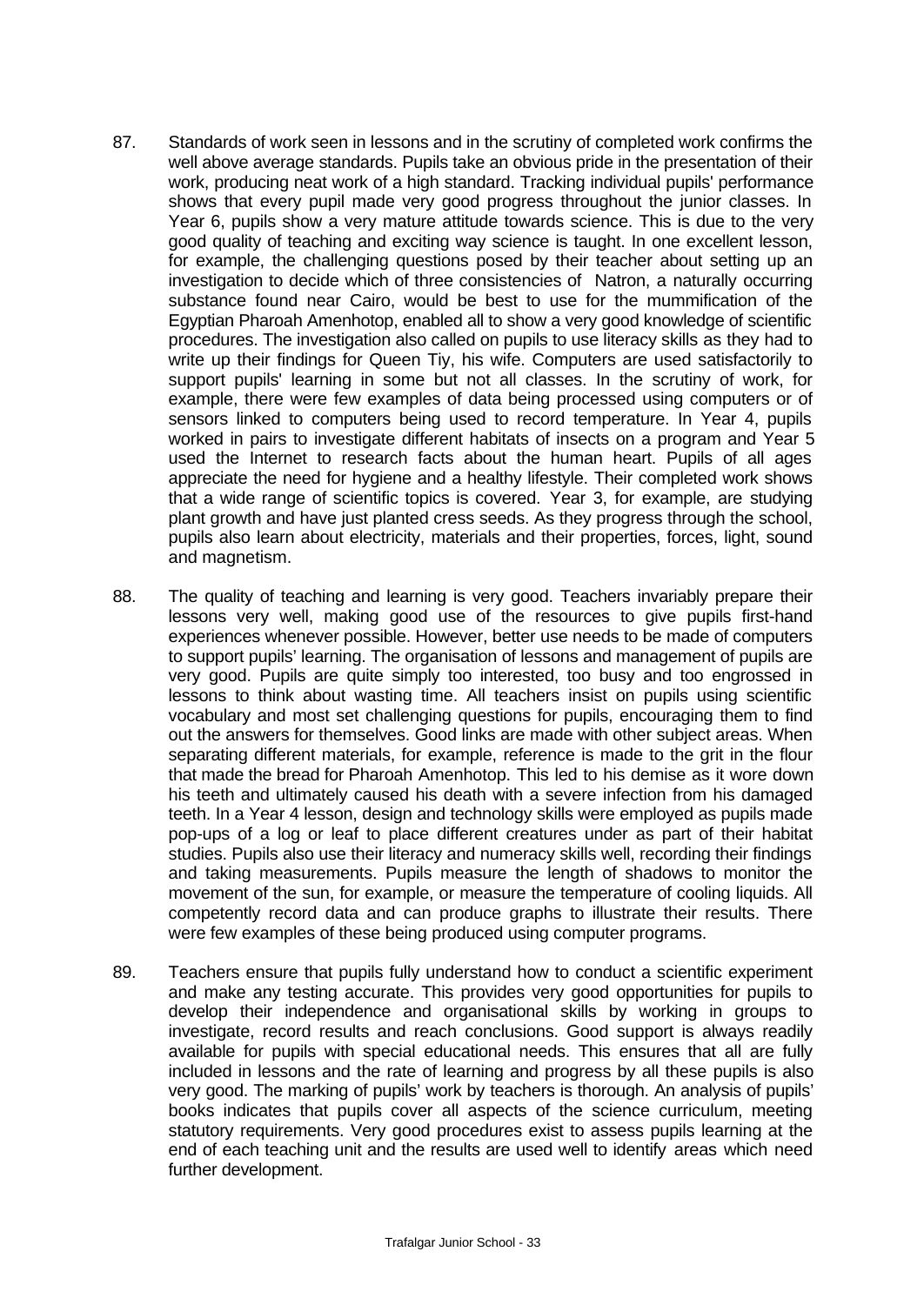90. Management of the subject continues to be effective following a recent change of subject leaders. In the 2002 school development plan, science was the subject of a major review showing a strong commitment to maintain the high standards being achieved. All teachers display an excellent commitment to raise standards and they make good use of day or residential trips and the school pond to add interest to the science curriculum for pupils. The headteacher, supported by the subject coordinator, has a good overview of what is being taught throughout the school through monitoring teachers' planning and monitoring lessons in order to evaluate the quality of teaching. The results of annual tests are analysed in depth to identify any gaps in pupils' learning. There is a detailed scheme of work with topics such as electricity or forces covered on a two-year cycle. The curriculum meets requirements. Resources for the subject are good. In the latest action plan, drawn up by the co-ordinator, a thorough audit of computer programs available to support pupils' learning in science topics is planned.

## **ART AND DESIGN**

- 91. By the end of Year 6, standards in art and design are better than those expected for pupils of this age and as good as those seen in the previous inspection. The subject is accessible to all pupils and pupils with special educational needs achieve as well as other pupils.
- 92. The school has many interesting displays that demonstrate the good progress pupils make as they develop their skills through the school. These have been drawn on for evidence in making inspection judgements. It is evident that pupils experience the use of a range of materials and techniques successfully in their art lessons, including drawing, painting and collage work. Pupils quickly learn to refine their skills, such as in a Year 3 lesson, where they use what they have learnt from making colour wheels to paint in a design based on William Morris wallpaper prints. This includes developing watercolour techniques, through practising brushstrokes, and some go on to mix shades in the palettes. There are good links with other subjects, such as in a Year 6 lesson, where pupils use what they know of Ancient Greek theatre to create masks based on Greek gods and mythical figures. An effective display in the classroom illustrates how well they have observed Ancient Greek pottery to interpret and reproduce the designs. Pupils have very good attitudes to lessons and are appreciative of each other's efforts.
- 93. The quality of teaching is good and this leads to good standards and good learning. Judgements are based on the three lessons observed which were taught well and the examination of work throughout the school. Teachers have good subject knowledge and good understanding and this helps them to stimulate and motivate pupils and set high standards. There is a good emphasis on the direct teaching of skills such as in the lesson on using watercolours. Teachers plan carefully and create a positive atmosphere. Resources are selected to stimulate pupils' interest and creativity, such as in a lesson in Year 5, where pupils were provided with a selection of textile fabrics in order to create a collage based on images of space, linked to a science topic. There is some artwork stimulated by looking at non-western art, such as designs for Mendhi patterns and fabric designs based on Indian 'Paisley' patterns. Most teachers use computer programs, where appropriate, to extend pupils' experience and design skills. Pupils use the Internet to investigate the work of other artists such as Georgia O'Keefe and Picasso, in order to inform their own interpretations of the style of work.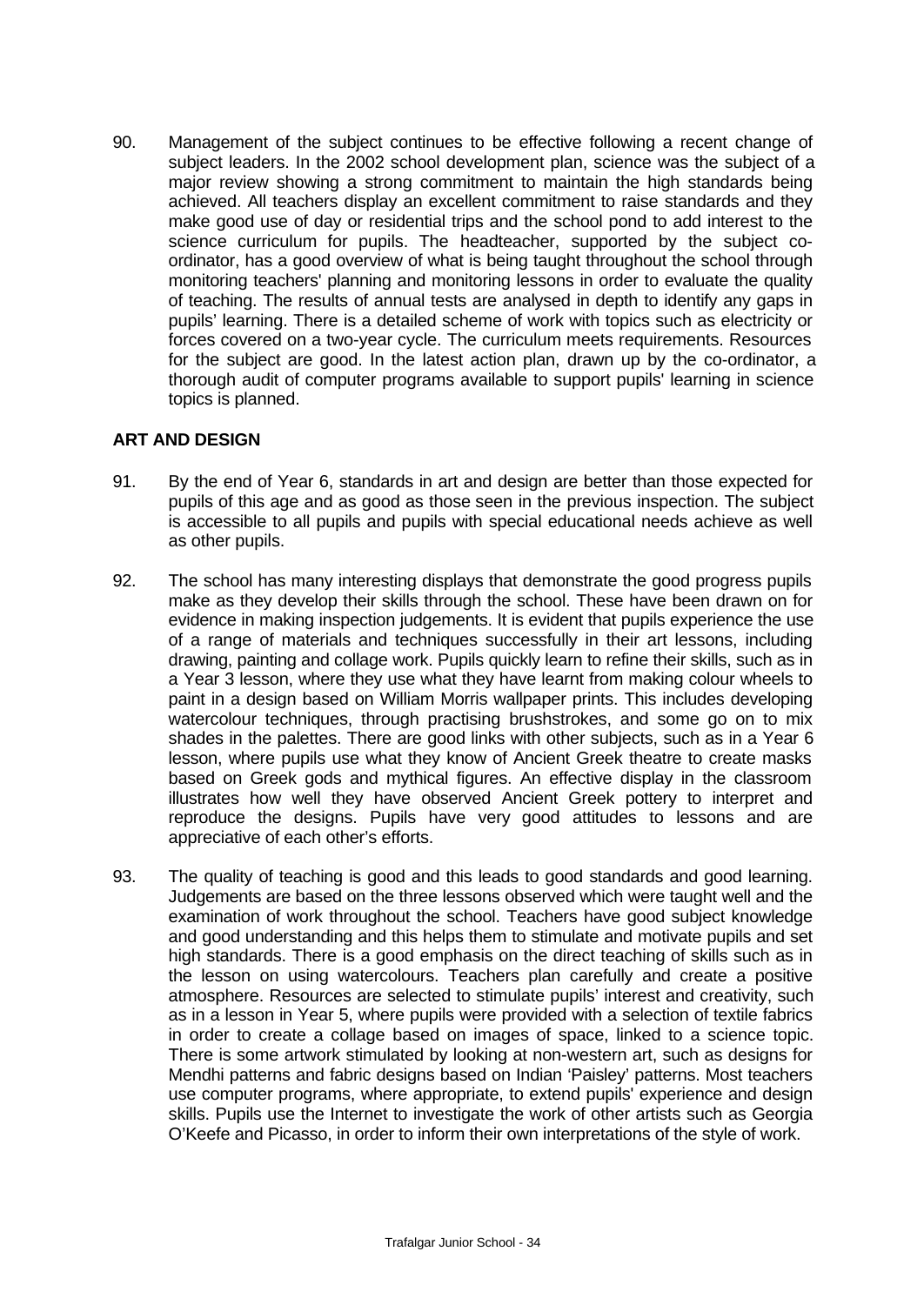94. The co-ordinator is enthusiastic and ensures that art retains a high profile in the curriculum. She provides good advice and guidance to her colleagues. She has helped organise an art week in which parents and local artists and craftspeople were involved. The helpful scheme of work is based on national guidance and she is seeking advice on ways to develop this to provide better evidence for assessment. She has had only limited opportunities to develop her role, for example to attend courses, observe teaching in other schools, or to monitor teaching in the school. Overall, subject leadership and management are satisfactory.

## **DESIGN AND TECHNOLOGY**

- 95. By the end of Year 6, the level achievement by all pupils is satisfactory and most attain the expected levels. It was possible to observe only two lessons during the inspection due to the way that the subject is timetabled. Other evidence comes from analysis of pupils' work, discussion with the subject co-ordinator and scrutiny of planning documents. These judgements are similar to those of the previous inspection that judged standards were in line with expectation. Food technology is restricted to activities such as sandwich design or bread analysis because the school does not have any cooking facilities that are suitable for use by pupils.
- 96. Pupils in Year 3 make detailed sketches in connection with their moving monster design project. Effective links to scientific knowledge and to literacy are evident. This is apparent when pupils show their understanding of air pressure through the use of vocabulary such as 'pneumatic system', 'inflate' and 'deflate'. In Year 4, links to literacy are also developed well. This occurs for example when the pupils discuss linking type mechanisms that illustrate storybooks and then design and make their own. In Years 5 and 6, pupils show satisfactory achievement in their work. This includes using a variety of fabrics and stitching techniques to produce a pair of slippers and making their own versions of fairground rides. Work involving the fairground rides in Year 6 and the snappy toys in Year 5 included the use of cam mechanisms. Planning related to the activities was satisfactory. This included initial sketching of the design, details of the materials required and a plan for making and decorating. Pupils occasionally undertake project evaluations and in some instances suggest ways of improving their designs.
- 97. The overall quality of teaching is good. Teachers can now rely on a reliable curriculum that was introduced successfully last year to provide a secure basis for their work. Where possible teachers make relevant links to other subjects such as mathematics when measuring accurately, and art when using different materials. Staff are keen to teach design and technology well and demonstrate good commitment to succeed. This was seen recently, for example, when the school dedicated a day to celebrate achievement in the subject. All classes designed and made a product that was subsequently displayed either in public areas of the school or in classrooms. Some of these, for example the Year 4 Spectacular Spectacles, were completed to a high standard. In lessons, pupils collaborate very well and work with a strong sense of enjoyment. They show good respect for each other and for the equipment.
- 98. The co-ordinator was appointed to the post fairly recently and her subject leadership is developing well. She is enthusiastic about design and technology and has already initiated some improvements. These include, for example, the introduction of the new curriculum scheme of work. She attends the relevant courses organised by the borough and, as a result, provides useful teaching tips to her colleagues at school. There is clear direction for improvement. This includes, for example, introducing the new assessment procedures and using assessment information consistently across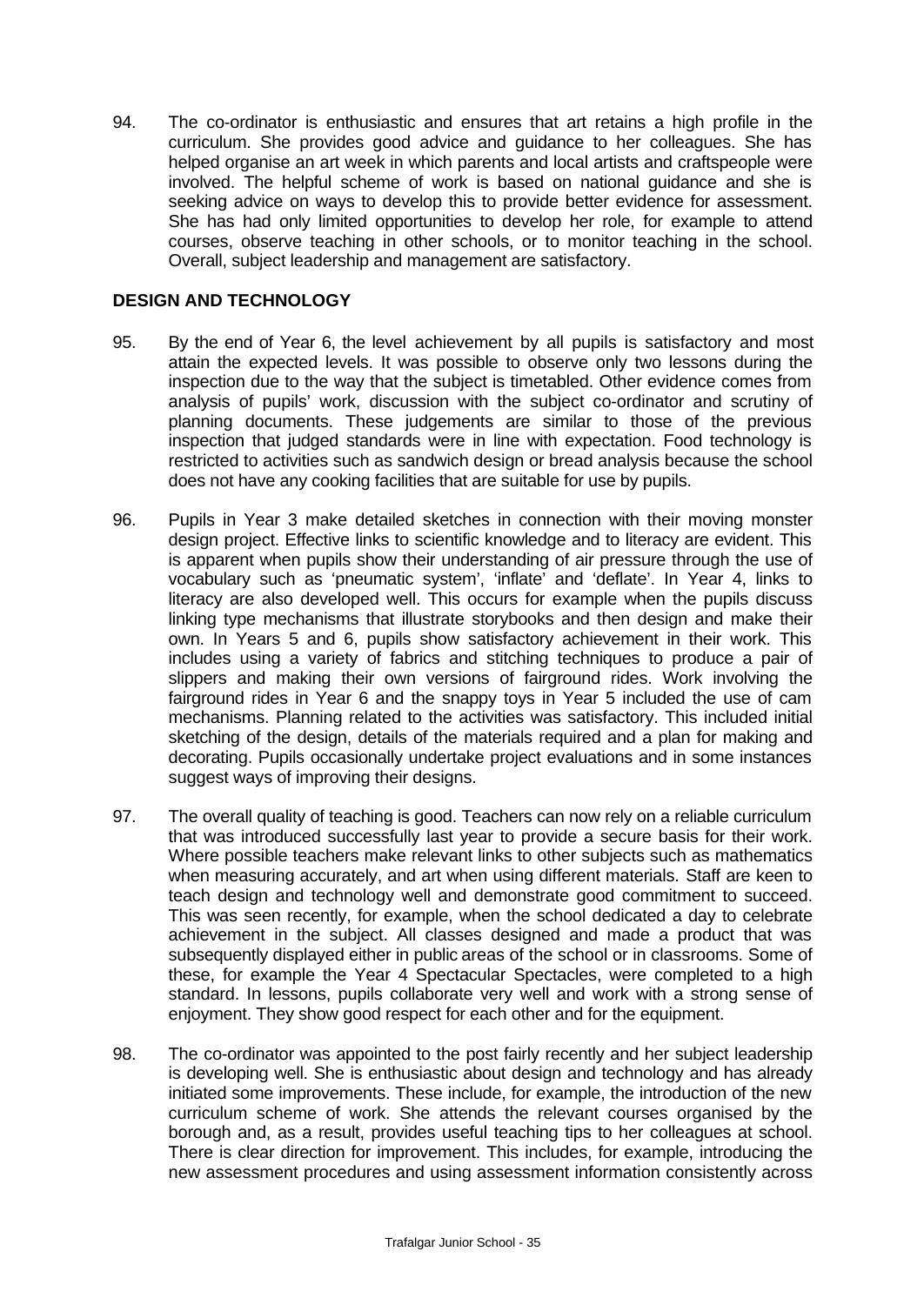the school. A full audit of resources is as yet to be undertaken. The use of ICT is currently limited but development in this area will be enhanced through the planned Private Funding Initiative.

## **GEOGRAPHY**

- 99. Standards are above those normally seen, with all pupils making good progress in their knowledge, skills and understanding. This shows that standards have been maintained since the previous inspection. Only one weakness was reported previously and to some extent it is still relevant today. Pupils still do not make enough use of computers to display and analyse data in geography. In addition, there was little evidence in the scrutiny of work, of computers being used to support pupils' learning. Most teachers effectively develop secure geographical skills by arranging trips to do field work in the local and wider community. Their planning of work is good, being based on the latest curriculum guidance. This has been carefully modified to help pupils to learn progressively and at the same time make use of their knowledge and skills from other subjects.
- 100. Although no lessons were seen in Year 6, a scrutiny of pupils' completed work confirms the above average standards being achieved by Year 6 and all other year groups. Year 3 pupils have a good understanding of the weather and enjoy preparing a weather report to read to their classmates. Very good use is made of the local area to promote geographical skills and knowledge. All pupils have a good understanding of map symbols and co-ordinates and recognise local features on maps of their area. By the end of Year 4, pupils have developed a secure understanding of different places around the world and how people affect their environment. They compare the communities and lives of others, such as children in India, with their own community and lives. In Year 5, pupils compare their own area with Swanage, where they go for a residential visit each year. Good links are made with mathematics as pupils graph the population figures showing the number in each age band in the two locations. Pupils also develop their writing skills as they study the weather in Scotland and prepare a tourist brochure. By the end of Year 6, pupils have a broader knowledge of different climatic areas around the world such as Polar Regions, desert areas and areas of rainforest. They know how the weather, in terms of rainfall and temperature, is different in these places and their understanding of how this affects the way people live is good. Most recognise the different features of rivers such as a delta or ox-bow, and have studied rivers in depth such as the Thames and the Nile. Pupils use scales effectively to work out the distance between places and have a secure understanding on how to use grid references to locate places on a map.
- 101. The quality of teaching and learning is good. In the lessons seen, teachers had an excellent rapport with pupils and used praise effectively to raise pupils' self-esteem. As in most of the lessons seen during the inspection, pupils respond exceptionally well to their teachers, behaving very well in class and showing a very good attitude towards their work. All concentrate well and show a genuine interest in lessons. To add interest, teachers use a good variety of sources such as videos, books, maps and photographs in lessons. A strong aspect of the teaching was the teachers' good questioning technique. Questions to ensure that pupils have to think before responding and the insistence on explanations for answers successfully engaged pupils and extended their knowledge. Pupils with special educational needs were expected to add to the class discussion. Any pupil finding it difficult to understand was supported well by the class teacher. Clear learning objectives and careful preparation of resources ensured that pupils' interest and involvement were maintained. In a very good lesson in Year 5, for example, the challenging and interesting task comparing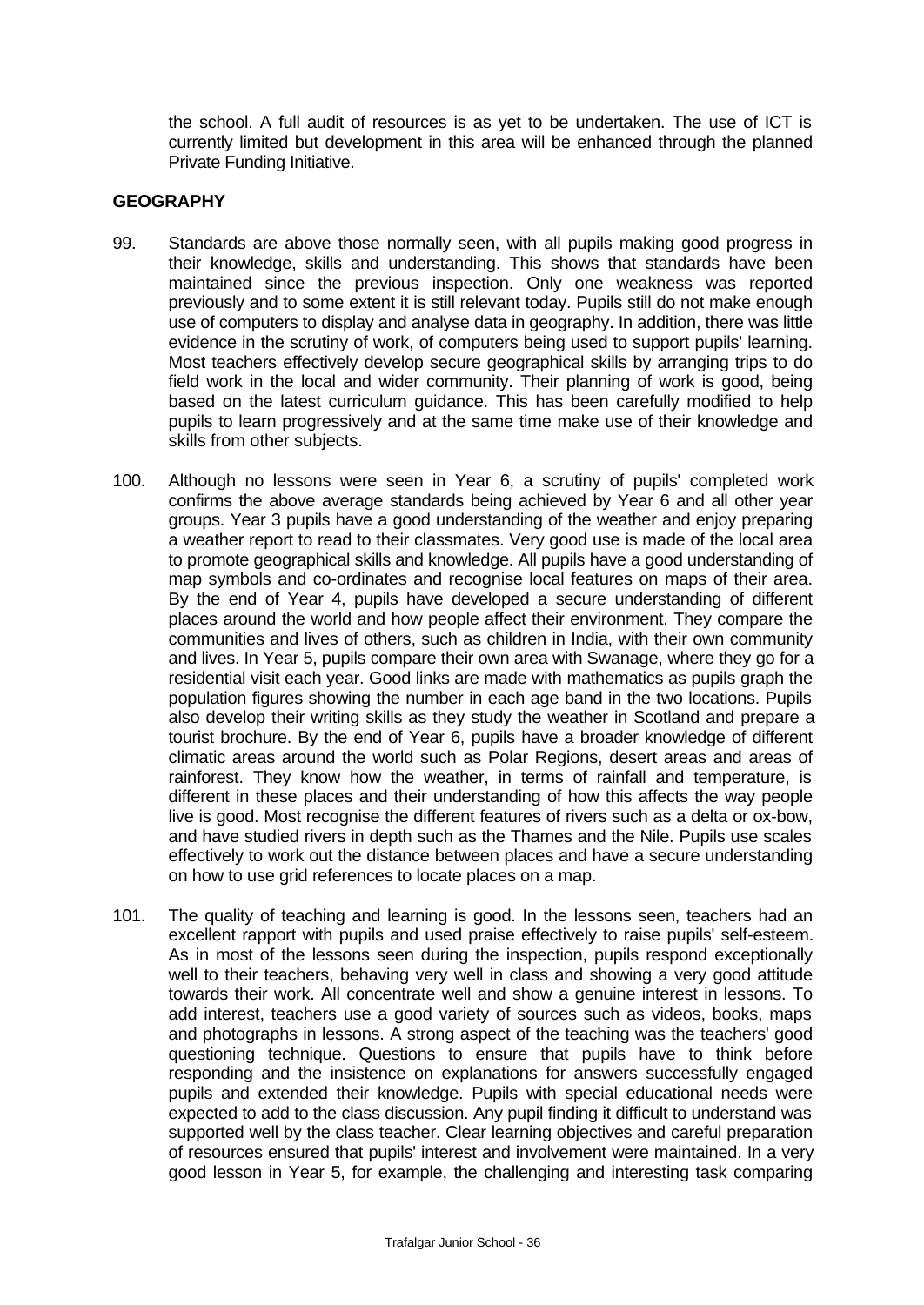the types of shops in Twickenham and Swanage successfully motivated all pupils. All were given much responsibility for their own learning and praise from the teacher was used effectively to reward effort and maintain concentration.

- 102. As part of their work in geography, pupils often work together in pairs or small groups. This has a good effect on their personal, moral and social development as they share information and co-operate to complete tasks. Pupils use non-fiction books and the Internet well to research information about the rainforests or Egypt when they are studying the river Nile. Effective use is made of literacy skills as pupils use correct technical vocabulary when discussing their work, or when they write out weather reports. Presentation is consistently good throughout the school, with most pupils taking great care to produce neat work.
- 103. The leadership and management of the subject are satisfactory overall with a new coordinator only recently appointed. The subject co-ordinator is enthusiastic and has already started to write an action plan with a view to improving identified areas of weakness. For example, procedures to assess, in more detail, the progress of individual pupils at the end of each teaching unit are being discussed with all staff. At present the procedures for assessment simply give an evaluation on the success of the teaching for the whole class and how well the work was covered. Assessment information is used satisfactorily to change the planning of lessons, or to improve resources for the classroom. What could be improved is the way the co-ordinator monitors teaching throughout the school. No opportunity has been provided to date to carry out this role so the co-ordinator does not yet have an overview of how well the subject is taught. This was an issue raised at the previous inspection for other subjects and is still to be fully addressed. Resources for the subject are satisfactory.

## **HISTORY**

- 104. The attainment of pupils in Year 6 exceeds national standards with more than expected numbers of pupils meeting average standards overall. Pupils, including those with English as a second language, make good achievement over time. Pupils with special educational needs also make good progress relative to individual prior attainment. Overall standards are similar to those noted in the previous inspection.
- 105. Year 6 pupils have a good body of knowledge in the areas studied and have developed sound skills of historical inquiry. Through an examination of local history, the Tudors and Britain since 1930, for example, pupils gain a good understanding of English history and how it compares with the history of other cultures like the Ancient Greeks and the Egyptians. They are aware of the varying lives of a range of people in society, changes over time and the impact that certain events have had on present day life. Good examples of this are the use of present day political vocabulary and the Olympic Games from the Greeks and the changing role of women in society from an examination of women's input to the World War Two effort.
- 106. Pupils become accustomed to using a range of primary and secondary source material and appreciate that historical events have been interpreted in different ways. In Year 3, for example, pupils examine original documents relating to Twickenham in the past as part of their local study and compare interpretations of Queen Boudicca as viewed by Romans and Celts.
- 107. Pupils' literacy skills are used and enhanced well in history. In Year 5, pupils write letters home as evacuees as part of their work on World War Two and write articles for a 'victory edition' of a newspaper. Good examples of the use of numeracy are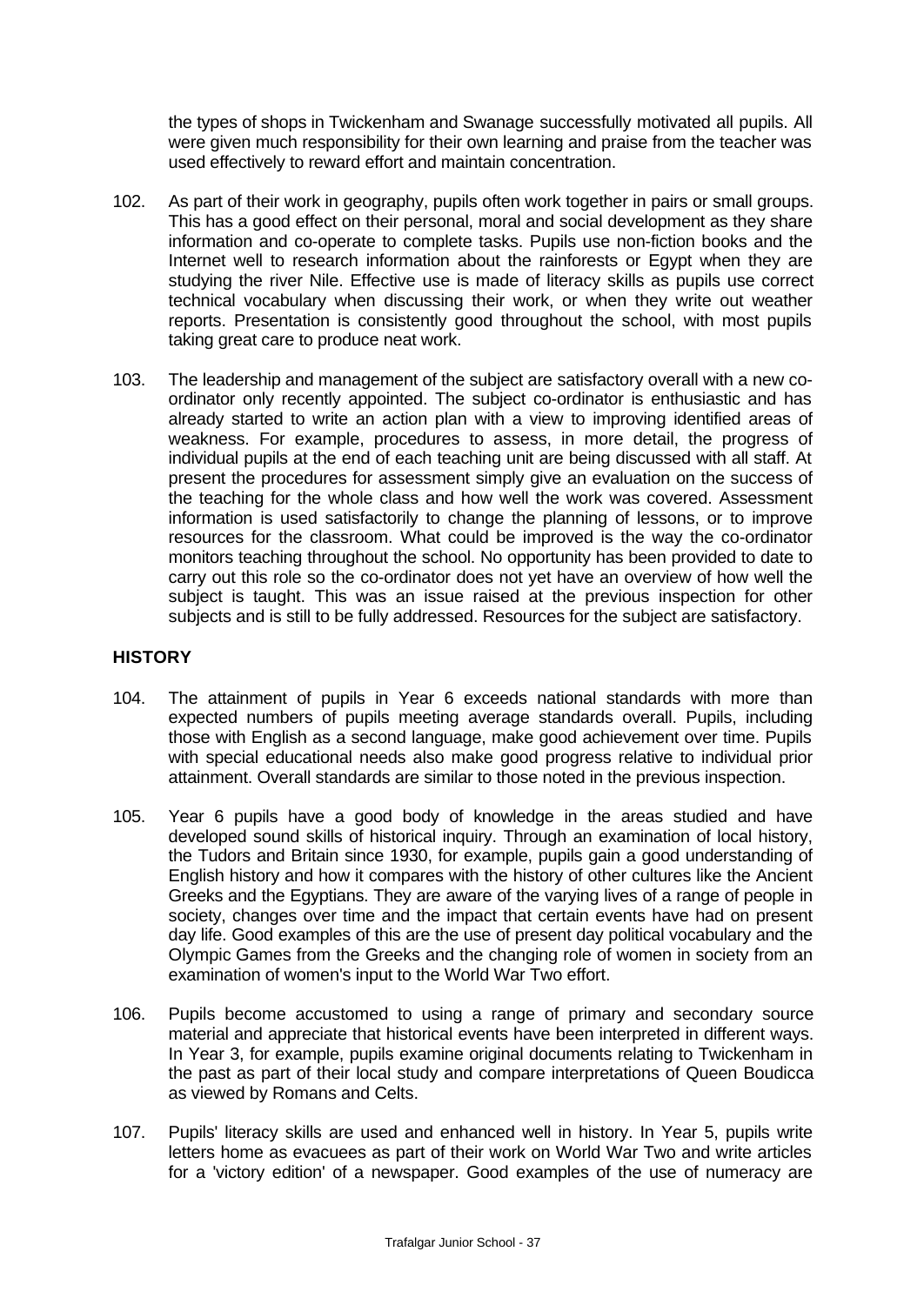evident as, for example in Year 3, with the costs of items on a Roman shopping list. The use of ICT in the support of learning is capable of further development, however. Some effective links are also made with other subjects like physical education with the planning and execution of Year 6 Olympic Games and design and technology in Year 5's 'Make-do and Mend' activities and Year 3's designs of Celtic brooches.

- 108. Only two history lessons were observed during the inspection and so it is not possible to make a reliable judgement on the overall quality of teaching and learning. However, the lessons observed were of good quality and the standard of pupils' written work also indicates that teaching is likely to be good overall as it was at the time of the previous inspection.
- 109. Teachers mark pupils' work appropriately and the most effective marking contains constructive comments to aid learning. Pupils' work is generally presented well and shows an appropriate range of individual responses to set tasks. However, examples of the pupils' use of independent research outside the classroom were not evident during the inspection. Some classrooms contain good quality wall displays and these effectively raise pupils' awareness of history.
- 110. The subject co-ordinator is new and enthusiastic but her role has not yet been developed to include the regular and systematic monitoring of teaching and learning. The curriculum, which was sound at the time of the previous inspection has improved and is now good. It is supported well by a good range of visits to historical sites and visitors, who share their individual expertise. Examples of this are a visit by a 'Roman Centurion' for Year 3, Hampton Court Palace in Year 4, the Imperial War Museum in Year 5 and the British Museum in Year 6. These experiences contribute well to the good achievement of the pupils and, overall, history contributes very well to pupils' social and cultural development. However, the school misses some opportunities to develop multicultural perspectives in its work. Satisfactory assessment procedures have been maintained since the previous inspection. Resources are adequate and are supplemented well by a lending library service when needed. The school has made good improvement in the development of the subject since the previous inspection.

# **INFORMATION AND COMMUNICATION TECHNOLOGY (ICT)**

- 111. The school's provision is now satisfactory. By the end of Year 6, pupils achieve appropriately and attain the expected levels. This is an improvement since the previous inspection when standards of attainment were judged to be below national expectations, lesson planning was insufficiently developed and some aspects of resource provision were inadequate. Notwithstanding, the application of ICT to support learning in other areas of the curriculum still remains unsatisfactory.
- 112. The improvements that have taken place are due to a number of factors. These include the purchase of better and more modern equipment and software, an improved curriculum and increased teacher competence that derives from effective in-service training. As a result, all teachers have greater confidence and use the new resources to better effect. All classes undertake some lessons in the new computer suite. However, the suite itself has many deficiencies. It is located in the library and this restricts library usage. As a result, teachers can only manage small groups of pupils at any one time. Moreover, because their vision is restricted, teachers cannot easily see everyone. This is especially so for those pupils who may be working at computers that are sited in the bays. The ventilation is poor and in warm weather the suite is stiflingly hot.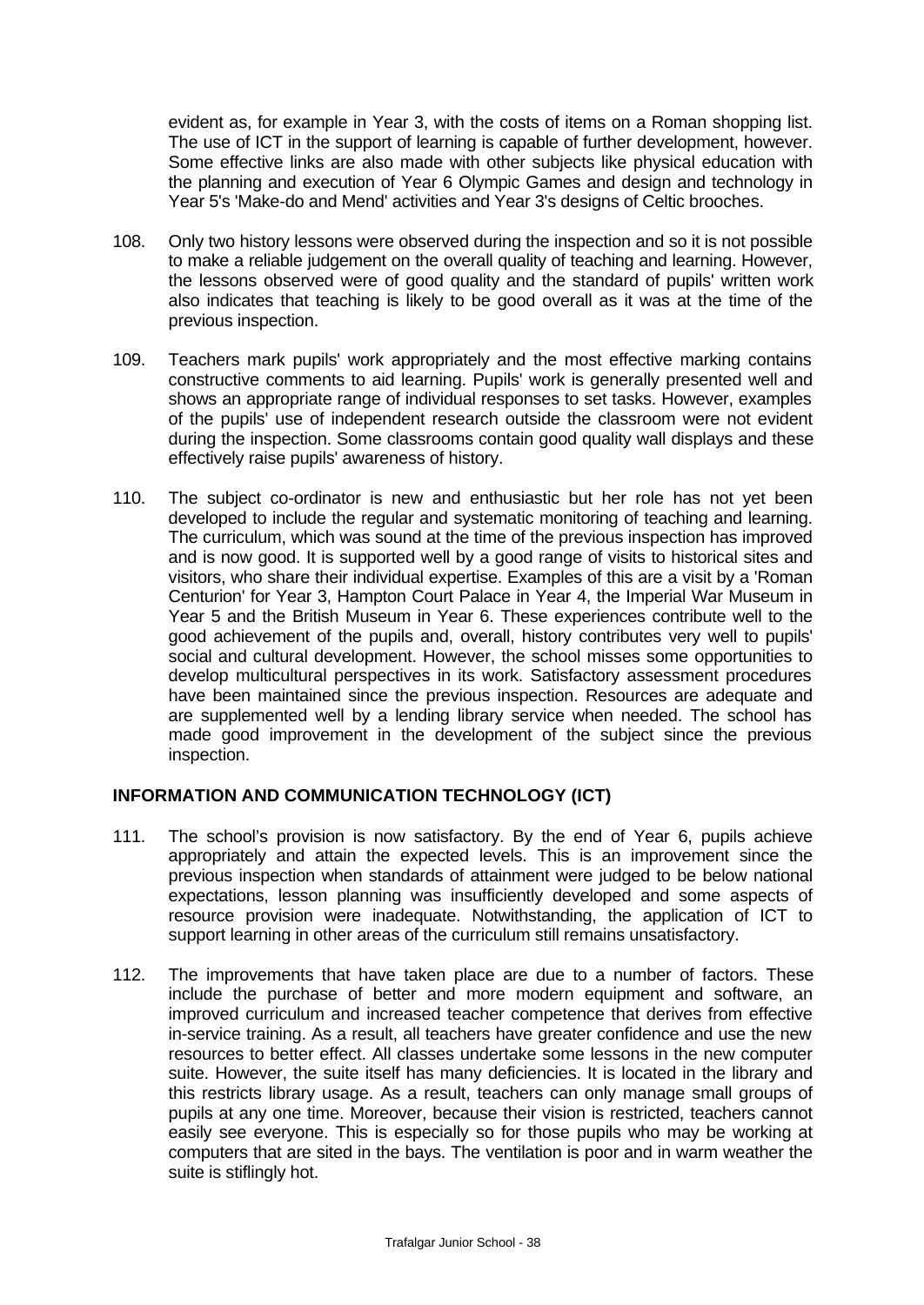- 113. Following the guidance of the new curriculum, teachers plan a wide range of experiences for pupils throughout the school. Sometimes these are linked well to other subjects. For example, pupils in Year 3 apply their knowledge of modifying and refining work in ICT successfully. In this activity they create three-dimensional graphs using information gained from a frequency table related to work previously completed in mathematics. Links to literacy also develop well. This happens when they discuss their findings and compare and contrast the impact of a three-dimensional graphical display to one obtained through manual representation.
- 114. In Years 4 and 5, pupils show that they are very aware of the importance of ICT in their lives when accessing the Internet and CD-Roms to gather information in a range of subjects and extend their knowledge of key technological skills. By Year 6, pupils combine successfully a range of texts, images and sound in order to make PowerPoint presentations related to their residential visit to Osmington Bay. They work very well collaboratively when producing their results. Where ICT is used in these ways, to support or to illustrate work in other subjects, then pupils derive much benefit from their learning. Overall, however, ICT is not yet extensively applied across all areas of the curriculum. There is scope to extend the range of this activity, for example the application of wordprocessing skills to written language in English, history and other subjects.
- 115. Pupils with special educational needs make the same satisfactory progress in their learning due to specific support from teachers and teaching assistants. They use technology successfully. This applies, for example, when they compose a verse of a rap poem on the theme of pollution or find out about the work of the RNLI from the Internet. Pupils who speak English as an additional language also make satisfactory progress and attain the expected levels.
- 116. The quality of teaching is good overall with some very good features. These include, for example, the direct teaching and focused sessions that take place in the ICT suite. In the best of these sessions, the class teacher and support teacher for special educational needs work well with small teaching groups. The pace of teaching and learning is brisk and builds successfully on prior learning. All pupils make very good progress in their learning because of the high quality input of the teaching staff. Throughout all classes, pupils work well in pairs or larger groups. This successfully promotes their personal and social development and ensures that all are included in well-planned tasks. Resources have improved significantly since the previous inspection. This good financial investment in resources has had a positive impact on pupils' learning that has benefited considerably from the greater opportunities to work regularly on computers. Teachers make good use of the Internet and a digital camera to extend learning at appropriate points in the progression of pupils' skills and understanding.
- 117. The co-ordination of ICT has been interrupted recently because of the departure of the co-ordinator. In the interim period, and until a substantive replacement is appointed, the headteacher oversees the management of the subject. When appointed, there are clear steps for the co-ordinator to take. Namely, to continue to help teachers to develop their skills in the subject, promote the better cross-curricular use of ICT and introduce planned assessment and recording procedures.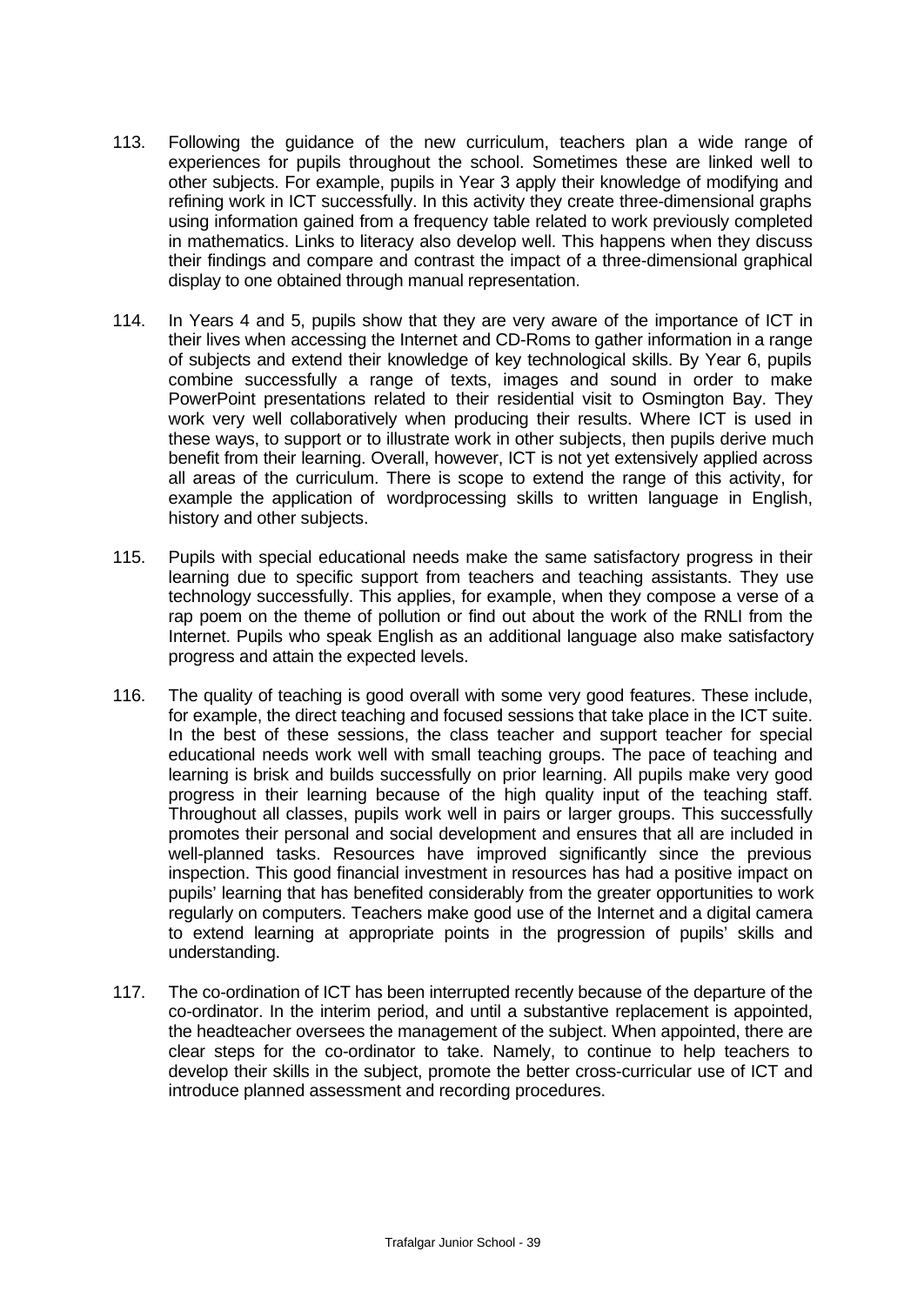## **MODERN FOREIGN LANGUAGES**

#### **French**

- 118. Although the teaching of a modern foreign language is not a compulsory part of the National Curriculum for pupils aged from seven to eleven, the school chooses to teach French to pupils in all year groups. It does so very effectively. Consequently, most pupils achieve well in learning the language. This provides valuable educational, social and cultural experiences for all pupils. These judgements are similar to the previous inspection and show that the good standards have been maintained successfully. A noticeable enhancement in pupils' learning since the previous inspection is that the youngest pupils in Year 3 now learn French as well. These pupils show a real sense of enjoyment in their learning.
- 119. Pupils in Year 3 demonstrate an extensive French vocabulary. This is evident, for example, in oral sessions when they complete various sections of the class calendar or describe the weather. They quickly learn new vocabulary related to sports and confidently pose questions such as Quel sport aimes-tu?' to a friend or partner. When they express an opinion such as 'J'aime…', 'Je n'aime pas…' or 'J'adore…', they do so with an authentic and expressive accent.
- 120. These good skills are developed systematically and effectively throughout the school. As a result, all pupils, including those with special educational needs, make good progress and, by the end of Year 6, most achieve well. The development of these effective communication skills in speaking, listening and responding lays a secure foundation for future learning. Most understand the teacher's repetitive questions relating to their personal and domestic lives that are asked at near normal speed. They reply confidently to familiar questions such as 'Ca va?' or 'Ou habite-tu?', and quickly respond to new learning such as 'Quelle glace preferes-tu?' Questions are posed and responses delivered confidently and with increasing fluency, pronunciation and intonation.
- 121. It is commendable that all teachers teach their own class for French, even though they may not have significant expertise in the subject. This shows a strong commitment to their work. In effect the quality of teaching is good and sometimes excellent. This is because teachers' planning is thorough and builds systematically on pupils' prior learning. Teachers provide a broad range of activities that enables pupils to learn and apply new language. These include practical, fun activities that capture the pupils' interest and imagination. Pupils progress at a good pace of learning. Where teaching is excellent, the target language is used almost exclusively and this provides a particularly good model for pupils. As a result, almost all pupils are confident to communicate in the language and do so willingly and accurately. Most pupils develop authentic accents.
- 122. The highly experienced co-ordinator manages the subject well and provides good leadership. He engages his teacher colleagues effectively in regular training and ensures that they have a good range and quality of resources to support their work. He ensures the occasional deployment of native French-speaking assistants within the school. This enhances opportunities for pupils to celebrate French language, history and culture. There are exciting plans to extend the range of learning opportunities through developing links with their partner school in St Omer. The early teaching of French is a real strength and, noticeably, one of the significant features of the school's Beacon status.

**MUSIC**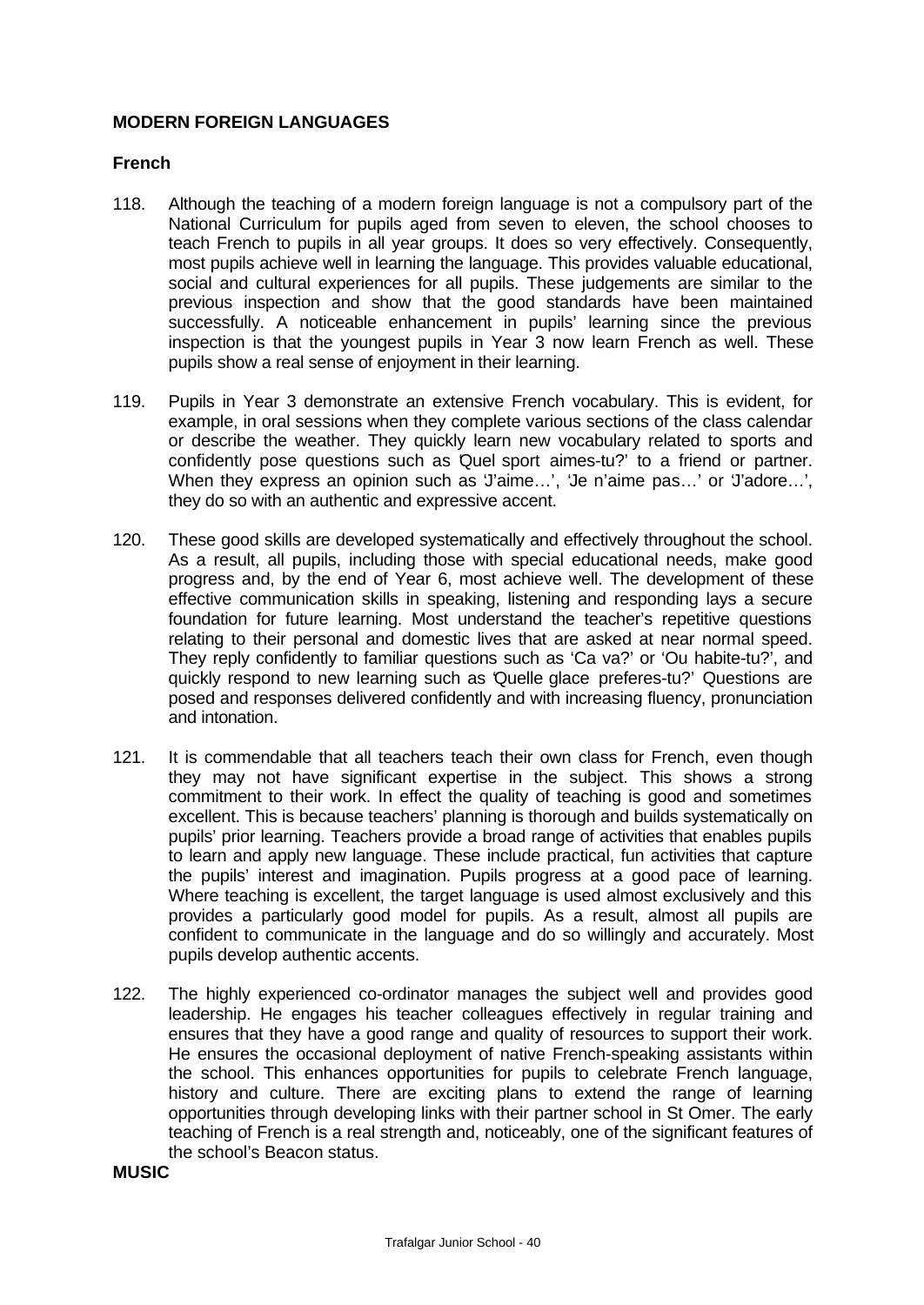- 123. By Year 6, standards in music are much higher than those expected for pupils of this age. The high standards have been maintained since the previous inspection. A particular strength is the quality of singing and composition. The standards all pupils achieve are due to the high quality of teaching by the music specialist and the enthusiasm and knowledge of the co-ordinator, which provides teachers with good support. In addition, about half of all pupils learn to play a range of different musical instruments that are taught by visiting specialists. Pupils are invited to bring their individual instrumental skills to lessons where they are used to enhance understanding and performance.
- 124. Pupils enjoy their music lessons. All pupils are able to participate and achieve well in lessons. Singing throughout the school is of high quality. This was demonstrated during a singing assembly. Pupils sing with enthusiasm and gusto and hold the tune well. They know how to stand correctly and breathe so that the words are clear. Over half the school is involved in the school choir (mainly girls), and this contributes successfully to the quality of singing. As pupils move through the school they develop their skills successfully. In a Year 4 lesson, they listened carefully to composed music to identify the effect of high and low notes on mood, as preparation to composing their own 'watery' music. Having the opportunity to listen to some of their classmates play the musical instruments they have brought in enhances their enjoyment in the lesson. They are enthralled by the 'Veena'*,* an Indian stringed instrument which one of the pupils plays with great accomplishment. All this knowledge and skill were brought together in an outstanding lesson taught by the co-ordinator in Year 6 in which groups of pupils use a range of percussion instruments to compose jingles based on their recent visit to Osmington Bay. All pupils show considerable musical skills. They are competent in handling the different instruments, and their very effective performances show that they have learnt well how to sing in harmony and use rhythm and pitch. When they perform, they are confident and follow the directions of their conductor.
- 125. The quality of music is due in large measure to the expertise of the music specialist and the co-ordinator for the subject, who provide teachers with good support. The music specialist who teaches one day a week leads much of the teaching. Because of the organisation of the timetable it was not possible to see her teach, except through her contribution to a singing assembly. This provided good evidence of the effectiveness of the teaching. Teachers, such as in the lesson in Year 4, use commercially produced lesson plans and videos to aid their teaching. This helps those who are less musically accomplished. The scheme of work and planning are based on national guidance and units from commercial schemes. This ensures a good build up of knowledge and skills in the three areas of performance, composition and musical appraisal. However, these depend on a high level of specialist knowledge so that there are plans to produce a more 'user-friendly' scheme of work.
- 126. Procedures to assess and monitor pupils' attainment in the subject are very good and provide a very good record of their individual progress. There are good crosscurricular links in music, such as the teaching of songs from the 1940s linked to a history study of World War Two, and the composition of 'watery' music linked to a study of the water cycle in geography.

#### **PHYSICAL EDUCATION**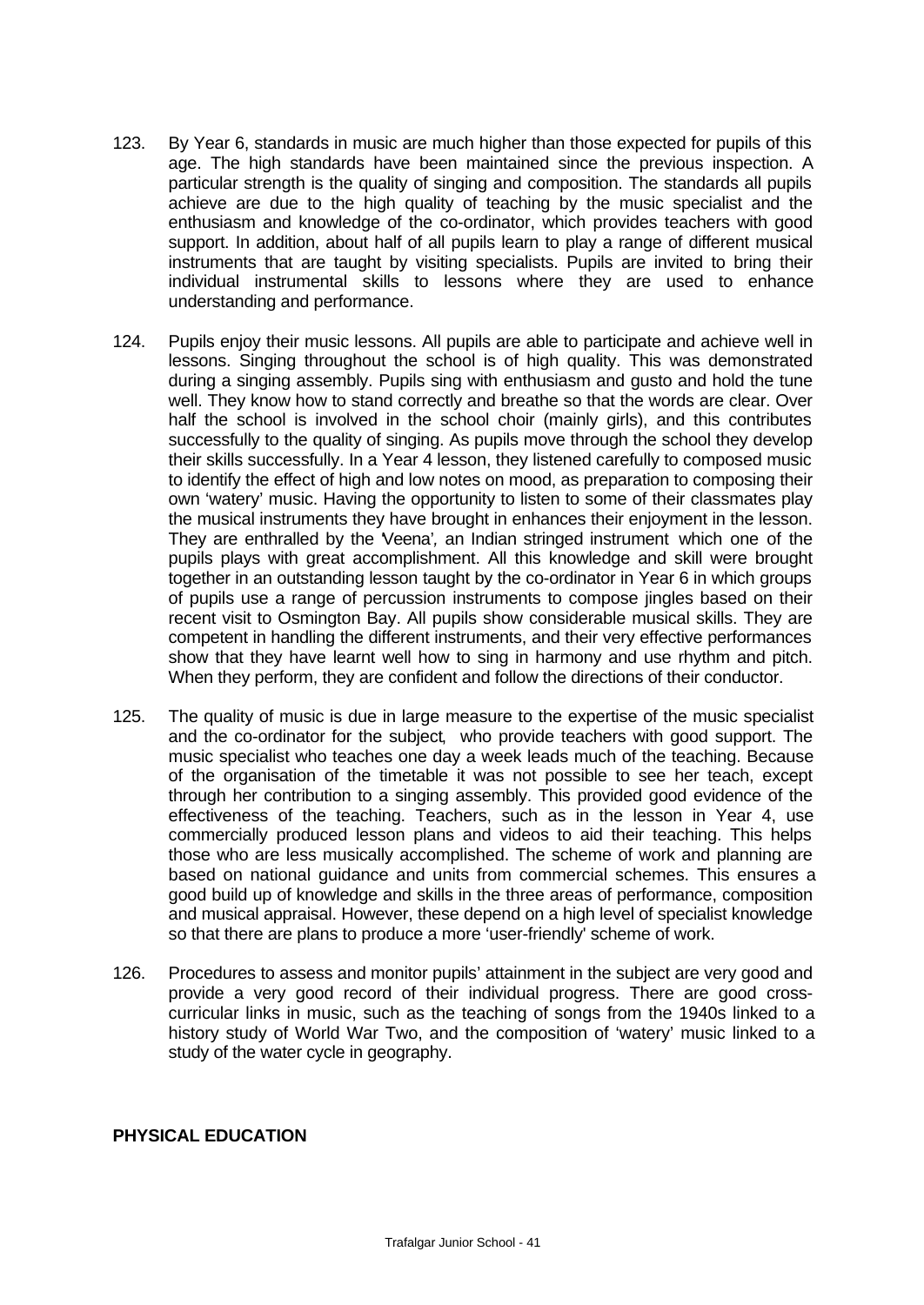- 127. By Year 6, pupils' attainment in physical education is above national expectations. Pupils' level of achievement is good in all year groups and this is a reflection of the expertise and enthusiasm of the subject leader and the good quality of teaching in the subject. All pupils, including those with special educational needs, make good progress. There is no significant difference between the attainment of boys and girls.
- 128. In the previous inspection, standards in physical education were also above average. This judgement was based on lessons seen for games, dance and gymnastics. The level of improvement since 1998 has been satisfactory. The new co-ordinator has already thoroughly evaluated strengths and areas for growth and is developing a detailed action plan for the future development of the subject with a view to raising standards further. All teachers follow a detailed scheme of work, based on the latest national guidance to guide them in their lesson planning. This scheme is closely followed in every class. In addition, pupils' skills and their progress are regularly assessed.
- 129. As they progress through the school, pupils are given a good range of opportunities to acquire and develop new skills. By Year 6, pupils have been given regular structured opportunities to acquire and develop skills, techniques and ideas through dance, games, gymnastics, athletics and swimming. Pupils, for example, demonstrated good tennis skills. A significant factor in developing physical education skills for pupils is the good range of extra-curricular provision, with plenty of opportunities for pupils to take part in coaching sessions for a very good variety of sporting activities. Afterschool clubs involve pupils in athletics, football, tennis and cricket. Pupils go swimming in Years 3 and 4 and virtually all pupils attain the expected standard in swimming by the end of Year 4.
- 130. The quality of teaching and learning is good. All lessons are well organised and good use is made of the resources available for this subject. Teachers' explanations are clear and enable all pupils, including those with special educational needs, to take a full part in all activities. Teachers use praise well to encourage and motivate pupils and occasionally use digital cameras or video footage to give pupils a clear idea of the strengths and weaknesses of their performance. As a result, pupils have a clear idea of what they need to do to improve further. All teachers manage pupils well, keeping noise levels low and ensuring that even when excited, pupils respond immediately to their instructions. The pace of lessons is good and in all the lessons seen, pupils were never inactive for too long. This aspect was flagged up as a weakness in the previous inspection and teachers have obviously taken steps to correct it. As lessons are so well organised now, little time is wasted and pupils are able to concentrate fully on learning new skills. All were keen to volunteer to demonstrate or answer questions showing all had a very good attitude towards the subject. Pupils' enthusiasm for, and enjoyment of, physical education lessons was demonstrated in one excellent gymnastics lesson in Year 6 as boys and girls worked equally hard to develop a sequence of movements, incorporating a roll, balance position and jump. African music used for the performance and the teachers' expertise and involvement inspired pupils to attempt some very adventurous movements.
- 131. Physical education makes a positive contribution to pupils' social, moral and spiritual development. Levels of co-operation and collaboration in lessons are good and the various after-school clubs successfully develop a positive team spirit. Year 6 pupils also benefit from a residential experience where they can support one another in a range of adventurous activities such as orienteering. Rules are understood by pupils of all ages and followed in a sensible and mature fashion. A strong feature is the mature and sensible approach of pupils towards their learning. In a Year 3 dance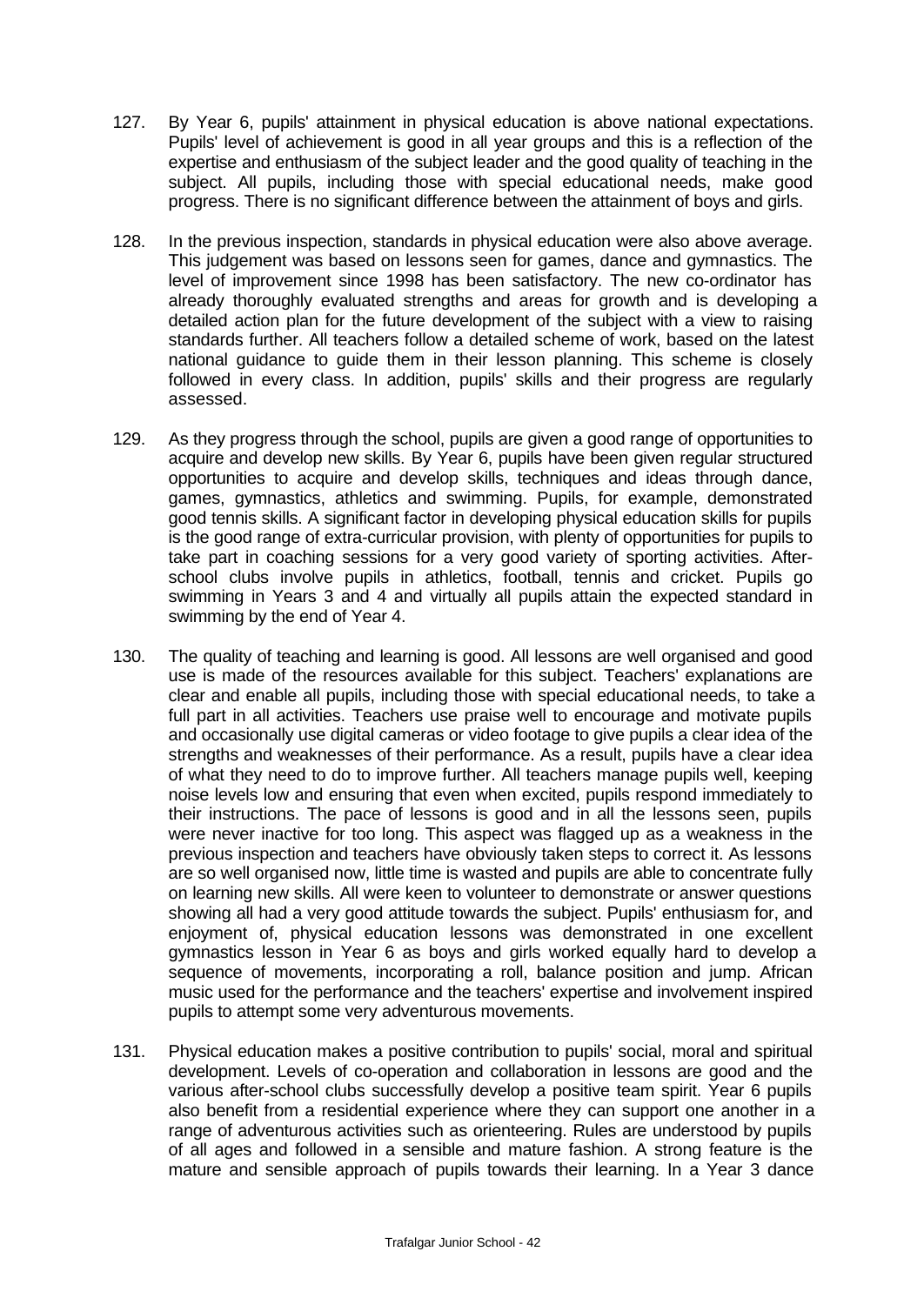lesson, for example, the movement of pupils through the hall during the session did not affect the level of concentration of anyone. Pupils on occasions use skills from other subjects during physical education. In Year 5, pupils measured the distance of long jumps, for example, as they practised for their mini-Olympic event, and modern technology in the form of CD players and digital cameras, is regularly used to support learning.

132. Subject leadership is good. The knowledgeable co-ordinator has worked hard to support other teachers and assist in their planning of lessons. The school's clear schemes ensure that the National Curriculum Programmes of Study are followed in detail. No monitoring of the quality of teaching has taken place recently, which means that, at present, best practice is not shared amongst the staff. Satisfactory assessment procedures are used to track pupils' progress in the subject. There is a distinct lack of outdoor space for games and athletic activities and the school site does not have any grassed areas. The excellent condition of the floor surface in the hall is a credit to the extremely conscientious caretaker, particularly in view of the amount of building work which is taking place. Resources for the subject are good.

# **RELIGIOUS EDUCATION**

- 133. The attainment of pupils in Year 6 is in line with standards expected by the locally agreed syllabus and pupils, including those with special educational needs and those with English as a second language, make satisfactory progress. Standards were higher at the time of the previous inspection but in recent years the school has changed its syllabus and the present one includes studies of five major religions consistently throughout the four-year course. The previous syllabus had included a study of only three religions. This change means that some time lapse will be necessary before older pupils have acquired sufficient skills and understanding to achieve at the school's former high level.
- 134. Pupils in Year 6 have a sound body of knowledge related to the religions studied and identify and recognise the importance of common features like prayer, artefacts and festivals, for example, to religious life. In a Year 3 lesson, pupils examined how Muslims prayed and their use of prayer mats. In a Year 6 lesson, pupils compared the seven promises made by a bride and groom in a Hindu wedding with vows made in a Christian marriage ceremony. Pupils have a sound appreciation of the importance and impact of famous people as in Year 5, for example, where pupils examine the life and impact of Mahatma Gandhi.
- 135. Pupils use their learning effectively in order to help them explore issues and make important decisions about life today. A good example of this was a Year 6 lesson where, after examining aspects of Christian and Hindu weddings, pupils went on to write their own 'footsteps' containing what they felt to be important aspects in all successful relationships. Overall, religious education contributes very well to pupils' spiritual, moral, social and cultural development.
- 136. Insufficient lessons were observed to judge the quality of teaching overall. However, the quality of pupils' work and the two lessons observed indicates that teaching continues to be as good as it was during the previous inspection. Pupils' written work is marked appropriately and pupils are clearly encouraged to present this in a clear and logical manner and this they do, using their literacy skills well.
- 137. The subject co-ordinator is enthusiastic and competent and has monitored and reported on pupils' work this year. Members of the governing body have recently